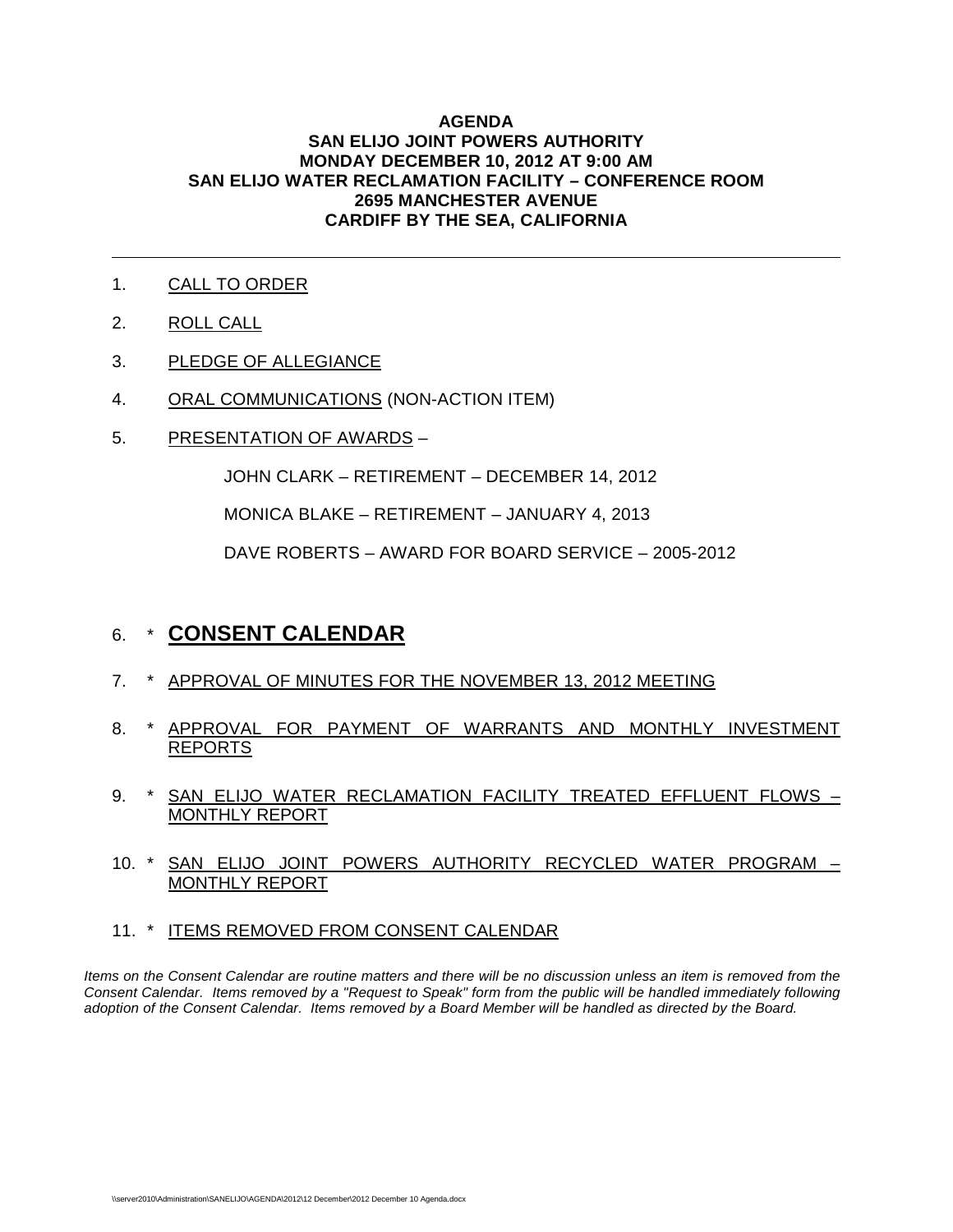# **REGULAR AGENDA**

#### 12. SAN ELIJO JOINT POWERS AUTHORITY ANNUAL AUDIT

It is recommended that the Board of Directors:

- 1. Accept and file the 2011-12 Fiscal Year Audit for the San Elijo Joint Powers Authority; and
- 2. Discuss and take other action as appropriate.

Staff Reference: Director of Finance/Administration

#### 13. 2012 YEAR IN REVIEW – RECOGNIZING AGENCY ACHIEVEMENTS AND **SUCCESSES**

No action required. This memorandum is submitted for information only.

Staff Reference: General Manager

#### 14. GENERAL MANAGER'S REPORT

Informational report by the General Manager on items not requiring Board action.

#### 15. GENERAL COUNSEL'S REPORT

Informational report by the General Counsel on items not requiring Board action.

#### 16. BOARD MEMBER COMMENTS

This item is placed on the agenda to allow individual Board Members to briefly convey information to the Board or public, or to request staff to place a matter on a future agenda and/or report back on any matter. There is no discussion or action taken on comments by Board Members.

#### 17. CLOSED SESSION

#### None

A closed session may be held at any time during this meeting of the San Elijo Joint Powers Authority for the purposes of discussing potential or pending litigation or other appropriate matters pursuant to the "Ralph M. Brown Act".

#### 18. ADJOURNMENT

The next regularly scheduled San Elijo Joint Powers Authority Board Meeting will be Monday, January 14, 2013 at 9:00 a.m.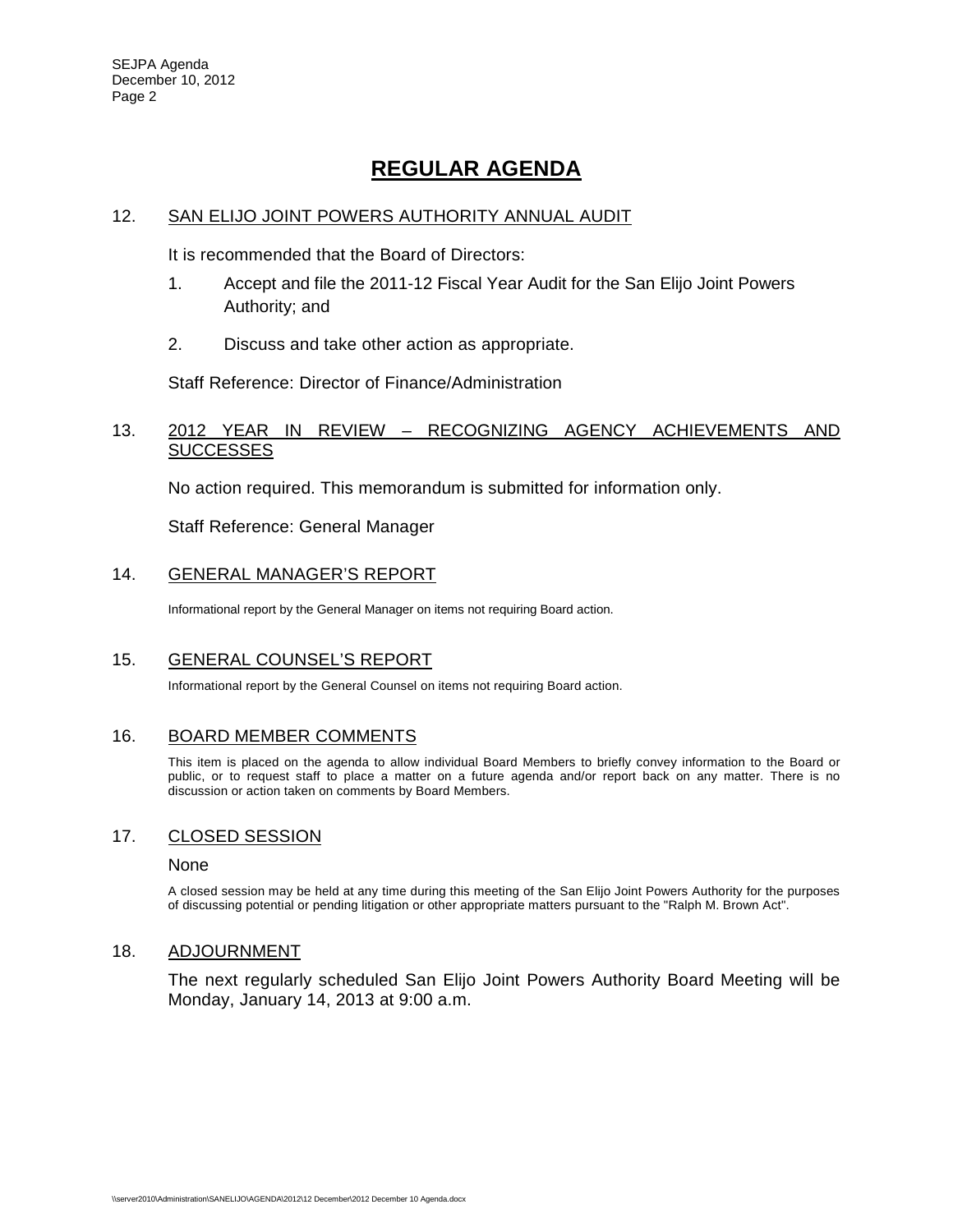#### *NOTICE:*

The San Elijo Joint Powers Authority's open and public meetings meet the protections and prohibitions contained in Section 202 of the Americans With Disabilities Act of 1990 (42 U.S.C Section 12132), and the federal rules and regulations adopted in implementation thereof. Any person with a disability who requires a modification or accommodation, including auxiliary aids or services, in order to participate in a public meeting of the SEJPA Board of Directors may request such modification or accommodation from Michael T. Thornton, General Manager, (760) 753- 6203 ext. 72.

The agenda package and materials related to an agenda item submitted after the packet's distribution to the Board is available for public review in the lobby of the SEJPA Administrative Office during normal business hours. Agendas and minutes are available at [www.sejpa.org](http://www.sejpa.org/). The SEJPA Board meetings are held on the second Monday of the month, except August.

#### AFFIDAVIT OF POSTING

I, Michael T. Thornton, Secretary of the San Elijo Joint Powers Authority, hereby certify that I posted, or have caused to be posted, a copy of the foregoing agenda in the following locations:

San Elijo Water Reclamation Facility, 2695 Manchester Avenue, Cardiff, California City of Encinitas, 505 South Vulcan Avenue, Encinitas, California City of Solana Beach, 635 South Highway 101, Solana Beach, California

The notice was posted at least 72 hours prior to the meeting, in accordance with Government Code Section 54954.2(a).

Date: December 5, 2012

 $1/$ Michael T. Thornton, P.E.

Secretary / General Manager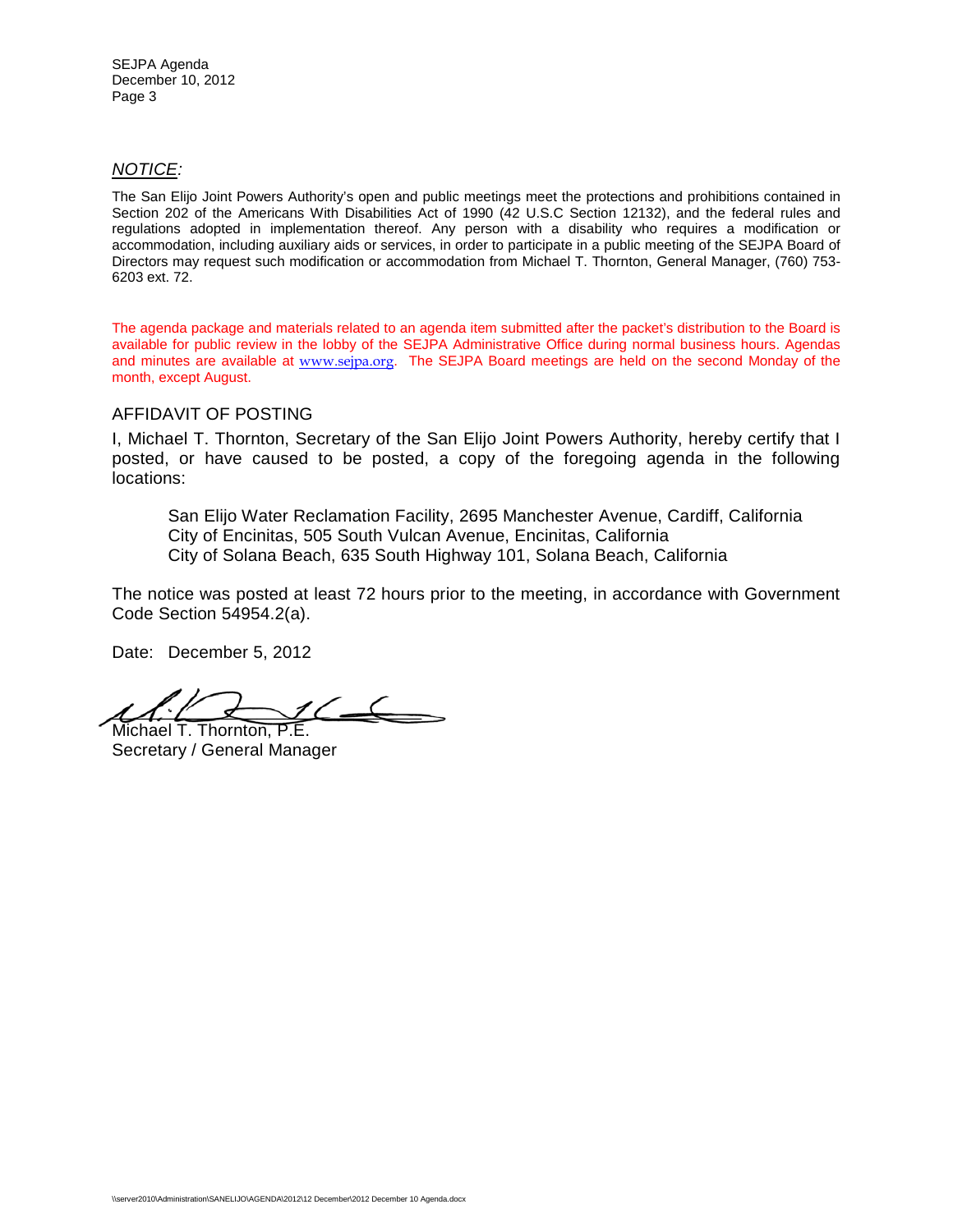## VENDOR DESCRIPTION OF EXPENSE AMOUNT

# **13-12 Warrants**

| AG Tech, LLC                        | Biosolids hauling - October                | \$9,959.06  |
|-------------------------------------|--------------------------------------------|-------------|
| AT&T                                | Alarm service                              | \$381.63    |
| AT&T                                | Phone service - 09/13/12 - 10/12/12        | \$380.37    |
| AT&T                                | Phone service - 10/13/12 - 11/12/12        | \$378.58    |
| AT&T - Eden Gardens                 | DSL - 09/20/12 - 10/19/12                  | \$73.48     |
| AT&T - Olivenhain                   | DSL - 09/10/12 - 10/09/12                  | \$210.26    |
| AT&T - Olivenhain                   | DSL - 10/10/12 - 11/09/12                  | \$73.06     |
| Arizona Instrument                  | h <sub>2s</sub> analyzer                   | \$168.13    |
| Arredondo, Susana                   | Expense report - Lab safety glasses        | \$122.95    |
| Arrowhead                           | Kitchen and lab supplies                   | \$229.68    |
| Aquatic Bioassay                    | Lab testing                                | \$960.00    |
| <b>Atlas Pumping Service</b>        | Grease & scum pumping - October            | \$554.88    |
| <b>Atlas Pumping Service</b>        | Grease & scum pumping - October            | \$277.44    |
| <b>Atlas Pumping Service</b>        | Grease & scum pumping - November           | \$277.44    |
| <b>Atlas Pumping Service</b>        | Grease & scum pumping - November           | \$554.88    |
| <b>Atlas Pumping Service</b>        | Grit and Screening - large bin             | \$742.35    |
| <b>Automation Direct</b>            | Ventilation motor - Solana Beach PS        | \$111.00    |
| <b>BAVCO</b>                        | Clay valve kit - Recycled Water            | \$380.44    |
| Badger Meter, Inc.                  | Del Mar meter - Recycled Water             | \$2,341.69  |
| <b>BankCard Center</b>              | Web page support, office supplies, seminar | \$678.70    |
| Barracuda Networks, Inc.            | Network - Monthly back-up servers          | \$50.00     |
| Barracuda Networks, Inc.            | Network - Monthly back-up servers          | \$50.00     |
| Blake, Monica                       | Expense report - mileage                   | \$26.10     |
| Boot World, Inc.                    | Safety boots - E. Hurtado                  | \$150.00    |
| <b>Broding's Battery Warehouse</b>  | Forklift & electrical truck batteries      | \$159.39    |
| Buckles, Marisa                     | Expense report - mileage                   | \$116.81    |
| CWEA                                | Membership - C. Trees                      | \$140.00    |
| <b>CWEA</b>                         | Membership - S. Arredondo                  | \$140.00    |
| <b>CWEA</b>                         | Membership - T. Hutchinson                 | \$140.00    |
| <b>CWEA</b>                         | Advertising - employment position          | \$275.00    |
| CWEA-TCP                            | Certification - R. Chea                    | \$85.00     |
| California Water Technologies       | Ferric chloride - plant                    | \$6,011.40  |
| <b>Calscience Environmental Lab</b> | Lab testing                                | \$326.00    |
| <b>Calscience Environmental Lab</b> | Lab testing                                | \$205.00    |
| Carlson & Beauloye Air Power        | Replacement parts - Plant                  | \$122.21    |
| Carlson & Beauloye Air Power        | Replacement parts - Recycled Water         | \$506.70    |
| <b>City National Bank</b>           | Loan payment - AWT                         | \$74,076.57 |
| Coast Waste Management, Inc.        | Roll-off rental                            | \$90.00     |
| <b>Complete Office</b>              | Office supplies                            | \$382.47    |
| <b>Complete Office</b>              | Office supplies                            | \$501.49    |
| <b>Complete Office</b>              | Office supplies                            | \$148.74    |
| Corodata                            | Record storage - Monthly                   | \$70.13     |
| County of San Diego                 | <b>APCD district fees</b>                  | \$309.00    |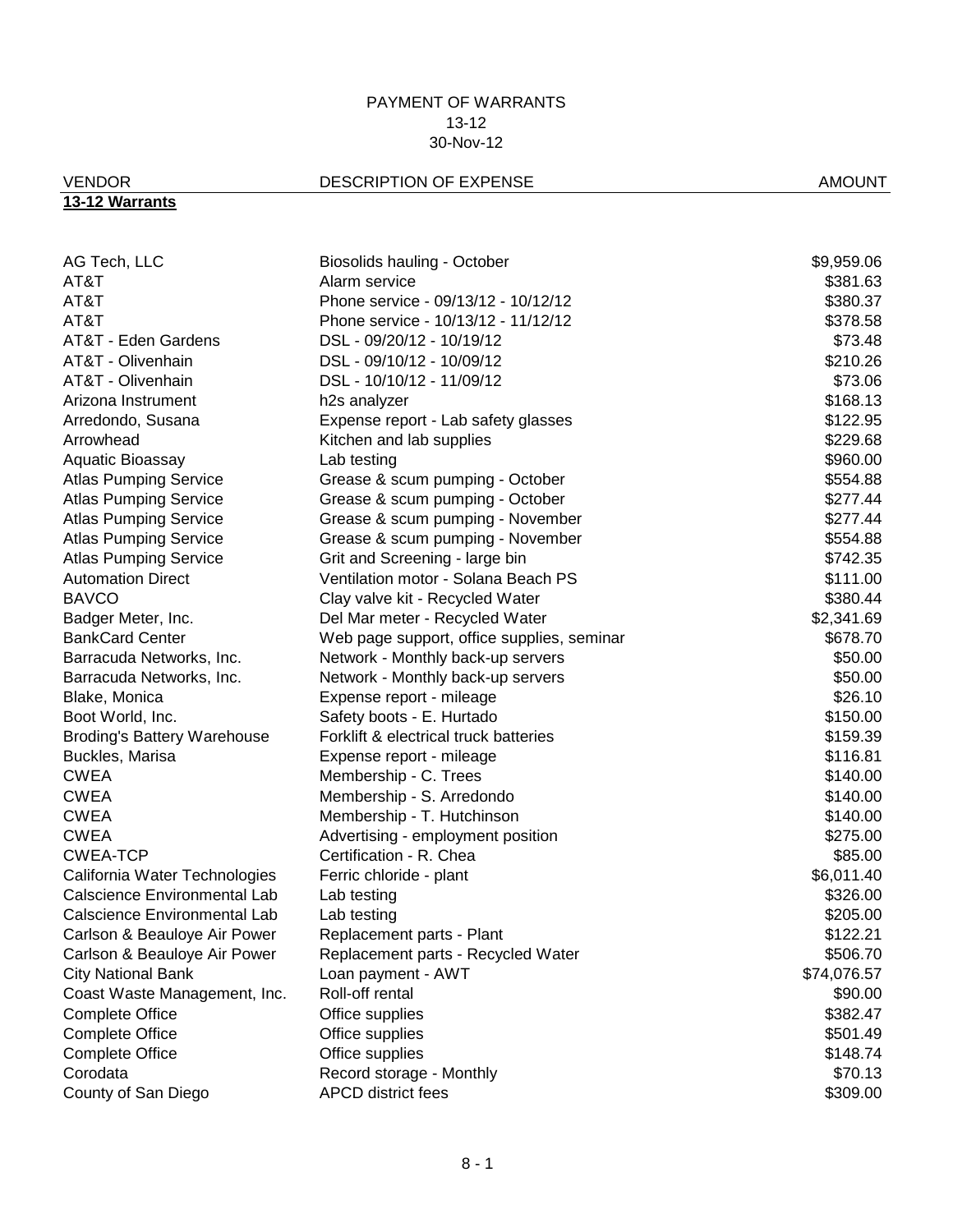| <b>VENDOR</b>                       | <b>DESCRIPTION OF EXPENSE</b>                      | <b>AMOUNT</b> |
|-------------------------------------|----------------------------------------------------|---------------|
| <b>Crown Point Embroidery</b>       | Employee shirts & jackets                          | \$186.41      |
| Cummins Cal Pacific, LLC            | Generator overhaul                                 | \$11,441.98   |
| <b>D&amp;H Water Systems</b>        | Two Micro 2000 chlorine analyzers - Recycled Water | \$1,569.56    |
| DC Frost Associates, Inc.           | Headworks bags                                     | \$466.73      |
| Dudek & Associates                  | Construction inspection services - AWT Project     | \$4,269.70    |
| Dudek & Associates                  | Construction inspection services - AWT Project     | \$2,213.40    |
| Dudek & Associates                  | GIS modeling - Recycled Water                      | \$2,880.00    |
| EDCO Waste & Recycling              | <b>Trash service</b>                               | \$191.77      |
| <b>ELAP</b>                         | Laboratory certification                           | \$2,359.00    |
| Encinitas, City of                  | Purveyor fees - FY 2011-12                         | \$19,652.00   |
| Ferrellgas                          | Fuel - Forklift                                    | \$91.57       |
| <b>General Chemical Performance</b> | Aluminum sulfate                                   | \$2,723.71    |
| Gierlich Mitchell, Inc.             | Replacement parts - Plant - Secondary tanks        | \$18,490.43   |
| Golden State Overnight              | Mailing - Monthly compliance reports & Lab samples | \$126.95      |
| Grainger, Inc.                      | Repair parts - Urban Runoff Station                | \$102.62      |
| Guardian                            | Dental - November                                  | \$1,196.23    |
| Health & Human Resource             | Employee assistance program - November             | \$317.68      |
| Henry Pratt Company                 | Repair parts - Moonlight Beach PS                  | \$748.00      |
| <b>Hoch Consulting</b>              | <b>Electrical Upgrades Project</b>                 | \$125.00      |
| <b>Hoch Consulting</b>              | <b>AWT Project</b>                                 | \$6,937.50    |
| <b>Hoch Consulting</b>              | Professional engineering services                  | \$437.50      |
| <b>Hoch Consulting</b>              | RW administration & field services                 | \$1,275.00    |
| Housing & Community Develop.        | Modular registration                               | \$98.00       |
| Jani-King                           | Janitorial service - Monthly                       | \$882.64      |
| Konica Minolta                      | Monthly copier maintenance                         | \$87.75       |
| Larsen, Casey                       | Expense report - mileage                           | \$86.35       |
| Leaf & Cole, LLP                    | Audit - progress billing                           | \$6,100.00    |
| Lewis, Gregory                      | Expense report - computer mouse                    | \$17.23       |
| <b>Marine Taxonomic Services</b>    | Ocean offshore monitoring                          | \$740.00      |
| <b>Marine Taxonomic Services</b>    | Anode installation                                 | \$600.00      |
| McMaster-Carr Supply Co.            | Repair parts - Plant                               | \$23.66       |
| McMaster-Carr Supply Co.            | Repair parts - Plant & water reclamation           | \$490.39      |
| MegaPath Inc.                       | T-1 service - November                             | \$279.27      |
| <b>Nash Fabricators</b>             | Replacement parts - plant                          | \$605.12      |
| <b>OMWD</b>                         | Manchester - 09/11/12 - 10/09/12                   | \$45.48       |
| Olin Corp.                          | Sodium hypochlorite - bleach                       | \$3,081.89    |
| OneSource Distributors, Inc.        | <b>VFD electrical - Cardiff PS</b>                 | \$3,316.25    |
| PERS - Health                       | October                                            | \$17,751.21   |
| PERS - Health                       | November                                           | \$17,751.21   |
| <b>PERS</b> - Retirement            | Retirement premium - 11/02/12                      | \$15,447.46   |
| <b>PERS</b> - Retirement            | Retirement premium - 11/09/12                      | \$15,464.14   |
| <b>PERS</b> - Retirement            | Retirement premium - 11/30/12                      | \$15,464.14   |
| Pacific Green Landscape             | Monthly landscaping service                        | \$1,025.00    |
|                                     | Monthly landscaping service                        |               |
| Pacific Green Landscape             |                                                    | \$1,025.00    |
| Pacific Green Landscape             | Removal of hedges, stumps, spread mulch            | \$405.00      |
| Pacific Pipeline Supply             | Nuts & bolts - Plant                               | \$59.48       |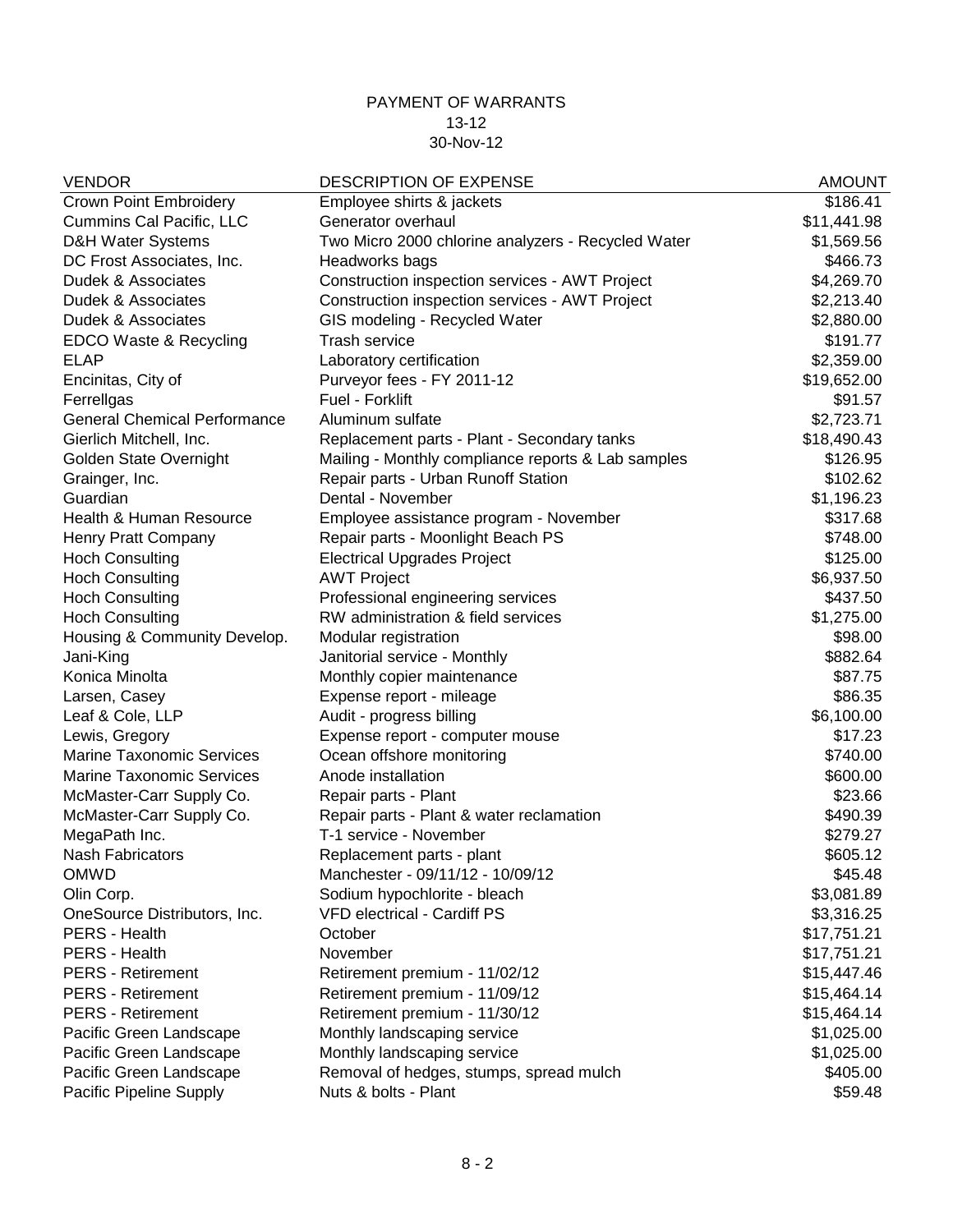| <b>VENDOR</b>                                                   | <b>DESCRIPTION OF EXPENSE</b>                             | <b>AMOUNT</b> |
|-----------------------------------------------------------------|-----------------------------------------------------------|---------------|
| <b>Pacific Safety Center</b>                                    | Forklift operator training                                | \$1,050.00    |
| Parada Painting                                                 | Painting & coating - AWT Project                          | \$1,680.16    |
| <b>Pestguard Pest Control</b>                                   | Pest control                                              | \$438.00      |
| <b>Pestguard Pest Control</b>                                   | Pest control                                              | \$288.00      |
| <b>Preferred Benefits Insurance</b>                             | Vision insurance - Monthly                                | \$284.25      |
| Probuild                                                        | Repairs, shop and field supplies                          | \$186.78      |
| Procopio, Cory, Hargreaves                                      | General - legal services - October                        | \$4,434.25    |
| <b>RSF Security Systems</b>                                     | Security                                                  | \$1,413.00    |
| SDG&E                                                           | Gas & electric 9/06/12 - 10/05/12                         | \$36,077.30   |
| SDG&E                                                           | Gas & electric 10/04/12 - 11/02/12                        | \$31,817.05   |
| SDG&E                                                           | Gas & electric - plant 10/05/12 - 11/05/12                | \$1,705.47    |
| SDG&E                                                           | Gas & electric - plant 10/05/12 - 11/05/12                | \$5,962.51    |
| SDG&E                                                           | Gas & electric - Cardiff 10/04/12 - 11/04/12              | \$1,257.48    |
| SDG&E                                                           | Gas & electric - Valley 10/05/12 - 11/04/12               | \$1,938.98    |
| <b>SDWD</b>                                                     | Manchester RWM 1 9/26/12 - 10/30/12                       | \$164.09      |
| SDWD                                                            | Manchester RWM 3 9/26/12 - 10/30/12                       | \$287.83      |
| SDWD                                                            | Manchester RWM 4 9/26/12 - 10/30/12                       | \$193.68      |
| SDWD                                                            | Manchester RWM 5 9/26/12 - 10/30/12                       | \$45.73       |
| SDWD                                                            | Manchester RWM 6 9/26/12 - 10/30/12                       | \$3,351.74    |
| SDWD                                                            | Manchester RWM 10 9/26/12 - 10/30/12                      | \$215.20      |
| <b>SFID</b>                                                     | Water - Lomas Santa Fe PS 9/20/12 - 10/17/12              | \$179.46      |
| <b>SFID</b>                                                     | Water - Eden Gardens PS 9/26/12 - 10/30/12                | \$168.25      |
| <b>SFID</b>                                                     | Water - Solana Beach PS 9/5/12 - 11/02/12                 | \$55.16       |
| San Elijo Payroll Account                                       | Payroll - 11/02/12                                        | \$70,674.96   |
| San Elijo Payroll Account                                       | Payroll - 11/16/12                                        | \$71,291.89   |
| San Elijo Payroll Account                                       | Payroll - 11/30/12                                        | \$77,130.98   |
| Sigma-Aldrich RTC                                               | Chlorine - Recycled Water                                 | \$177.75      |
| Smart & Final                                                   | Lab & lunchroom supplies                                  | \$64.81       |
| SoCoGroup, Inc.                                                 | Oil - Plant                                               | \$183.98      |
| Southern Contracting Company                                    | Electrical upgrades - capital project - Retention payment | \$53,554.68   |
| Sprint                                                          | Cellular phone service - Final payment                    | \$249.63      |
| State Water Resources Control Bd. Annual Stormwater Permit fee  |                                                           | \$10,873.00   |
| State Water Resources Control Bd. Annual NPDES Permit fee       |                                                           | \$19,984.00   |
| State Water Resources Control Bd. Certification - T. Hutchinson |                                                           | \$170.00      |
| Sun Life Financial                                              | Life and disability insurance - November                  | \$1,191.76    |
| Sun Life Financial                                              | Life and disability insurance - December                  | \$1,285.00    |
| Talbot, Nicholas                                                | Expense report - table for fair                           | \$43.08       |
| <b>Terminix Processing Center</b>                               | Pest control                                              | \$81.00       |
| <b>Terra Renewal</b>                                            | Biosolids hauling - October                               | \$3,119.23    |
| <b>Test America</b>                                             | Lab testing                                               | \$152.25      |
| <b>Underground Service Alert</b>                                | Dig alert - October                                       | \$57.00       |
| <b>Unifirst Corporation</b>                                     | Uniform service - October                                 | \$179.63      |
| <b>Unifirst Corporation</b>                                     | Uniform service - October                                 | \$123.11      |
| <b>Unifirst Corporation</b>                                     | Uniform service - November                                | \$177.50      |
| <b>Unifirst Corporation</b>                                     | Uniform service - September & November                    | \$295.18      |
| Valley Chain & Gear                                             | Replacement parts - Plant & pump station                  | \$124.68      |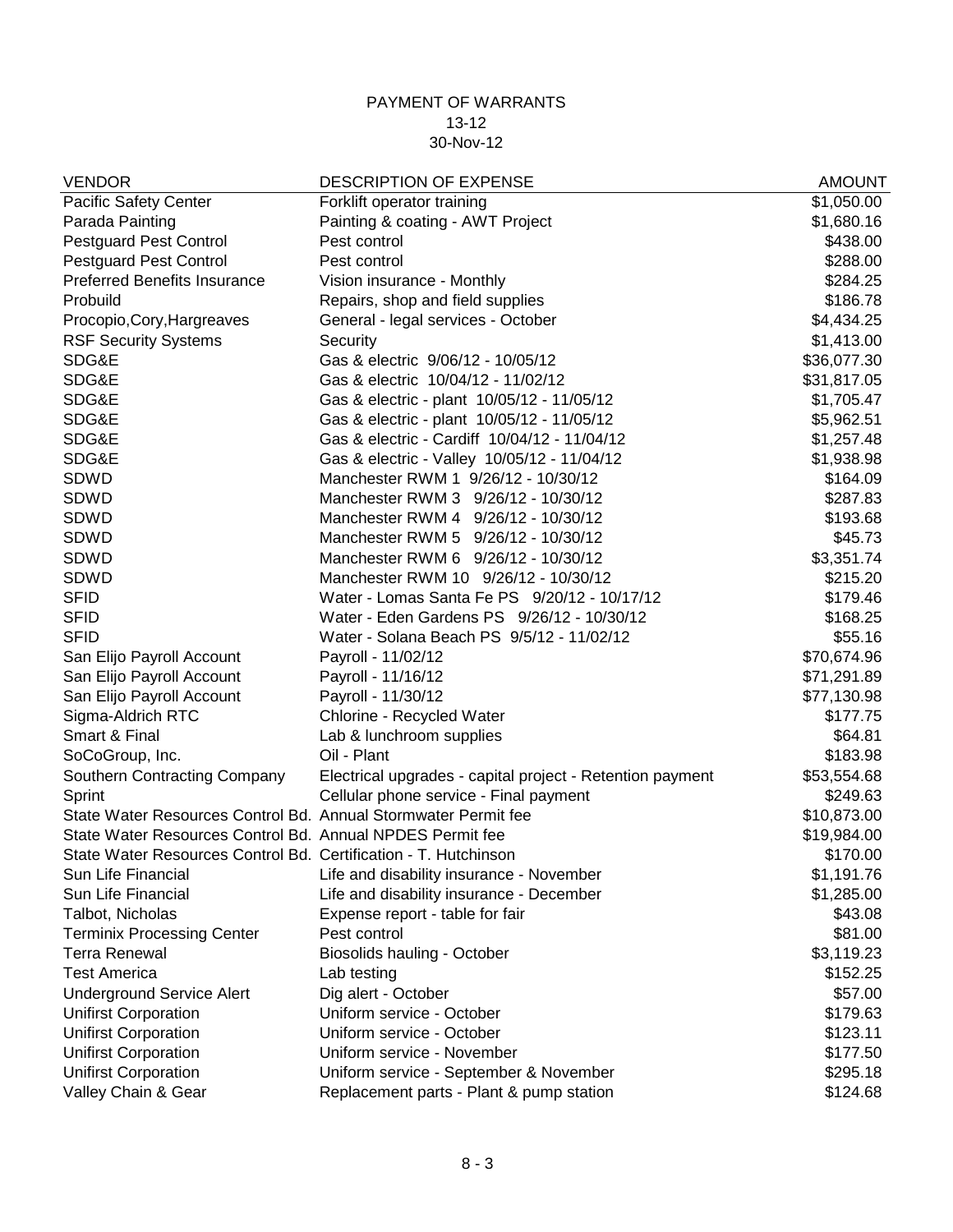| <b>VENDOR</b>                       | <b>DESCRIPTION OF EXPENSE</b> | <b>AMOUNT</b> |
|-------------------------------------|-------------------------------|---------------|
| Valley Chain & Gear                 | Replacement parts - belts     | \$181.81      |
| <b>Verizon Wireless</b>             | Cellular phone service        | \$605.57      |
| <b>Verizon Wireless</b>             | Cellular phone service        | \$586.31      |
| VWR International, Inc.             | Outfall & Lab supplies        | \$609.69      |
| W.M. Lyles Co.                      | <b>AWT Project</b>            | \$804,021.50  |
| WateReuse                           | Agency membership             | \$890.24      |
| <b>Water Environment Federation</b> | Membership - C. Trees         | \$270.00      |
| <b>WEX Bank</b>                     | Fuel - October                | \$1,835.54    |
| <b>WorkPartners Occupational</b>    | Flu vaccines                  | \$225.00      |
|                                     |                               |               |

**Total 13-12 Warrants** \$1,495,192.57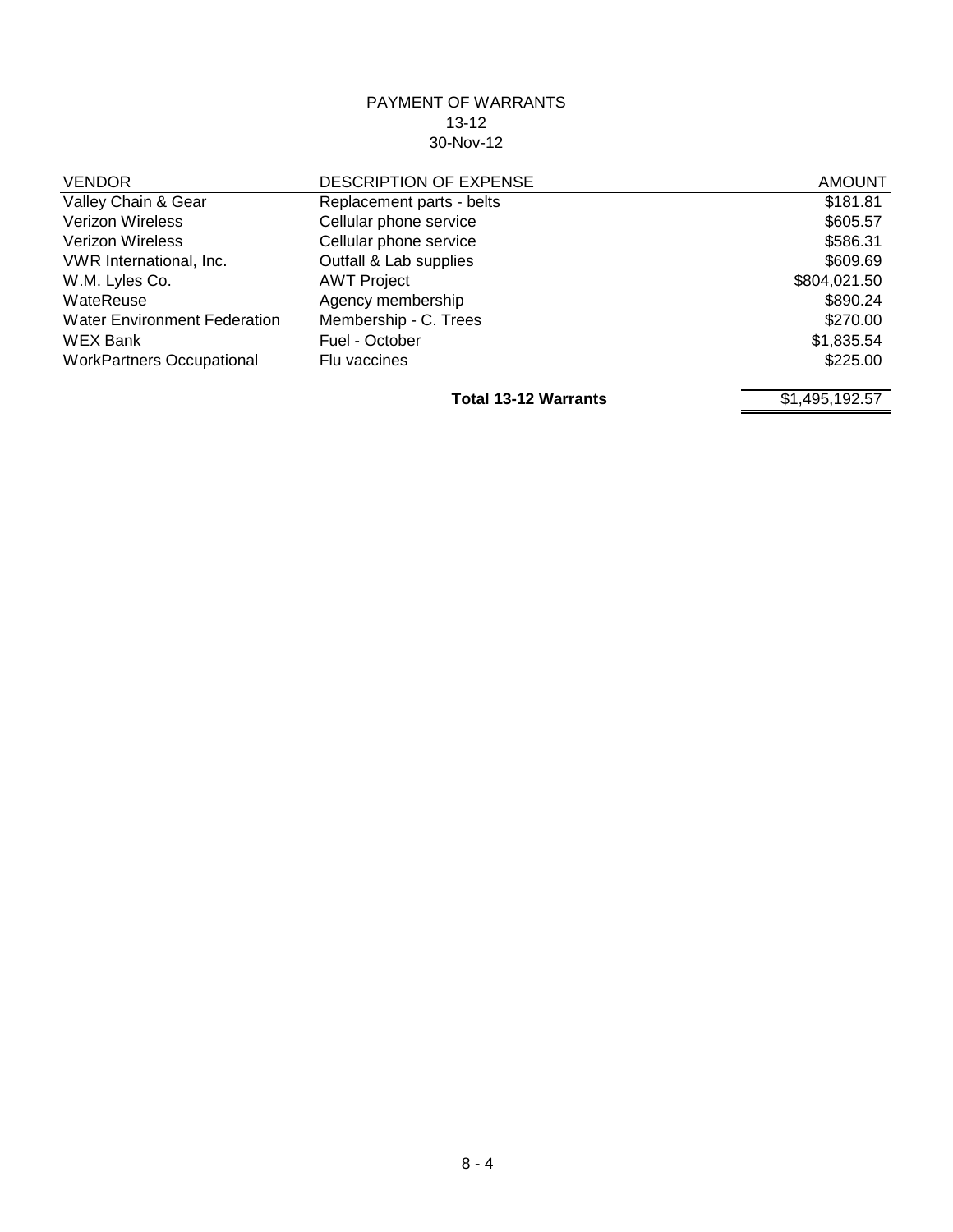#### SAN ELIJO JOINT POWERS AUTHORITY

#### PAYMENT OF WARRANTS SUMMARY

30-Nov-12

PAYMENT OF WARRANTS Reference Number

 $13 - 12$ 

\$1,495,192.57

I hereby certify that the demands listed and covered by warrants are correct and just to the best of my knowledge, and that the money is available in the proper funds to pay these demands. The cash flows of the SEJPA, including the Member Agency commitment in their operating budgets to support the operations of the SEJPA, are expected to be adequate to meet the SEJPA's obligations over the next six months. I also certify that the SEJPA's investment portfolio complies with the SEJPA's investment policy.

Grégory Lewis Director of Finance/Administration Treasurer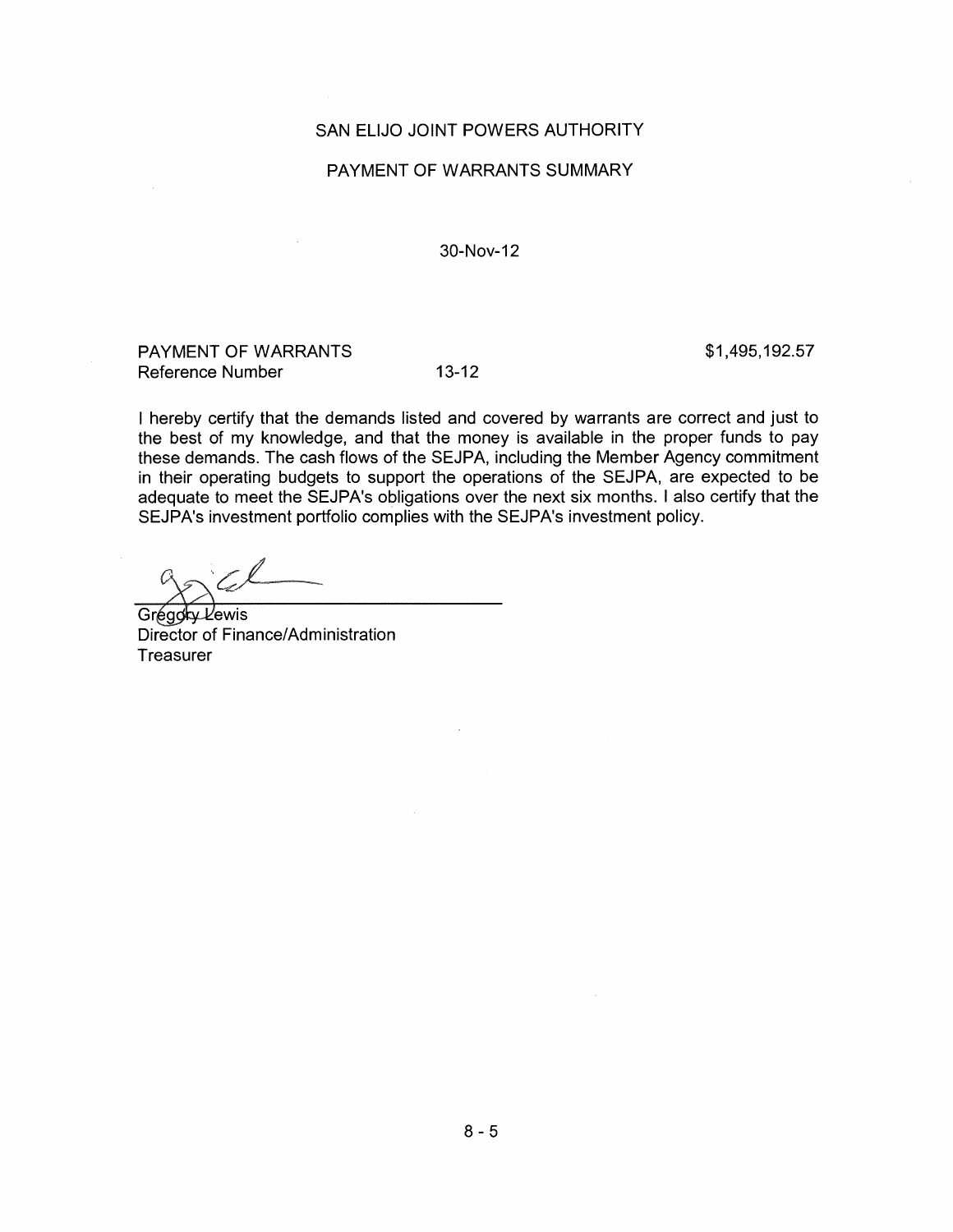#### STATEMENT OF FUNDS AVAILABLE FOR PAYMENT OF WARRANTS AND INVESTMENT INFORMATION AS OF

#### 30-Nov-12

FUNDS ON DEPOSIT WITH THE SERVICE OF THE SERVICE OF THE SERVICE OF THE SERVICE OF THE SERVICE OF THE SERVICE OF THE SERVICE OF THE SERVICE OF THE SERVICE OF THE SERVICE OF THE SERVICE OF THE SERVICE OF THE SERVICE OF THE S

#### **LOCAL AGENCY INVESTMENT FUND**

*(AUGUST 2012 YIELD 0.377%)*

| <b>SELF INSURANCE RESERVE</b>                                 | \$<br>300,000.00   |
|---------------------------------------------------------------|--------------------|
| RESTRICTED SRF RESERVE                                        | \$<br>630,000.00   |
| UNRESTRICTED DEPOSITS                                         | \$<br>4,960,326.26 |
| ADVANCED WATER TREATMENT LOAN PROCEEDS                        | \$<br>1,000,000.00 |
| <b>CALIFORNIA BANK AND TRUST</b><br>(AUGUST 2012 YIELD 0.01%) |                    |
| REGULAR CHECKING                                              | \$<br>34,452.77    |
| <b>PAYROLL CHECKING</b>                                       | \$<br>5,000.00     |
| <b>TOTAL RESOURCES</b>                                        | 6,929,779.03       |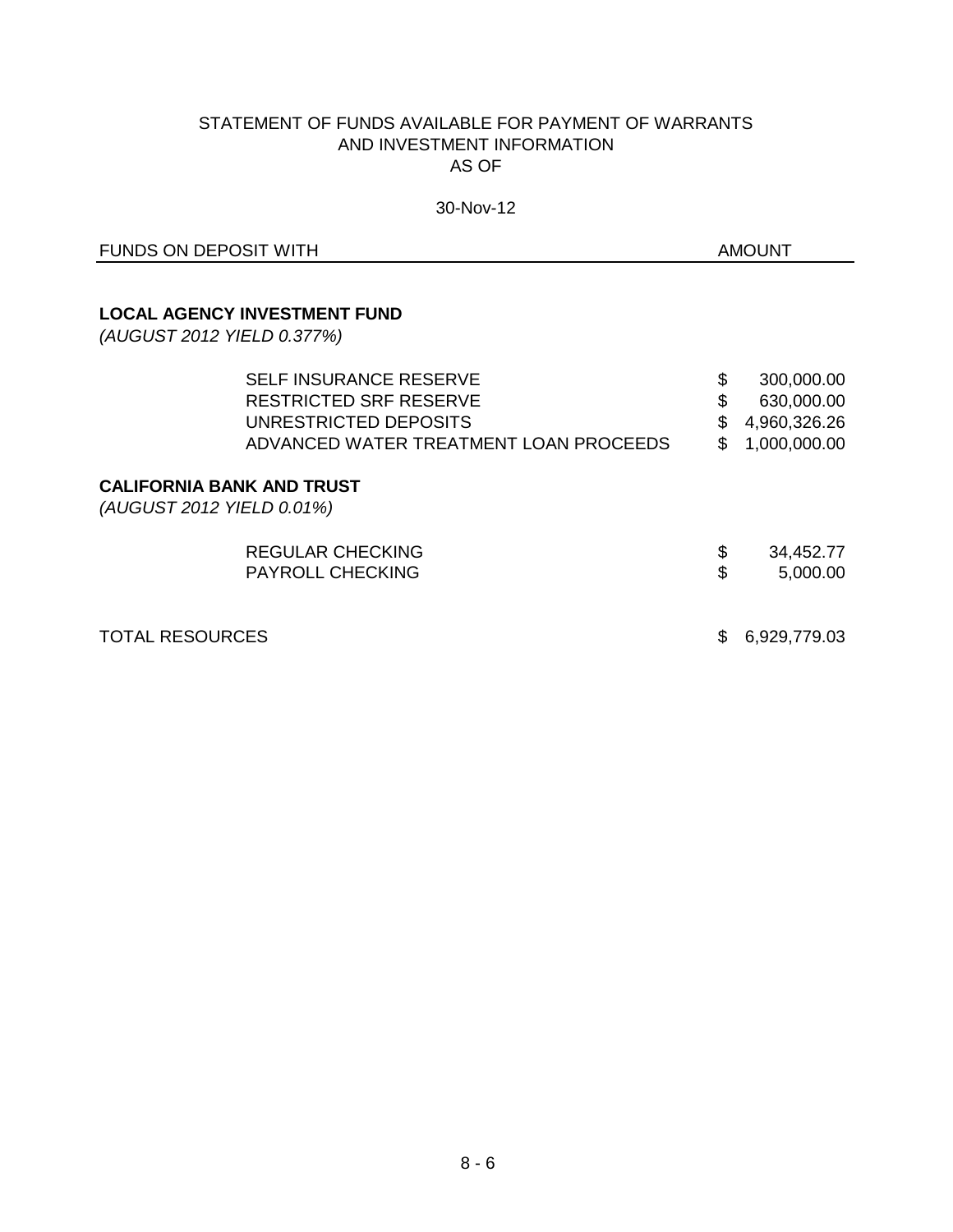AGENDA ITEM NO. 9

#### SAN ELIJO JOINT POWERS AUTHORITY MEMORANDUM

December 10, 2012

- TO: Board of Directors San Elijo Joint Powers Authority
- FROM: General Manager
- SUBJECT: SAN ELIJO WATER RECLAMATION FACILITY TREATED EFFLUENT FLOWS MONTHLY REPORT

#### RECOMMENDATION

No action required. This memorandum is submitted for information only.

#### **DISCUSSION**

\*

#### Monthly Treatment Plant Performance and Evaluation

Wastewater treatment for the San Elijo Joint Powers Authority (SEJPA) met all NPDES ocean effluent limitation requirements for the month of October 2012. The primary indicators of treatment performance include the removal of Carbonaceous Biochemical Oxygen Demand (CBOD) and Total Suspended Solids (TSS). The SEJPA is required to remove a minimum of 85 percent of the CBOD and TSS from the wastewater. Treatment levels for CBOD and TSS were 98.2 percent and 97.5 percent, respectively, for October (as shown in Figure 1 and Figure 2).



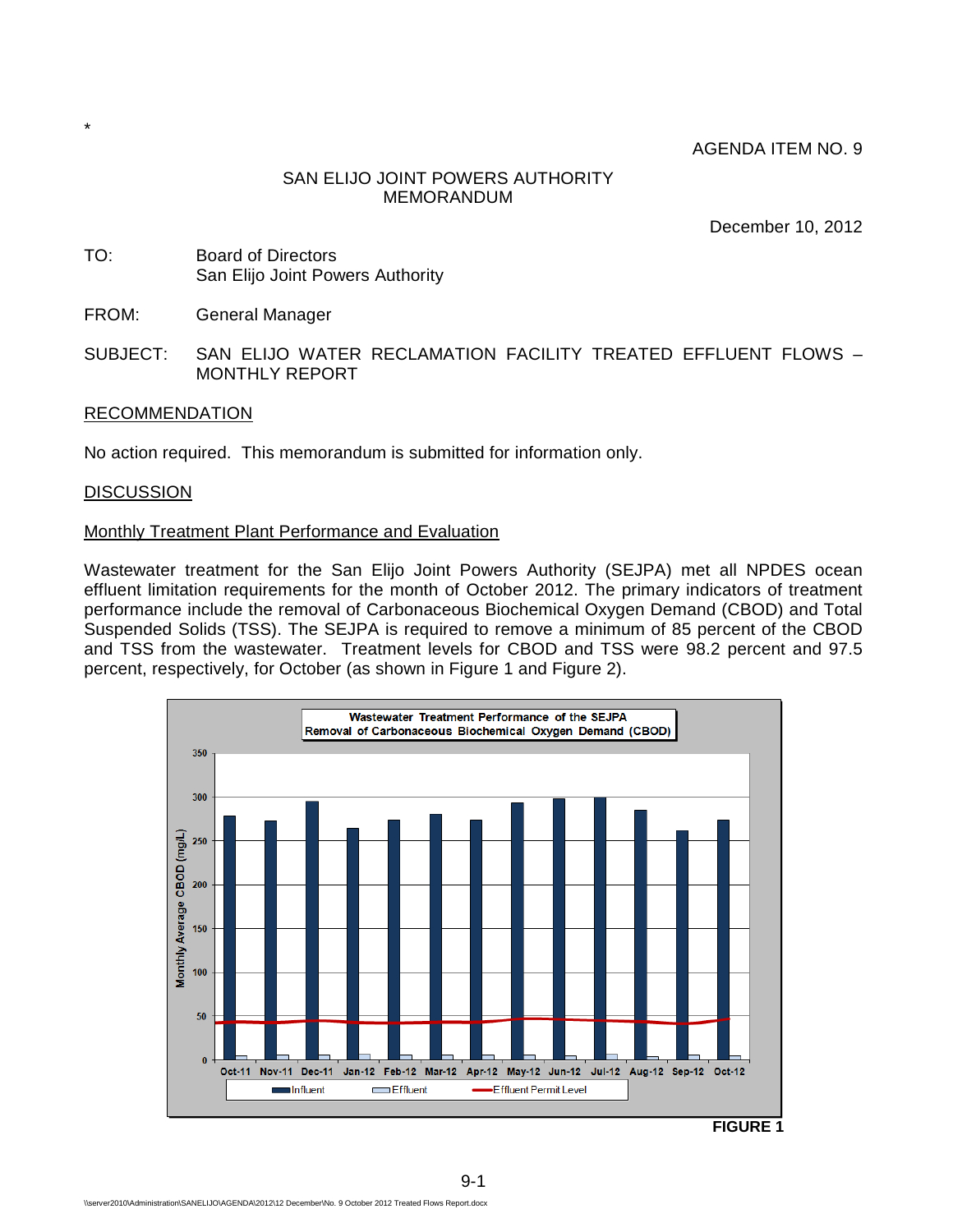

**FIGURE 2** 

#### Member Agency Flows

Presented below are the influent and effluent flows for the month of October. Average daily influent flows were recorded for each Member Agency. Total effluent flow was recorded for the San Elijo Water Reclamation Facility.

|                                  | <b>October</b> |                 |  |  |  |
|----------------------------------|----------------|-----------------|--|--|--|
|                                  | Influent (mgd) | Effluent (mgd)* |  |  |  |
| <b>Cardiff Sanitary Division</b> | 1.327          | 0.678           |  |  |  |
| City of Solana Beach             | 1.203          | 0.615           |  |  |  |
| Rancho Santa Fe SID              | 0.123          | 0.063           |  |  |  |
| <b>Total San Elijo WRF Flow</b>  | 2.653          | 1.356           |  |  |  |

Notes: As of July 1995, Rancho Santa Fe Community Services District (CSD) combined SID #2 and SID #3 into one Sewer Improvement District (SID).

\* Effluent is calculated by subtracting the recycled water production from the influent wastewater.

Table 1 (below) presents the historical average, maximum, and unit influent and effluent flow rates per month for each of the Member Agencies since July 2008. It also presents the number of connected Equivalent Dwelling Units (EDUs) for each of the Member Agencies during this same time period.

Figure 3 (below) presents the historical average daily flows per month for each Member Agency. This is to provide a historical overview of the average treated flow by each agency. As shown in the figure, the average treated flow typically ranges between 2.9 and 3.1 million gallons per day (mgd). Also shown in Figure 3 is the total wastewater treatment capacity of the plant, 5.25 mgd, of which each Member Agency has the right to 2.5 mgd, and Rancho Santa Fe Community Service District has the right to 0.25 mgd.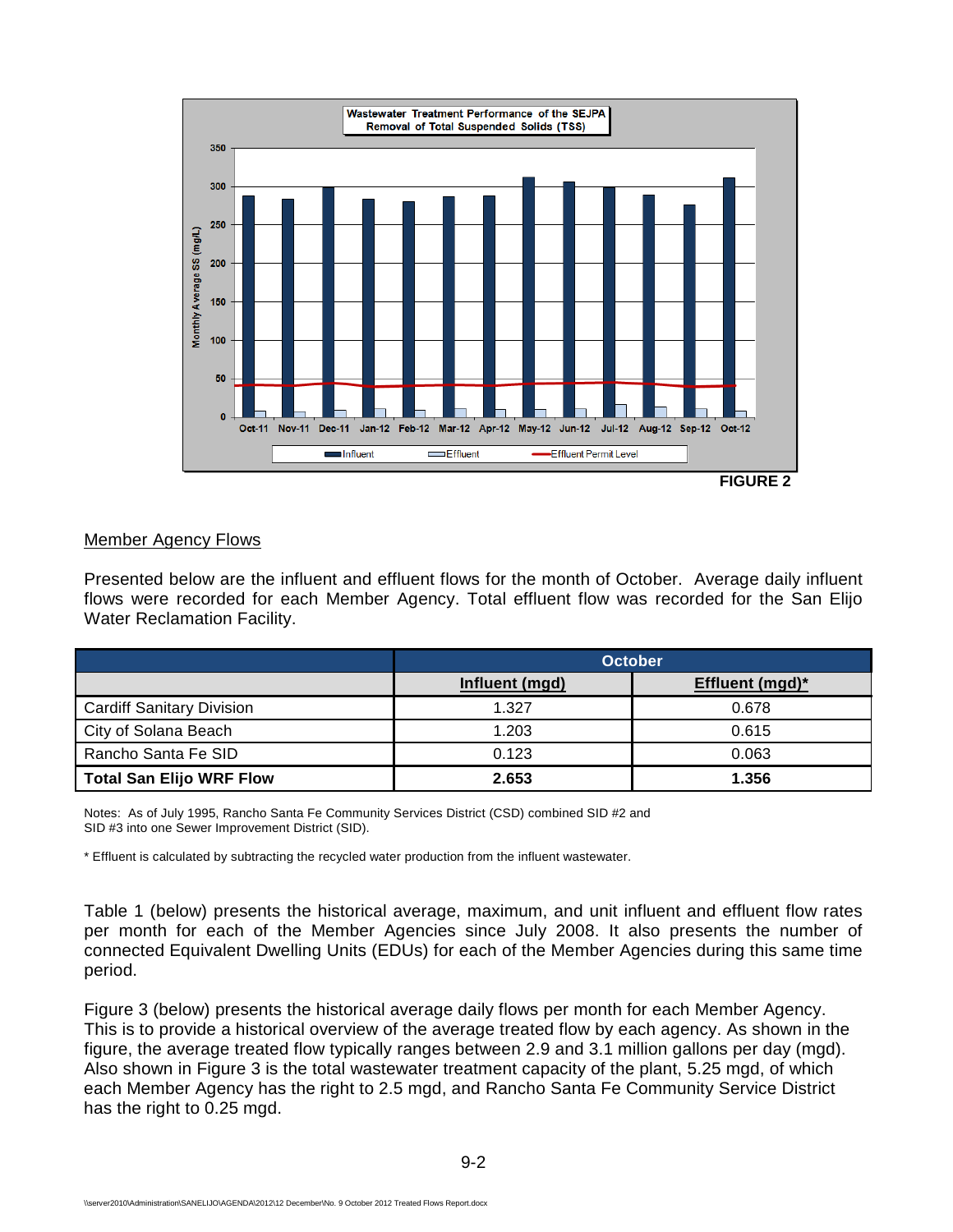|                         |                                                | AVERAGE DAILY INFLUENT FLOW RATE                   |                |                |                | <b>AVERAGE DAILY EFFLUENT FLOW RATE</b> |                |                |                | <b>CONNECTED EDUs</b> |                |                  |                                                                         | <b>AVERAGE UNIT INFLUENT FLOW RATE</b>                        |            |                |
|-------------------------|------------------------------------------------|----------------------------------------------------|----------------|----------------|----------------|-----------------------------------------|----------------|----------------|----------------|-----------------------|----------------|------------------|-------------------------------------------------------------------------|---------------------------------------------------------------|------------|----------------|
|                         |                                                | (MGD)                                              |                | <b>TOTAL</b>   |                | (MGD)                                   |                | <b>TOTAL</b>   | <b>CSD</b>     | <b>RSF CSD</b>        | <b>SB</b>      | <b>TOTAL</b>     |                                                                         | (GAL/EDU/DAY)                                                 |            | <b>TOTAL</b>   |
| <b>MONTH</b>            | <b>CSD</b>                                     | <b>RSF CSD</b>                                     | <b>SB</b>      | <b>PLANT</b>   | <b>CSD</b>     | <b>RSF CSD</b>                          | <b>SB</b>      | <b>PLANT</b>   | <b>EDUS</b>    | <b>EDUS</b>           | <b>EDUS</b>    | <b>EDUS</b>      | <b>CSD</b>                                                              | <b>RSF</b>                                                    | <b>SB</b>  | <b>PLANT</b>   |
| $Jul-08$                | 1.713                                          | 0.131                                              | 1.324          | 3.168          | 0.722          | 0.055                                   | 0.558          | 1.335          | 8,163          | 456                   | 7,728          | 16,347           | 210                                                                     | 288                                                           | 171        | 194            |
| Aug-08                  | 1.562                                          | 0.125                                              | 1.483          | 3.170          | 0.608          | 0.048                                   | 0.577          | 1.233          | 8,165          | 457                   | 7,728          | 16,350           | 191                                                                     | 274                                                           | 192        | 194            |
| Sep-08                  | 1.547                                          | 0.121                                              | 1.378          | 3.046          | 0.813          | 0.064                                   | 0.724          | 1.601          | 8,167          | 459                   | 7,728          | 16,354           | 189                                                                     | 264                                                           | 178        | 186            |
| Oct-08                  | 1.478                                          | 0.111                                              | 1.319          | 2.908          | 0.671          | 0.051                                   | 0.599          | 1.321          | 8,170          | 460                   | 7,728          | 16,358           | 181                                                                     | 242                                                           | 171        | 178            |
| <b>Nov-08</b>           | 1.511                                          | 0.118                                              | 1.329          | 2.958          | 1.080          | 0.084                                   | 0.950          | 2.114          | 8,171          | 462                   | 7,728          | 16,361           | 185                                                                     | 256                                                           | 172        | 181            |
| Dec-08                  | 1.580                                          | 0.156                                              | 1.362          | 3.098          | 1.446          | 0.143                                   | 1.246          | 2.835          | 8,172          | 462                   | 7,728          | 16,362           | 193                                                                     | 338                                                           | 176        | 189            |
| $Jan-09$                | 1.522                                          | 0.141                                              | 1.354          | 3.017          | 1.256          | 0.116                                   | 1.117          | 2.489          | 8,177          | 462                   | 7,728          | 16,367           | 186                                                                     | 306                                                           | 175        | 184            |
| Feb-09                  | 1.599                                          | 0.145                                              | 1.330          | 3.074          | 1.408          | 0.128                                   | 1.171          | 2.707          | 8,179          | 462                   | 7,728          | 16,369           | 196                                                                     | 314                                                           | 172        | 188            |
| Mar-09                  | 1.510                                          | 0.124                                              | 1.307          | 2.941          | 1.030          | 0.085                                   | 0.892          | 2.007          | 8,180          | 463                   | 7,728          | 16,371           | 185                                                                     | 268                                                           | 169        | 180            |
| Apr-09                  | 1.463                                          | 0.116                                              | 1.262          | 2.841          | 0.731          | 0.058                                   | 0.630          | 1.419          | 8.183          | 463                   | 7,728          | 16.374           | 179                                                                     | 251                                                           | 163        | 174            |
| $May-09$                | 1.465                                          | 0.117                                              | 1.247          | 2.829          | 0.712          | 0.057                                   | 0.606          | 1.375          | 8,185          | 464                   | 7,728          | 16,377           | 179                                                                     | 252                                                           | 161        | 173            |
| $Jun-09$                | 1.479                                          | 0.115                                              | 1.319          | 2.913          | 0.712          | 0.056                                   | 0.635          | 1.403          | 8,185          | 465                   | 7,728          | 16,378           | 181                                                                     | 248                                                           | 171        | 178            |
| <b>Jul-09</b>           | 1.437                                          | 0.109                                              | 1.376          | 2.922          | 0.599          | 0.045                                   | 0.573          | 1.217          | 8,186          | 467                   | 7,728          | 16,381           | 176                                                                     | 234                                                           | 178        | 178            |
| Aug-09                  | 1.431                                          | 0.113                                              | 1.419          | 2.963          | 0.603          | 0.047                                   | 0.598          | 1.248          | 8,186          | 467                   | 7,728          | 16,381           | 175                                                                     | 242                                                           | 184        | 181            |
| Sep-09                  | 1.404                                          | 0.108                                              | 1.346          | 2.858          | 0.690          | 0.053                                   | 0.661          | 1.404          | 8,187          | 468                   | 7,728          | 16,383           | 171                                                                     | 231                                                           | 174        | 174            |
| Oct-09                  | 1.375                                          | 0.108                                              | 1.332          | 2.815          | 0.744          | 0.058                                   | 0.721          | 1.523          | 8,187          | 468                   | 7,728          | 16,383           | 168                                                                     | 231                                                           | 172        | 172            |
| <b>Nov-09</b>           | 1.366                                          | 0.111                                              | 1.323          | 2.800          | 0.843          | 0.069                                   | 0.816          | 1.728          | 8,189          | 469                   | 7,728          | 16,386           | 167                                                                     | 237                                                           | 171        | 171            |
| Dec-09                  | 1.401                                          | 0.127                                              | 1.322          | 2.850          | 1.149          | 0.104                                   | 1.084          | 2.337          | 8,193          | 469                   | 7,728          | 16,390           | 171                                                                     | 271                                                           | 171        | 174            |
| $Jan-10$                | 1.532                                          | 0.155                                              | 1.372          | 3.059          | 1.271          | 0.128                                   | 1.138          | 2.537          | 8,196          | 472                   | 7,728          | 16,396           | 187                                                                     | 329                                                           | 178        | 187            |
| Feb-10                  | 1.487                                          | 0.148                                              | 1.382          | 3.017          | 1.371          | 0.136                                   | 1.274          | 2.781          | 8,197          | 474                   | 7.728          | 16,399           | 181                                                                     | 313                                                           | 179        | 184            |
| <b>Mar-10</b>           | 1.455                                          | 0.145                                              | 1.398          | 2.998          | 1.108          | 0.110                                   | 1.064          | 2.282          | 8,198          | 474                   | 7,728          | 16,400           | 177                                                                     | 306                                                           | 181        | 183            |
| Apr-10                  | 1.451                                          | 0.137                                              | 1.391          | 2.979          | 1.058          | 0.100                                   | 1.014          | 2.172          | 8,198          | 474                   | 7,728          | 16,400           | 177                                                                     | 289                                                           | 180        | 182            |
| <b>May-10</b>           | 1.379                                          | 0.128                                              | 1.385          | 2.892          | 0.672          | 0.063                                   | 0.675          | 1.410          | 8,201          | 474                   | 7.728          | 16,403           | 168                                                                     | 270                                                           | 179        | 176            |
| $Jun-10$                | 1.437                                          | 0.122                                              | 1.453          | 3.012          | 0.650          | 0.055                                   | 0.657          | 1.362          | 8,202          | 474                   | 7,728          | 16,404           | 175                                                                     | 258                                                           | 188        | 184            |
| $Jul-10$                | 1.375                                          | 0.119                                              | 1.466          | 2.960          | 0.694          | 0.061                                   | 0.740          | 1.495          | 8,204          | 475                   | 7,728          | 16,407           | 168                                                                     | 251                                                           | 190        | 180            |
| Aug-10                  | 1.366                                          | 0.125                                              | 1.451          | 2.942          | 0.585          | 0.053                                   | 0.621          | 1.259          | 8,205          | 475                   | 7.728          | 16,408           | 166                                                                     | 263                                                           | 188        | 179            |
| <b>Sep-10</b>           | 1.346                                          | 0.114                                              | 1.342          | 2.802          | 0.627          | 0.053                                   | 0.626          | 1.306          | 8,207          | 475                   | 7,728          | 16,410           | 164                                                                     | 240                                                           | 174        | 171            |
| Oct-10                  | 1.413                                          | 0.123                                              | 1.311          | 2.847          | 1.177          | 0.102                                   | 1.092          | 2.371          | 8,207          | 477                   | 7,728          | 16,412           | 172                                                                     | 258                                                           | 170        | 173            |
| <b>Nov-10</b>           | 1.399                                          | 0.117                                              | 1.297          | 2.813          | 1.090          | 0.091                                   | 1.011          | 2.192          | 8,209          | 478                   | 7,728          | 16,415           | 170                                                                     | 245                                                           | 168        | 171            |
| <b>Dec-10</b>           | 1.605                                          | 0.215                                              | 1.375          | 3.195          | 1.417          | 0.189                                   | 1.214          | 2.820          | 8,212          | 478                   | 7,728          | 16,418           | 195                                                                     | 450                                                           | 178        | 195            |
| <b>Jan-11</b>           | 1.452                                          | 0.158                                              | 1.338          | 2.948          | 1.272          | 0.139                                   | 1.172          | 2.583          | 8,227          | 478                   | 7,728          | 16,433           | 176                                                                     | 331                                                           | 173        | 179            |
| Feb-11                  | 1.413                                          | 0.156                                              | 1.339          | 2.908          | 1.176          | 0.130                                   | 1.114          | 2.420          | 8,228          | 480                   | 7,728          | 16,436           | 172                                                                     | 325                                                           | 173        | 177            |
| <b>Mar-11</b>           | 1.387                                          | 0.208                                              | 1.343          | 2.938          | 1.186          | 0.178                                   | 1.148          | 2.512          | 8,229          | 480                   | 7,728          | 16,437           | 169                                                                     | 434                                                           | 174        | 179            |
| Apr-11                  | 1.320                                          | 0.181                                              | 1.323          | 2.824          | 0.867          | 0.118                                   | 0.869          | 1.854          | 8,248          | 482                   | 7,728          | 16,458           | 160                                                                     | 376                                                           | 171        | 172            |
| May-11                  | 1.327                                          | 0.162                                              | 1.320          | 2.809          | 0.564          | 0.069                                   | 0.561          | 1.194          | 8,248          | 483                   | 7,728          | 16,459           | 161                                                                     | 336                                                           | 171        | 171            |
| $Jun-11$                | 1.343                                          | 0.156                                              | 1.390          | 2.889          | 0.545          | 0.063                                   | 0.564          | 1.172          | 8,249          | 483                   | 7,728          | 16,460           | 163                                                                     | 323                                                           | 180        | 176            |
| $Jul-11$                | 1.293                                          | 0.151                                              | 1.430          | 2.874          | 0.425          | 0.050                                   | 0.470          | 0.945          | 8,250          | 484                   | 7,728          | 16,462           | 157                                                                     | 312                                                           | 185        | 175            |
| Aug-11                  | 1.292                                          | 0.150                                              | 1.405          | 2.847          | 0.479          | 0.056<br>0.066                          | 0.521          | 1.056          | 8,252          | 485<br>486            | 7,728          | 16,465           | 157                                                                     | 310<br>301                                                    | 182<br>172 | 173<br>166     |
| Sep-11                  | 1.262                                          | 0.146                                              | 1.333          | 2.741          | 0.564          |                                         | 0.596          | 1.226          | 8,254          |                       | 7,728          | 16,468           | 153                                                                     |                                                               |            |                |
| Oct-11                  | 1.260                                          | 0.142                                              | 1.303          | 2.705          | 0.730          | 0.082                                   | 0.755          | 1.567          | 8,260          | 486                   | 7,728          | 16,474           | 153                                                                     | 292                                                           | 169        | 164            |
| <b>Nov-11</b>           | 1.338<br>1.299                                 | 0.167<br>0.164                                     | 1.307<br>1.305 | 2.812<br>2.768 | 1.099          | 0.137<br>0.139                          | 1.074          | 2.310<br>2.350 | 8,261          | 486<br>487            | 7,728          | 16,475           | 162                                                                     | 344<br>337                                                    | 169<br>169 | 171<br>168     |
| <b>Dec-11</b>           |                                                | 0.145                                              |                |                | 1.103          |                                         | 1.108          |                | 8,264          | 488                   | 7,728          | 16,479           | 157                                                                     | 232                                                           |            |                |
| $Jan-12$                | 1.291<br>1.259                                 | 0.137                                              | 1.303<br>1.283 | 2.739<br>2.679 | 1.032<br>1.006 | 0.116<br>0.109                          | 1.042          | 2.190<br>2.140 | 8,266          | 488                   | 7.728          | 16,482           | 160                                                                     | 281                                                           | 169<br>166 | 166            |
| Feb-12<br><b>Mar-12</b> | 1.313                                          | 0.153                                              | 1.255          | 2.721          | 0.968          | 0.113                                   | 1.025<br>0.925 | 2.006          | 8,268<br>8.269 | 488                   | 7,728          | 16,484<br>16.485 | 152<br>159                                                              | 314                                                           | 162        | 163<br>165     |
|                         |                                                |                                                    |                |                |                |                                         |                |                |                |                       | 7,728          |                  |                                                                         | 297                                                           |            |                |
| <b>Apr-12</b>           | 1.348                                          | 0.145                                              | 1.209          | 2.702          | 0.906          | 0.097                                   | 0.813          | 1.816          | 8.278          | 488                   | 7,728          | 16,494           | 163                                                                     | 308                                                           | 156        | 164            |
| May-12                  | 1.333                                          | 0.150                                              | 1.211          | 2.694          | 0.577          | 0.065                                   | 0.525          | 1.167          | 8,280          | 488                   | 7,728          | 16,496           | 161                                                                     | 293                                                           | 157<br>160 | 163            |
| $Jun-12$                | 1.365<br>1.372                                 | 0.143<br>0.126                                     | 1.237<br>1.296 | 2.745<br>2.794 | 0.547<br>0.457 | 0.057<br>0.042                          | 0.496<br>0.431 | 1.100<br>0.930 | 8,284<br>8,289 | 489<br>489            | 7,728<br>7,728 | 16,501           | 165<br>166                                                              | 258                                                           | 168        | 166<br>169     |
| $Jul-12$                |                                                |                                                    |                |                |                |                                         |                |                |                |                       |                | 16,506           |                                                                         |                                                               |            |                |
| <b>Aug-12</b>           | 1.383                                          | 0.128                                              | 1.291<br>1.220 | 2.802<br>2.711 | 0.473<br>0.544 | 0.044                                   | 0.441<br>0.492 | 0.958          | 8,290<br>8,291 | 490                   | 7,728          | 16,508           | 167<br>163                                                              | 261<br>290                                                    | 167        | 170            |
| <b>Sep-12</b>           | 1.349                                          | 0.142<br>0.123                                     | 1.203          | 2.653          | 0.678          | 0.058<br>0.063                          | 0.615          | 1.094<br>1.356 | 8,294          | 490<br>490            | 7,728<br>7,728 | 16,509<br>16,512 | 160                                                                     | 251                                                           | 158<br>156 | 164<br>161     |
| Oct-12                  | 1.327<br><b>CSD: Cardiff Sanitary Division</b> |                                                    |                |                |                |                                         |                |                |                |                       |                |                  |                                                                         |                                                               |            | <b>TABLE 1</b> |
|                         |                                                | RSF CSD: Ranch Santa Fe Community Service District |                |                |                |                                         |                |                |                |                       |                |                  | ASSUMPTIONS: SB average flow includes San Elijo Hills flow of 0.131 mgd |                                                               |            |                |
|                         | SB: Solana Beach                               |                                                    |                |                |                |                                         |                |                |                |                       |                |                  |                                                                         | SB Connected EDUs includes 300 EDUs for the City of San Diego |            |                |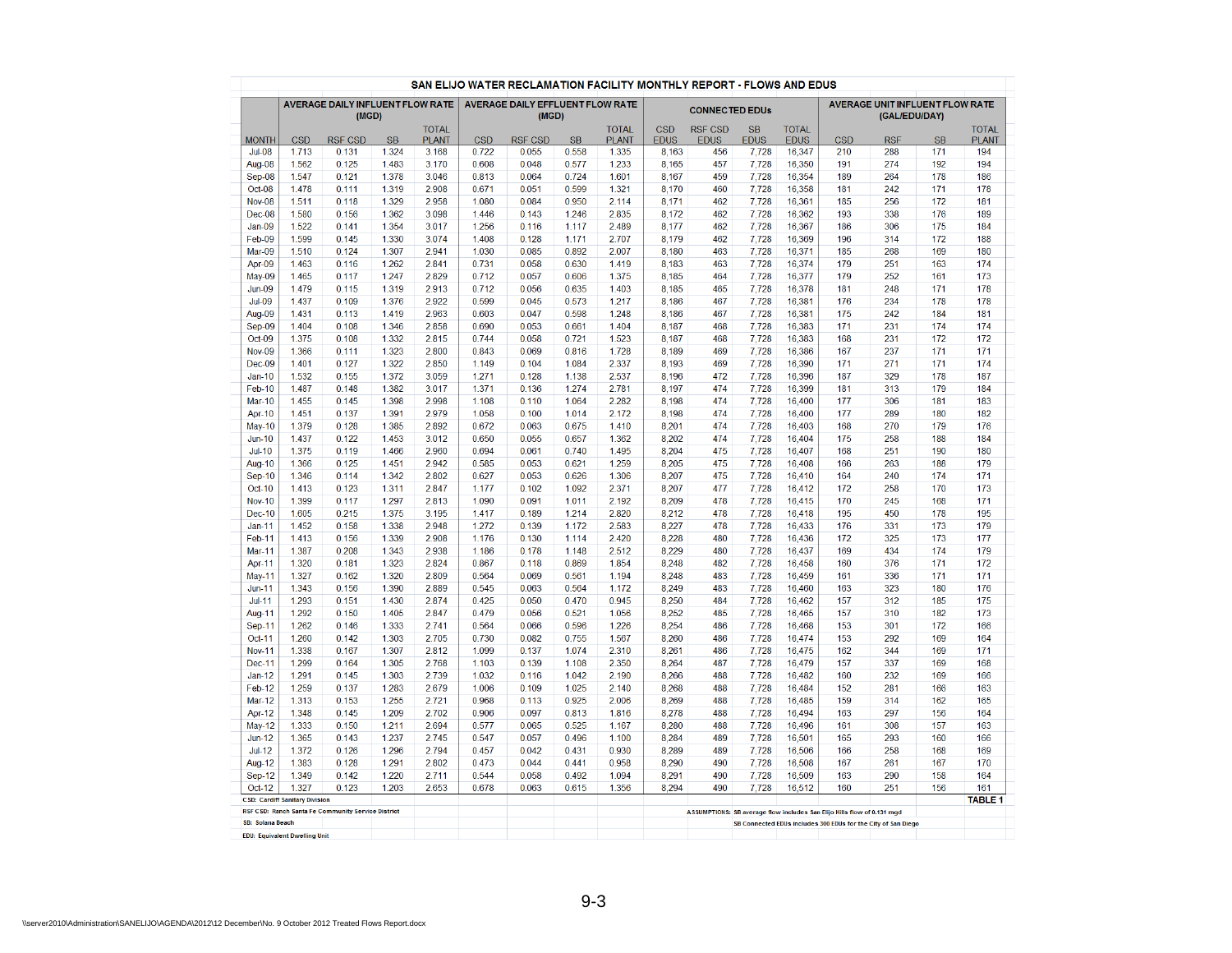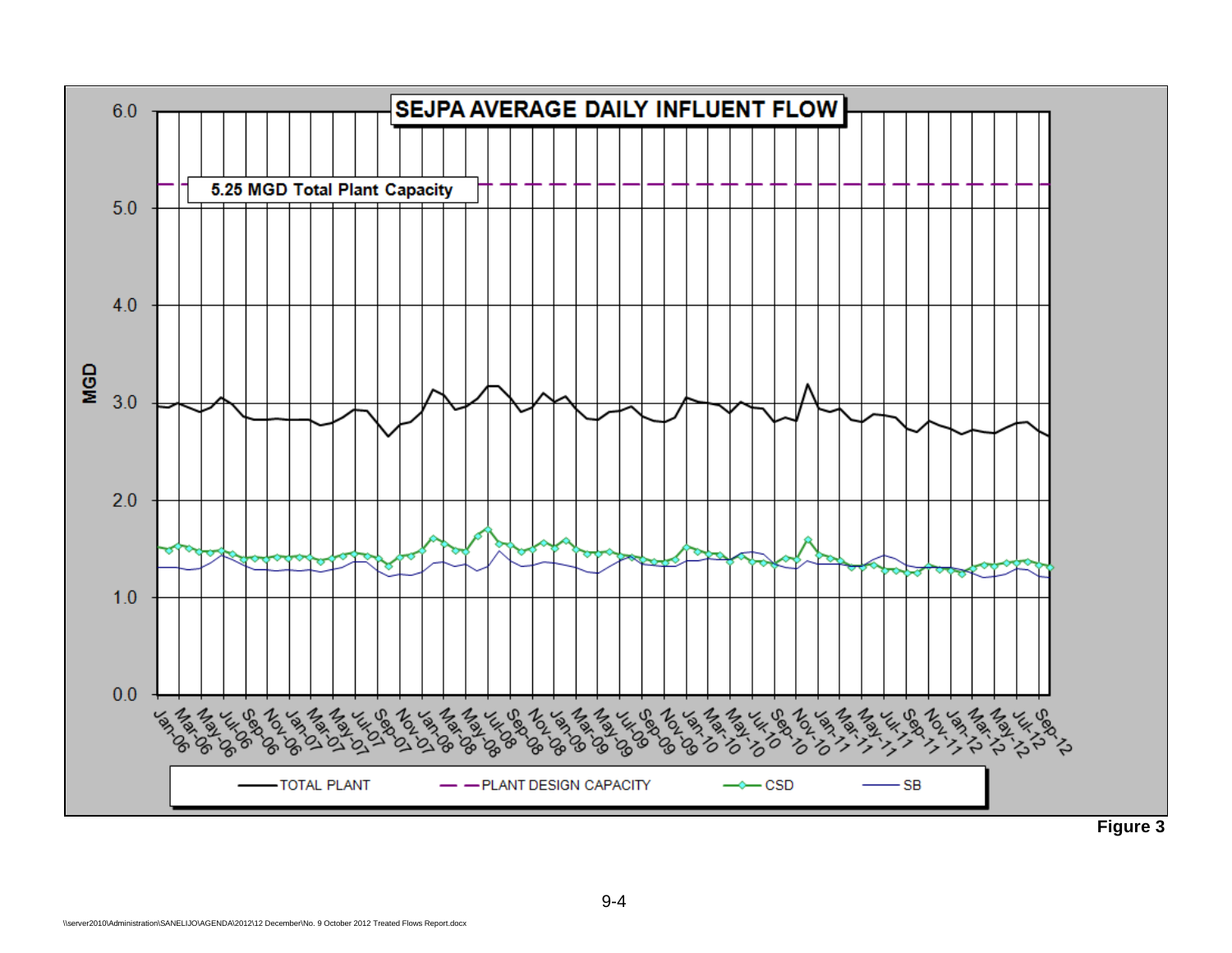#### City of Escondido Flows

The average and peak flow rate from the City of Escondido's Hale Avenue Resource Recovery Facility, which discharges through the San Elijo Ocean Outfall, is reported below. The following average flow rate and peak flow rate is reported by the City of Escondido for the month of October.

|                               | October (mgd) |
|-------------------------------|---------------|
| Escondido (Average flow rate) | 8.8           |
| Escondido (Peak flow rate)    | 18.0          |

The City of Escondido provided revised numbers, which are shown below, for average flow rate and peak flow rate for the month of September.

| <b>Revisions</b>              | September (mgd) |
|-------------------------------|-----------------|
| Escondido (Average flow rate) | 9.1             |
| Escondido (Peak flow rate)    | 18.5            |

#### Connected Equivalent Dwelling Units

The number of EDUs connected for each of the Member Agencies for the month of October is as follows:

|                                  | October (EDU) |
|----------------------------------|---------------|
| <b>Cardiff Sanitary Division</b> | 8.294         |
| Rancho Santa Fe SID              | 490           |
| City of Solana Beach             | 7.428         |
| San Diego (to Solana Beach)      | 300           |
| <b>Total EDUs to System</b>      | 16.512        |

Respectfully submitted,

 $16 \rightarrow$ L Michael T. Thornton, P.E.

General Manager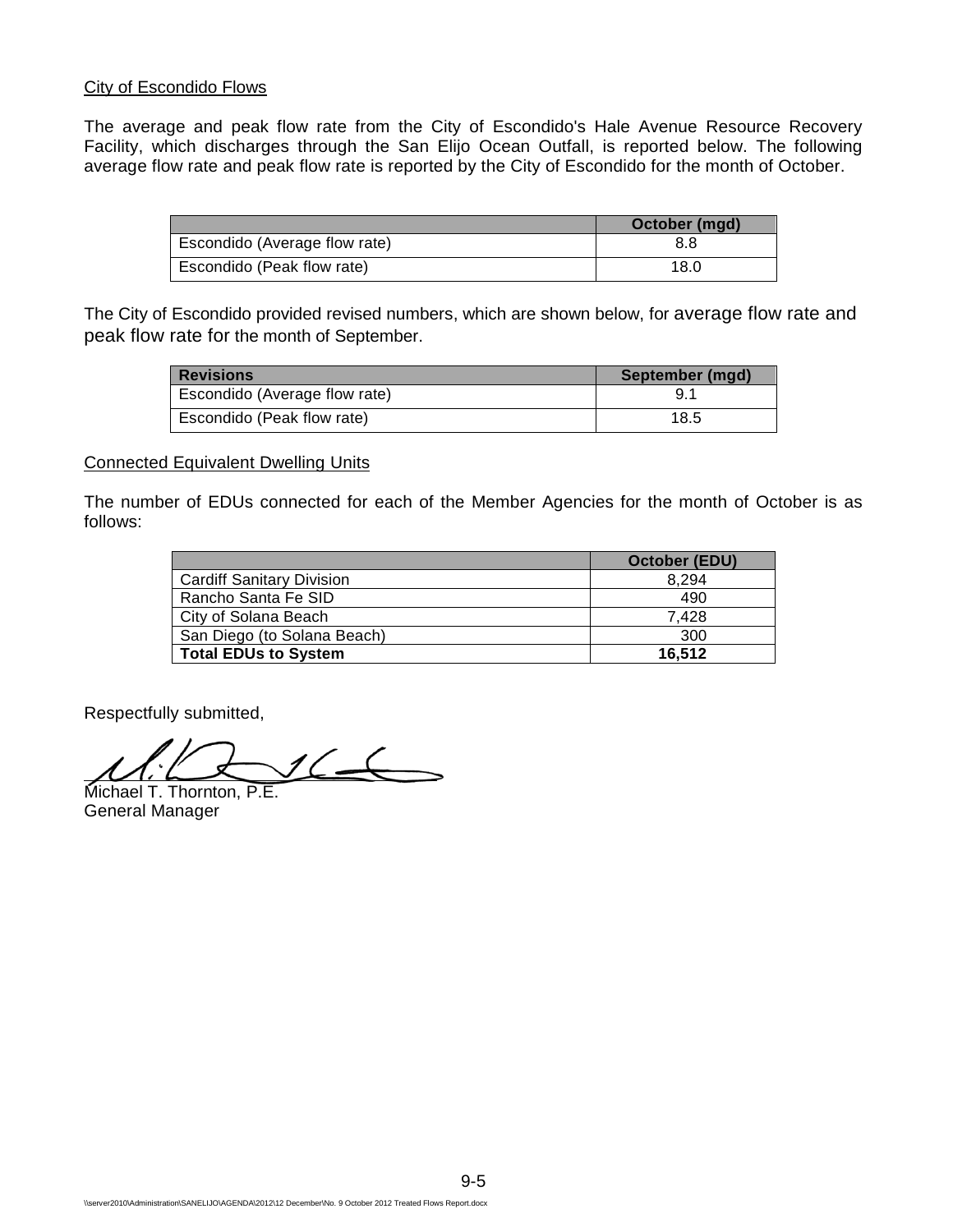#### AGENDA ITEM NO. 10

#### SAN ELIJO JOINT POWERS AUTHORITY MEMORANDUM

December 10, 2012

TO: Board of Directors San Elijo Joint Powers Authority

FROM: General Manager

SUBJECT: SAN ELIJO WATER RECLAMATION PROGRAM – MONTHLY REPORT

#### RECOMMENDATION

No action required. This memorandum is submitted for information only.

#### **DISCUSSION**

#### *Recycled Water Production*

For the month of October 2012, recycled water demand was 118.13 acre-feet (AF), which was met using 116.35 AF of recycled water and 1.78 AF of supplementation with potable water. This equates to a blend mix for October of 98.5 percent recycled water and 1.5 percent potable water supplementation.

Figure 1 (attached) provides monthly supply demands for recycled water over the last five years. Figure 2 (attached) provides a graphical view of annual recycled water demand spanning the last twelve fiscal years. Recycled water demand can fluctuate from year to year, which is typically a function of weather. For example, Fiscal Year 2003-04, an unusually dry year, resulted in increased recycled water demand; and Fiscal Year 2004-05, an unusually wet year, resulted in lower recycled water demand.

Respectfully submitted,

 $16 -$ Michael T. Thornton, P.E.

General Manager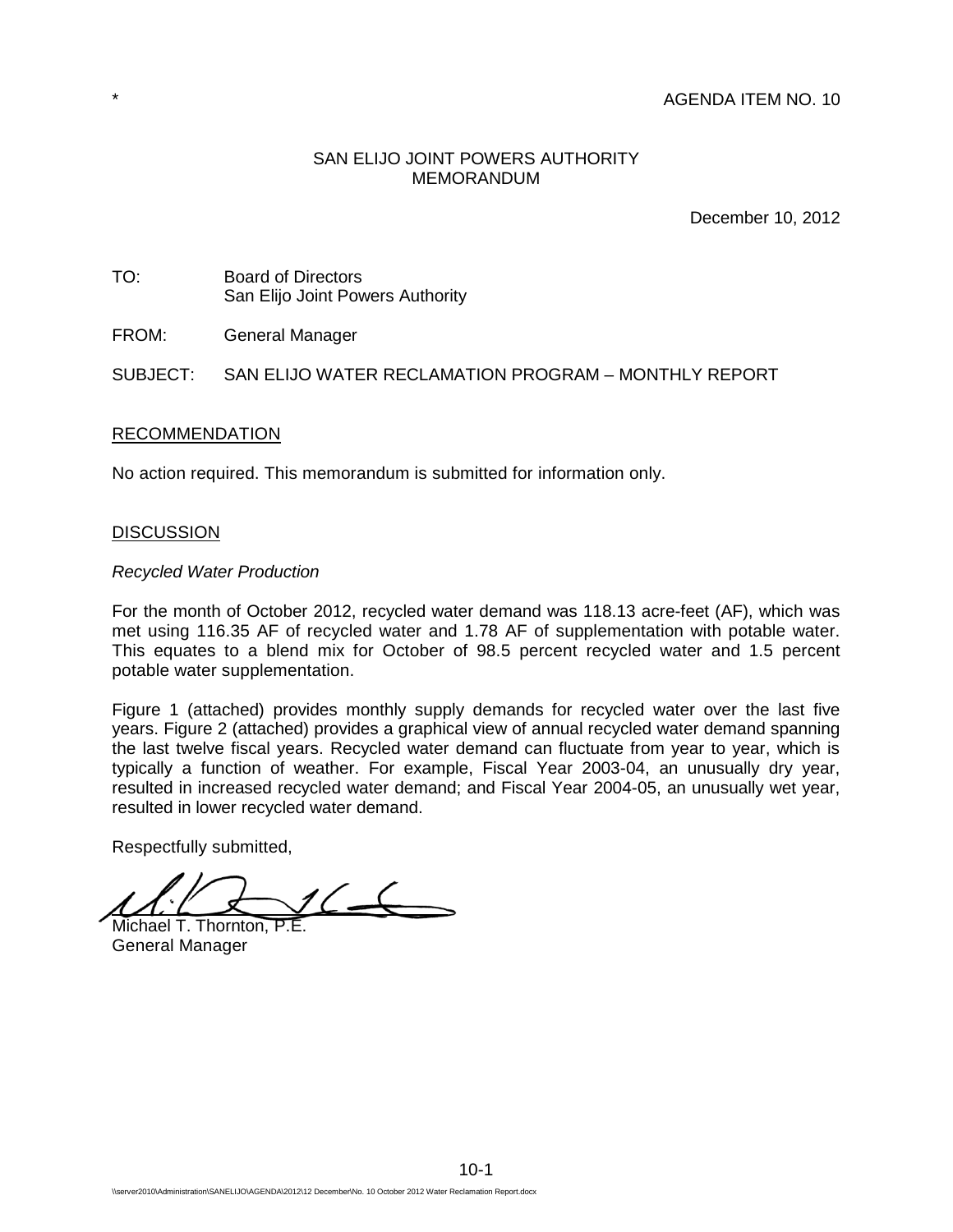

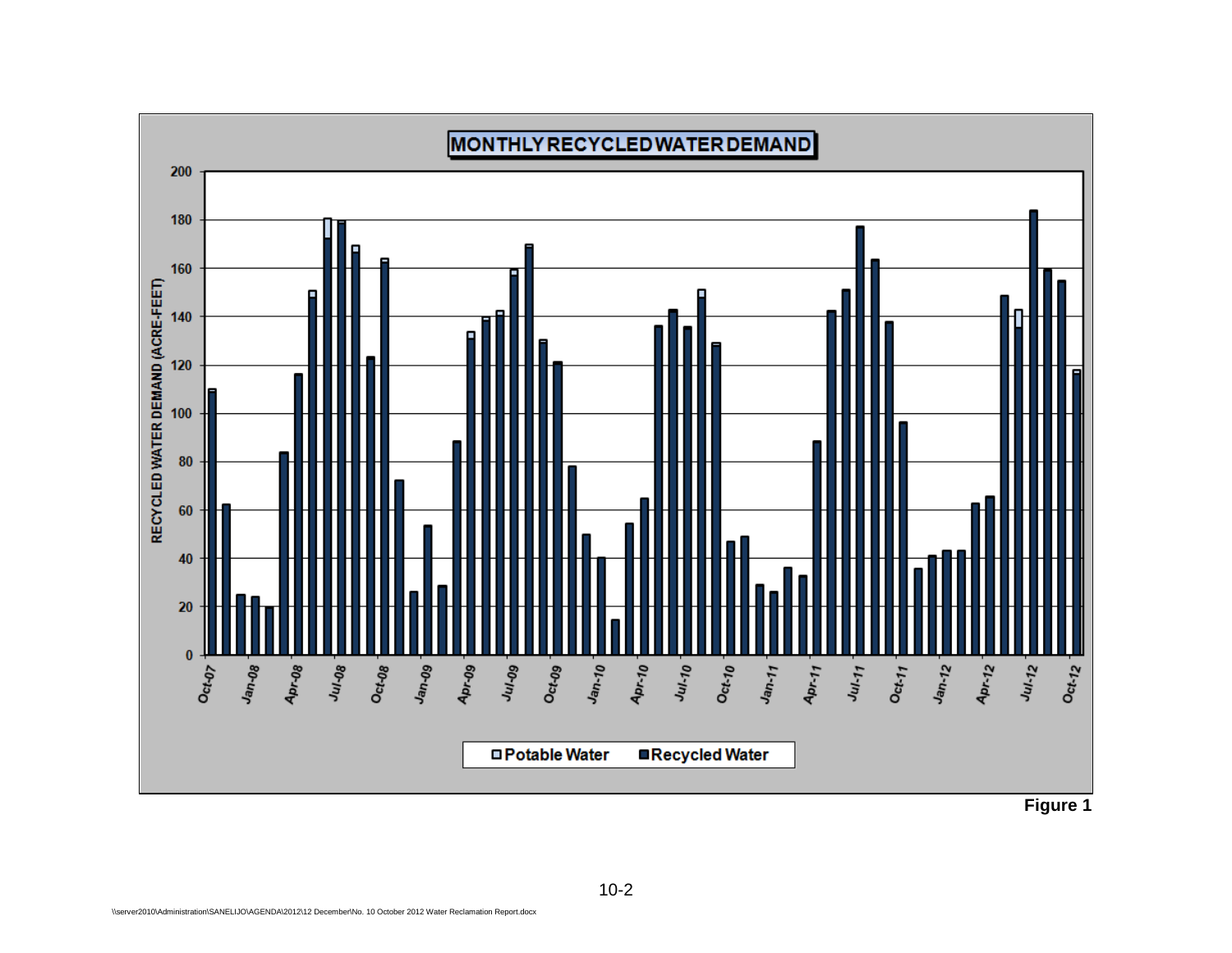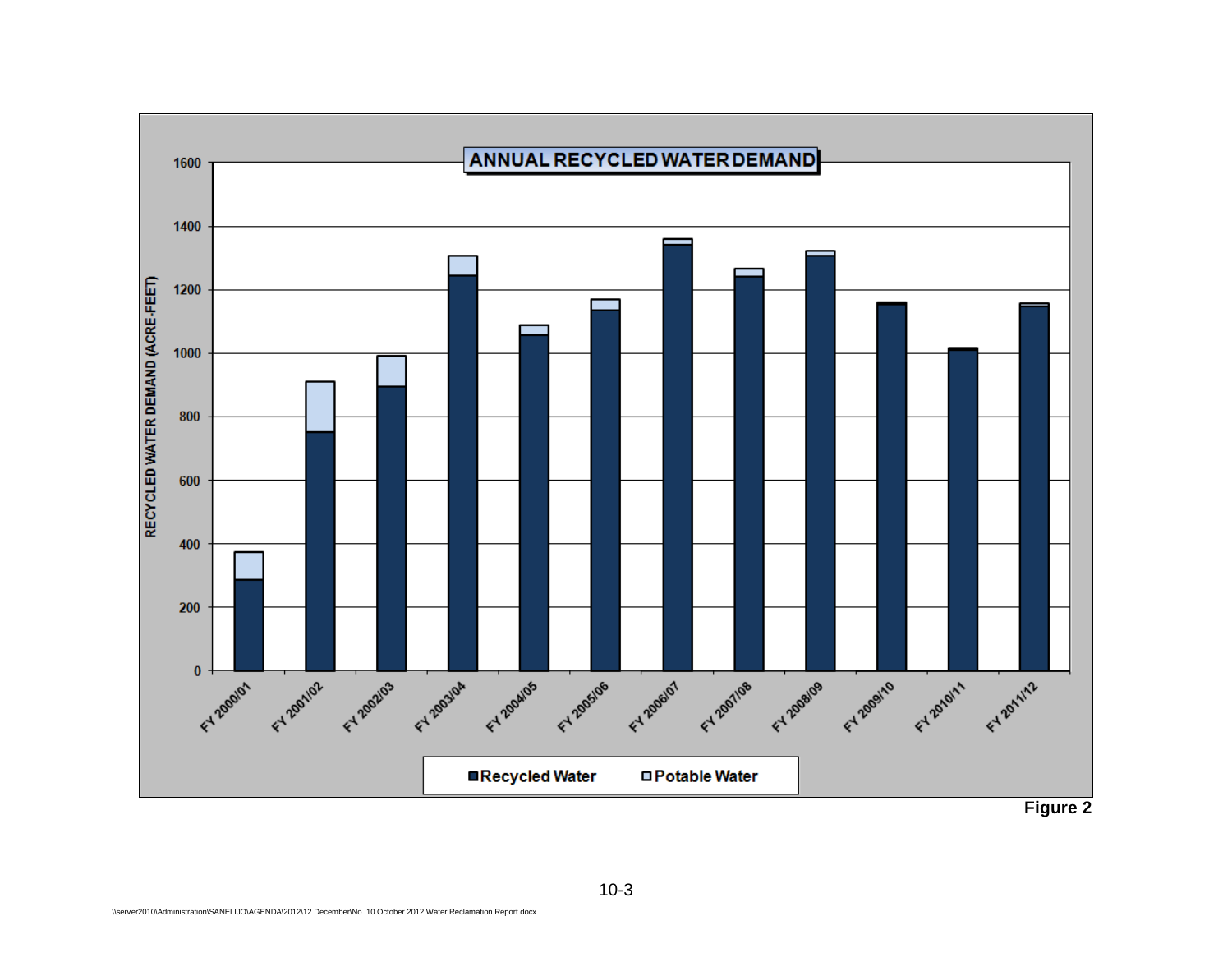#### AGENDA ITEM NO. 12

#### SAN ELIJO JOINT POWERS AUTHORITY MEMORANDUM

December 10, 2012

- TO: Board of Directors San Elijo Joint Powers Authority
- FROM: Director of Finance/Administration

SUBJECT: SAN ELIJO JOINT POWERS AUTHORITY ANNUAL AUDIT

#### RECOMMENDATION

It is recommended that the Board of Directors:

- 1. Accept and file the 2011-12 Fiscal Year Audit for the San Elijo Joint Powers Authority; and
- 2. Discuss and take action as appropriate.

#### **DISCUSSION**

The audit of the San Elijo Joint Powers Authority (SEJPA) for Fiscal Year 2011-12 has been completed and is presented to the SEJPA Board of Directors along with the required communication to those charged with Governance. The SEJPA auditor, Leaf & Cole, LLP, stated that the SEJPA's financial statements are in conformity with accounting principles generally accepted in the United States of America, as well as the accounting systems prescribed by the State Controller's Office and State Regulations governing Special Districts.

Communication with those charged with Governance at or Near the Conclusion of the Audit – It is required by professional standards that the auditor convey information to the Board of Directors and provide an overview on the audit process, identifying any weaknesses or difficulties encountered during the audit process. This communication also provides a list of adjusting entries as a result of the audit process. The majority of these entries this year were a product of the retirement and reissue of the 2003 refunding revenue bonds. The recording of this complex transaction was done during the audit with the assistance and concurrence of the auditors.

The audit is broken down into three main sections. The first section of the audit is the management discussion and analysis. In accordance with GASB standards, this section presents financial highlights of SEJPA operations and budget variances for the year as well as a description of capital improvements and long-term debt obligations. In addition, this section provides a brief discussion regarding Fiscal Year 2012-13 budget, rates, and capital commitments.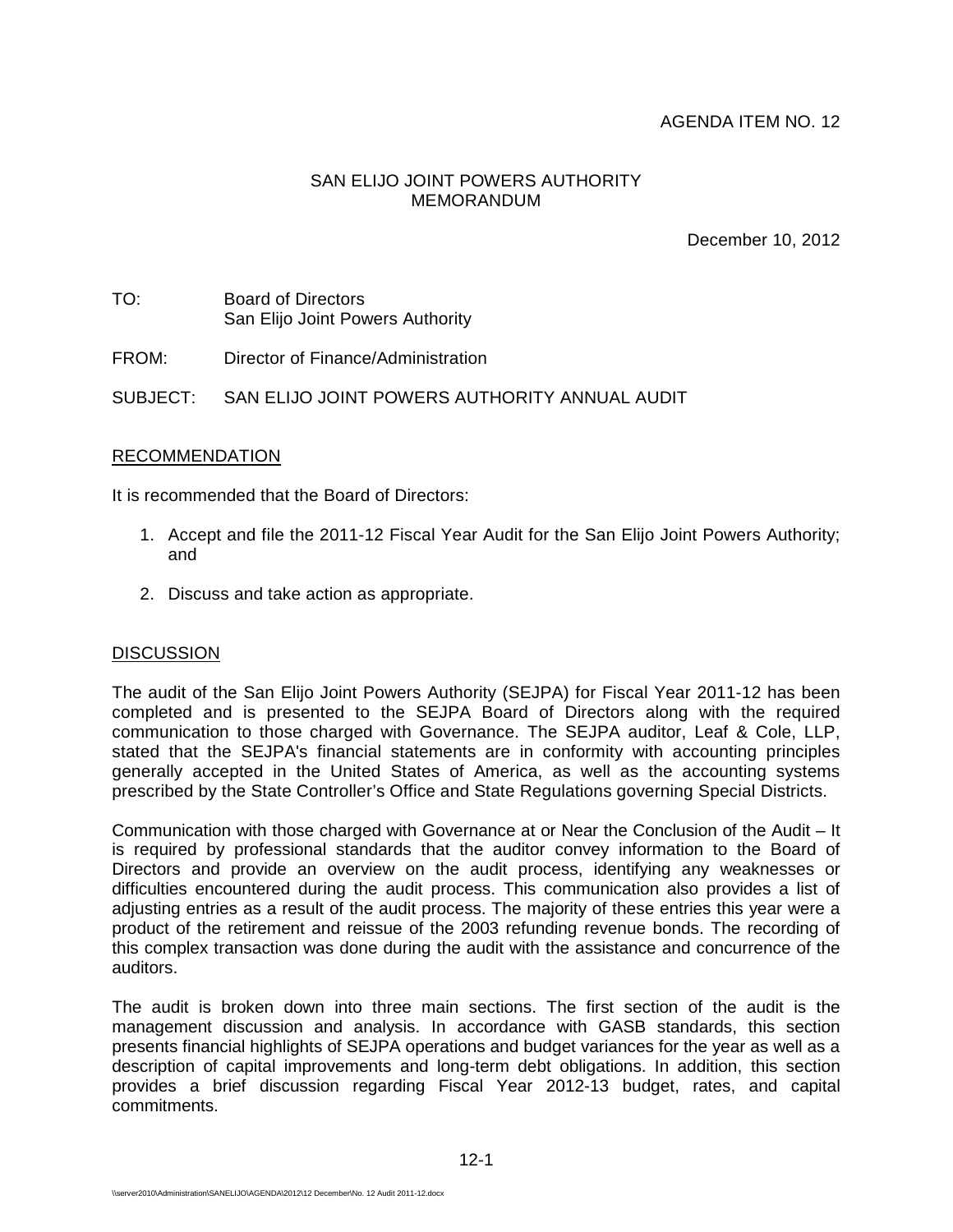The second section of the audit includes the audited financial statements and footnotes prepared by Leaf & Cole, LLP. These statements are presented in a consolidated format for all operations and activities performed by the SEJPA.

The third section includes supplemental schedules comparing the current financial statements to the prior year. This information is not required but is included to allow the reader to make comparisons to the prior year's operations. The schedules are broken up into the two distinct operations performed by the SEJPA, wastewater treatment and disposal, and recycled water treatment and distribution.

Mr. Michael Zizzi, CPA, engagement partner for the audit, will give a verbal presentation to the Board of Directors summarizing the audit and answer any questions.

It is therefore recommended that the Board of Directors:

- 1. Accept and file the 2011-12 Fiscal Year Audit for the San Elijo Joint Powers Authority; and
- 2. Discuss and take action as appropriate.

Respectfully submitted,

Lewis Director of Finance/Administration

Attachments: 2011-12 San Elijo Joint Powers Authority Financial Statement Draft San Elijo Joint Powers Authority SAS-114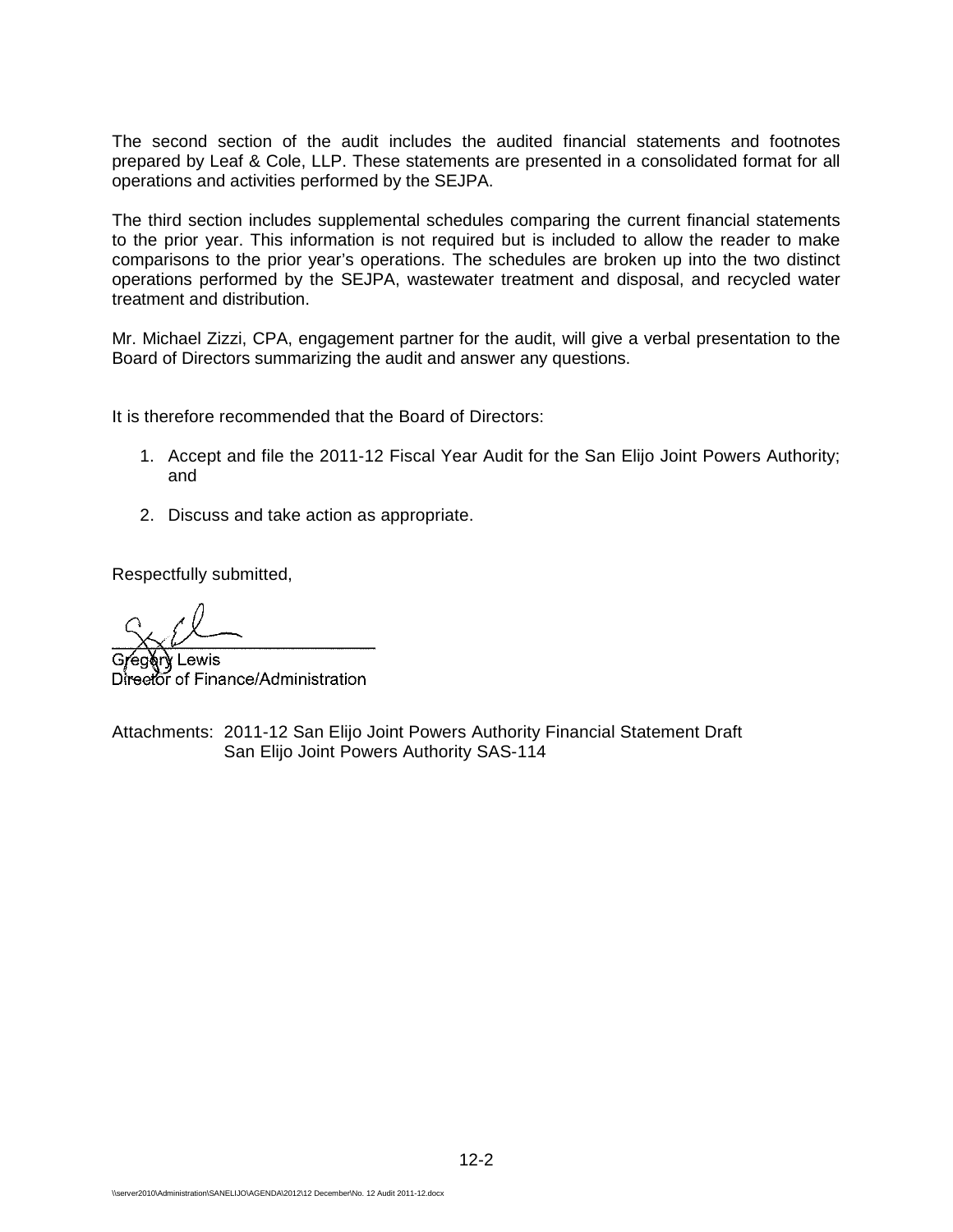# **SAN ELIJO JOINT POWERS AUTHORITY**

# **FINANCIAL STATEMENTS**

# **JUNE 30, 2012 AND 2011**

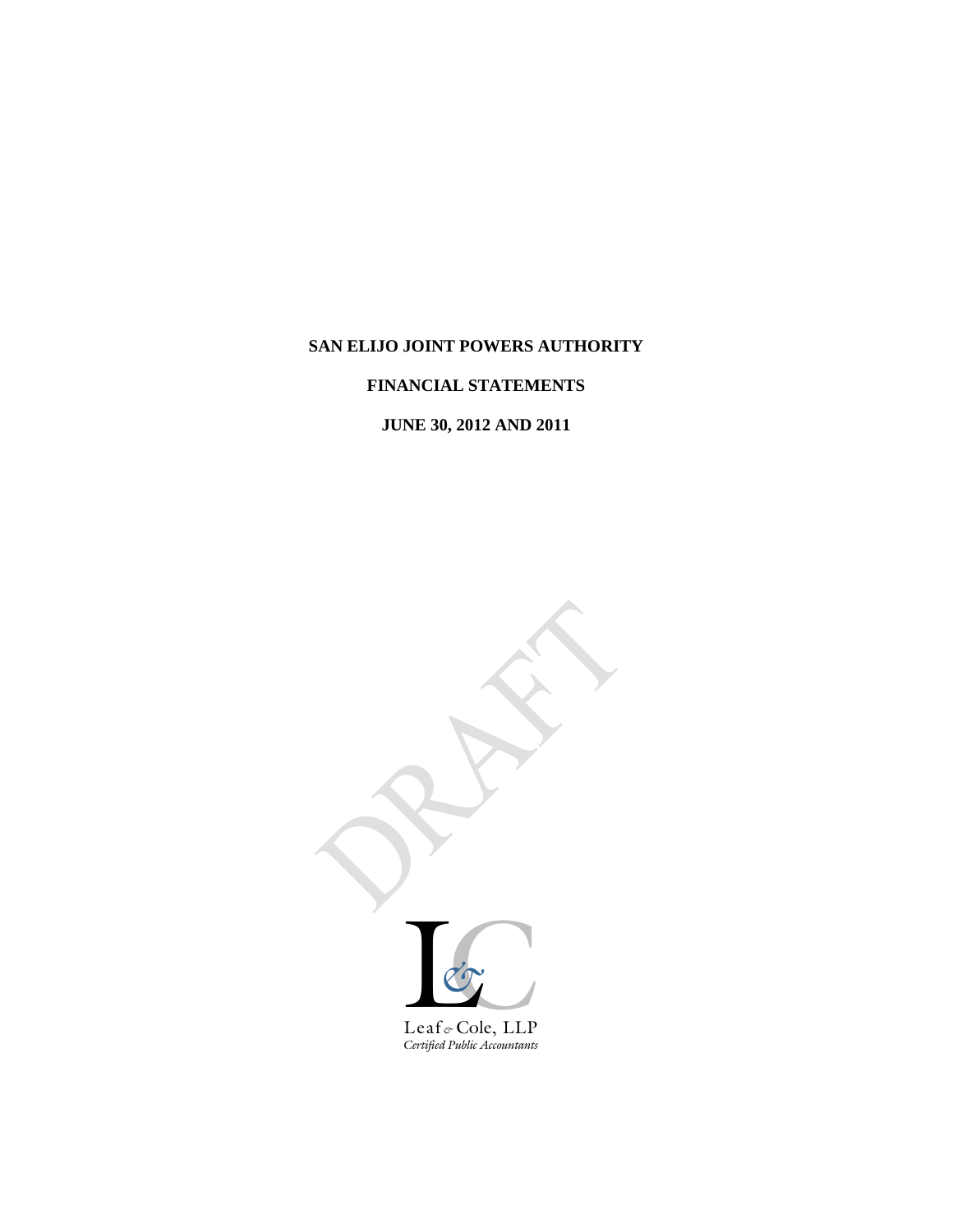# **TABLE OF CONTENTS**

| <b>Independent Auditor's Report</b>                                                | $1 - 2$   |
|------------------------------------------------------------------------------------|-----------|
| Management's Discussion and Analysis                                               | $3 - 7$   |
| <b>Balance Sheets</b>                                                              | $8 - 9$   |
| Statements of Revenues, Expenses and Changes in Net Assets                         | 10        |
| <b>Statements of Cash Flows</b>                                                    | $11 - 12$ |
| <b>Notes to Financial Statements</b>                                               | $13 - 30$ |
| Supplementary Information:                                                         |           |
| Comparative Schedule of Net Assets - Wastewater                                    | $31 - 32$ |
| Comparative Schedule of Revenues, Expenses and Changes in Net Assets - Wastewater  | 33        |
| Comparative Schedule of Net Assets - Reclamation                                   | $34 - 35$ |
| Comparative Schedule of Revenues, Expenses and Changes in Net Assets - Reclamation | 36        |
| <b>Operating Budget Comparison Schedule - Wastewater</b>                           | 37        |
| <b>Operating Budget Comparison Schedule - Reclamation</b>                          | 38        |
|                                                                                    |           |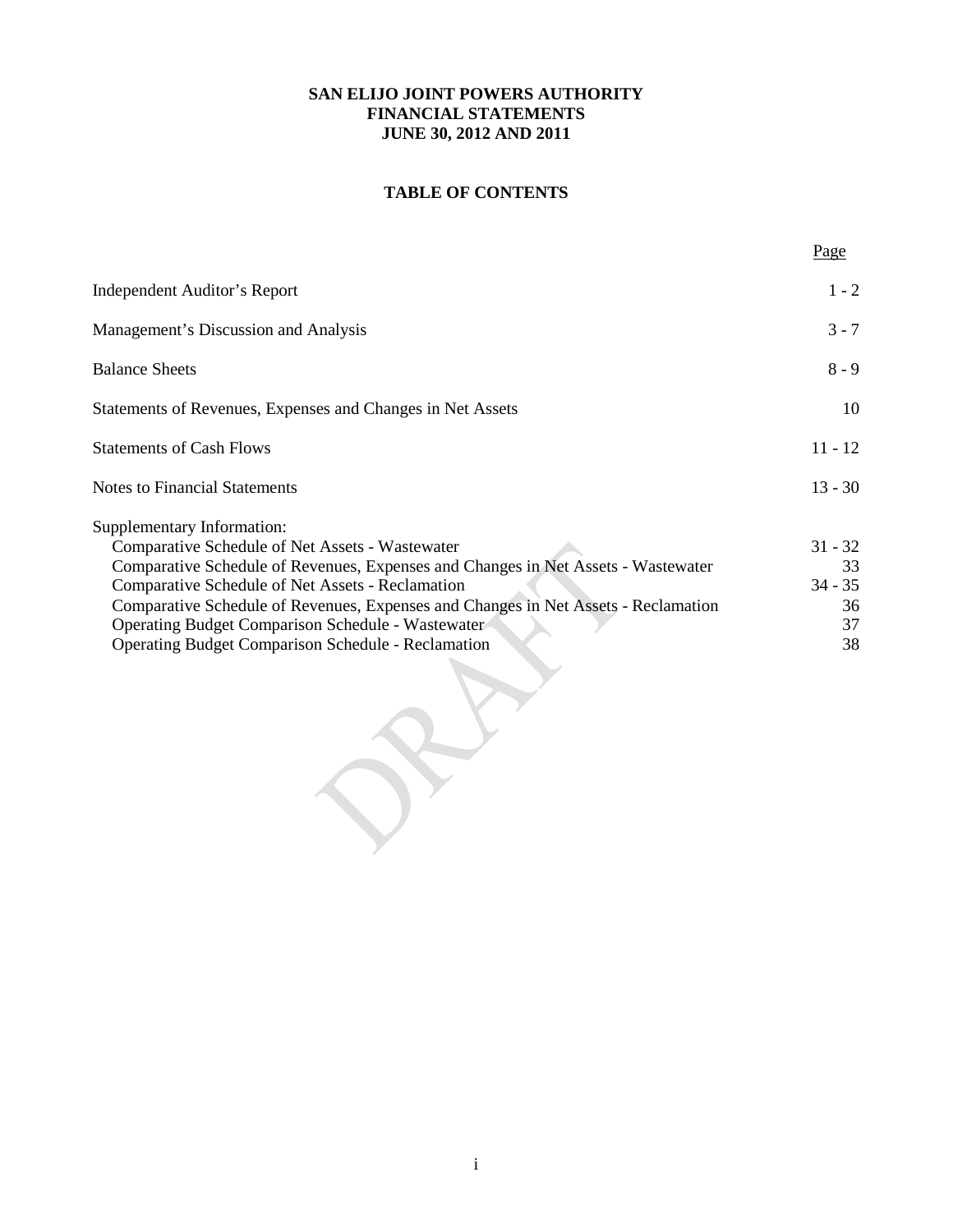

*Certified Public Accountants A Partnership of Professional Corporations* Steven W. Northcote, C.P.A. Michael S. Schreibman, C.P.A. Michael J. Zizzi, C.P.A. Julie A. Firl, C.P.A. Nicholas M. Gines, C.P.A.

*Members American Institute of Certified Public Accountants California Society of Certified Public Accountants*

#### **Independent Auditor's Report**

To the Board of Directors San Elijo Joint Powers Authority 2695 Manchester Avenue Cardiff by the Sea, California 92007

We have audited the accompanying balance sheets of the San Elijo Joint Powers Authority as of June 30, 2012 and 2011, and the related statements of revenues, expenses, and changes in net assets and cash flows for the years then ended. These financial statements are the responsibility of San Elijo Joint Powers Authority's management. Our responsibility is to express an opinion on these financial statements based on our audits.

We conducted our audits in accordance with auditing standards generally accepted in the United States of America and the State Controller's Minimum Audit Requirements for California Special Districts. Those standards require that we plan and perform the audits to obtain reasonable assurance about whether the financial statements are free of material misstatement. An audit includes examining, on a test basis, evidence supporting the amounts and disclosures in the financial statements. An audit also includes assessing the accounting principles used and the significant estimates made by management, as well as evaluating the overall financial statement presentation. We believe that our audits provide a reasonable basis for our opinion.

In our opinion, the financial statements referred to above present fairly, in all material respects, the financial position of San Elijo Joint Powers Authority as of June 30, 2012 and 2011, and the changes in its financial position and its cash flows for the years then ended in conformity with accounting principles generally accepted in the United States of America, as well as the accounting systems prescribed by the State Controller's office and state regulations governing Special Districts.

Accounting principles generally accepted in the United States of America require that the management's discussion and analysis on pages 3 through 7 be presented to supplement the financial statements. Such information, although not a part of the financial statements, is required by the Governmental Accounting Standards Board, who considers it to be an essential part of financial reporting for placing the financial statements in an appropriate operational, economic, or historic context. We have applied certain limited procedures to the required supplementary information in accordance with auditing standards generally accepted in the United States of America, which consisted of inquiries of management about the methods of preparing the information and comparing the information for consistency with management's responses to our inquiries, the financial statements, and other knowledge we obtained during our audits of the financial statements. We do not express an opinion or provide any assurance on the information because the limited procedures do not provide us with sufficient evidence to express an opinion or provide any assurance.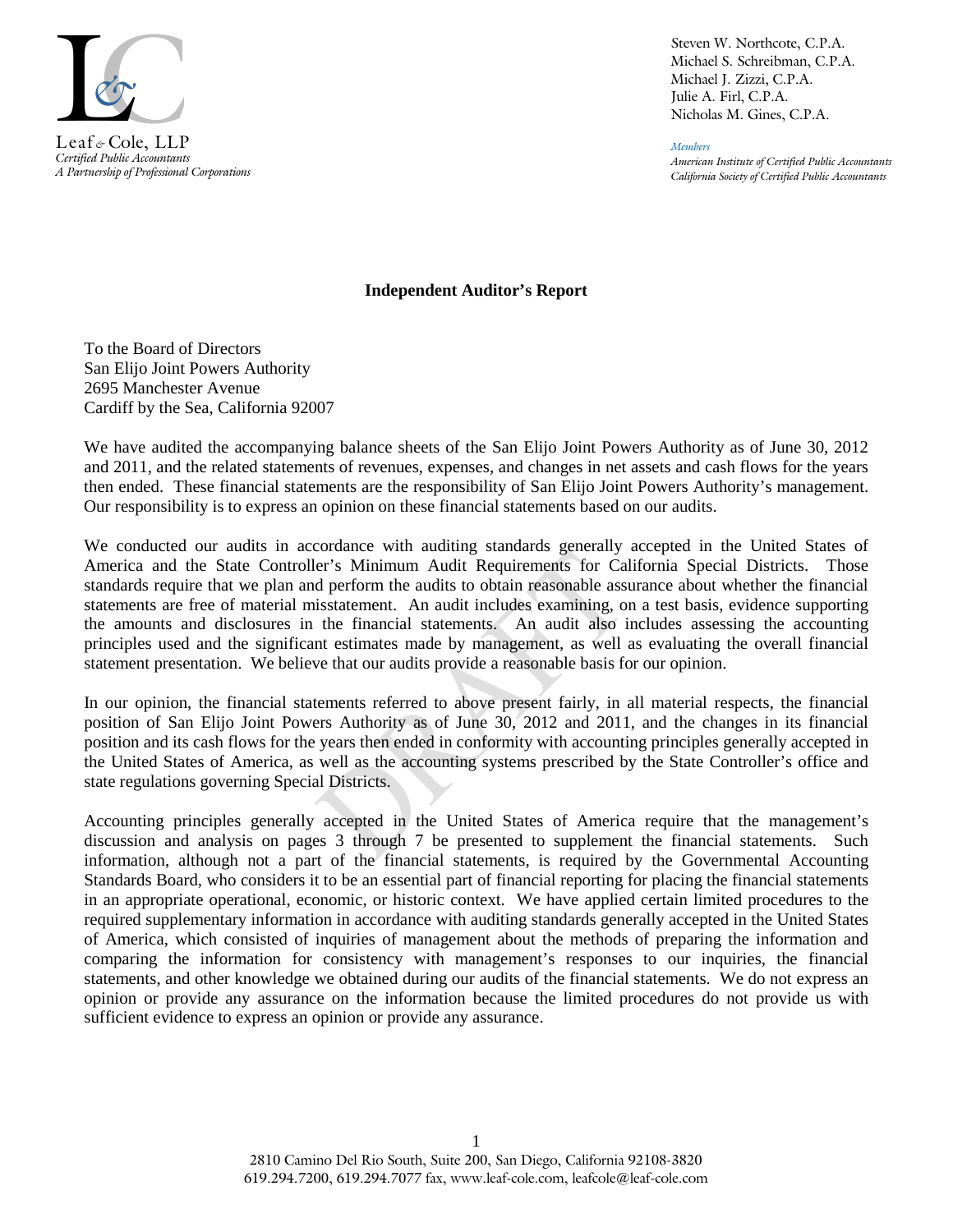Our audits were conducted for the purpose of forming an opinion on the financial statements as a whole. The supplementary comparative schedules of net assets, the comparative schedules of revenue, expenses, and changes in net assets and the operating budget comparison schedules are presented for purposes of additional analysis and are not a required part of the financial statements. The supplementary comparative schedules of net assets and comparative schedules of revenue, expenses, and changes in net assets are the responsibility of management and were derived from and relate directly to the underlying accounting and other records used to prepare the financial statements. The information has been subjected to the auditing procedures applied in the audit of the financial statements and certain additional procedures, including comparing and reconciling such information directly to the underlying accounting and other records used to prepare the financial statements or to the financial statements themselves, and other additional procedures in accordance with auditing standards generally accepted in the United States of America. In our opinion, the information is fairly stated in all material respects in relation to the financial statements as a whole. The operating budget comparison schedules have not been subjected to the auditing procedures applied in the audit of the financial statements and, accordingly, we do not express an opinion or provide any assurance on them.

San Diego, California \_\_\_\_\_\_\_\_\_\_, 2012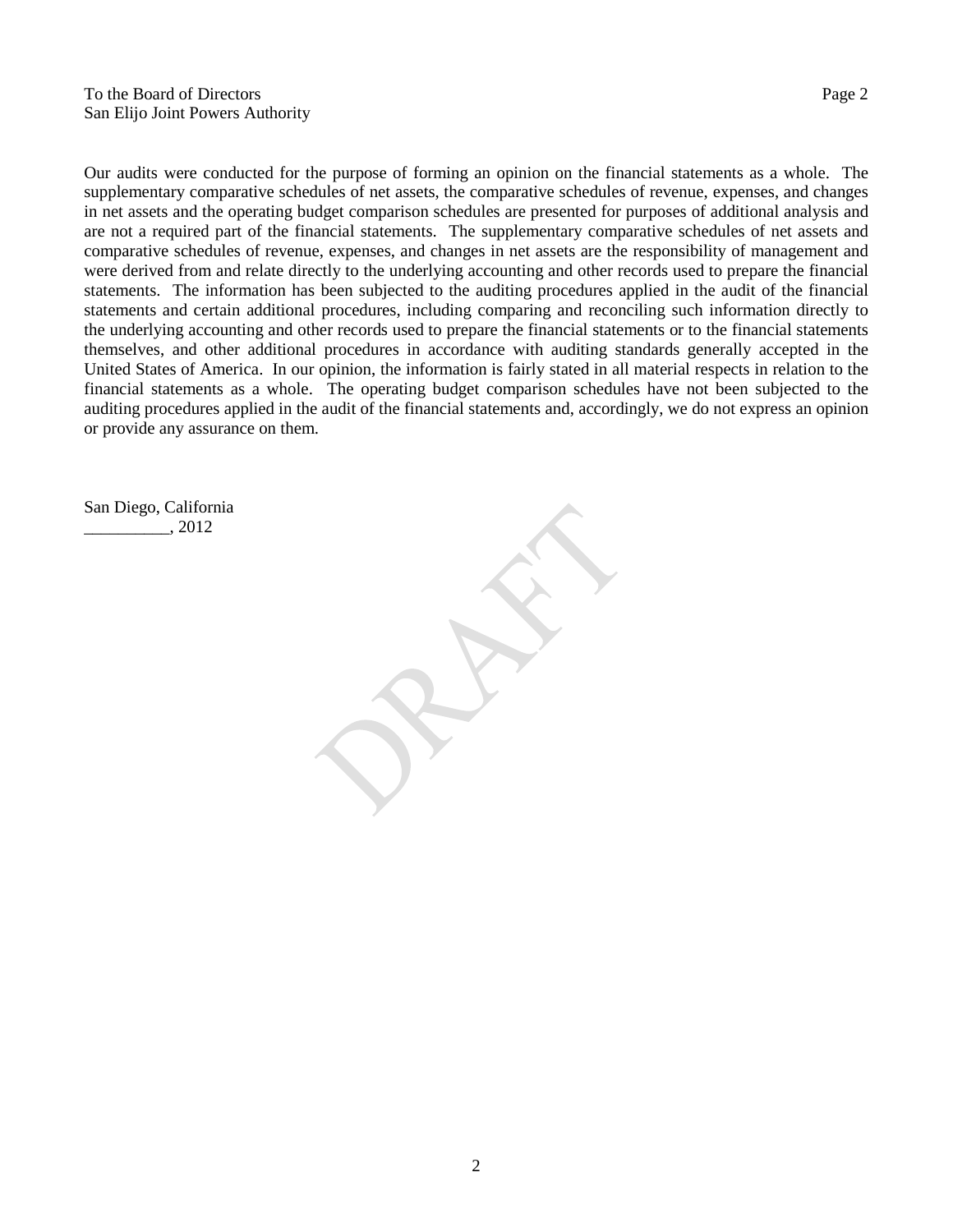Our discussion and analysis of the San Elijo Joint Powers Authority's (SEJPA) financial performance provides an overview of the SEJPA's financial activities for the years ended June 30, 2012 and 2011. Please read it in conjunction with the SEJPA's financial statements which begin on page 7.

#### **Financial Statements**

This discussion and analysis provides an introduction and a brief description of the SEJPA's financial statements, including the relationship of the statements to each other and the significant differences in the information they provide. The SEJPA's financial statements include four components:

- Balance Sheets
- Statements of Revenues, Expenses and Changes in Net Assets
- Statements of Cash Flows
- Notes to the Financial Statements

The balance sheets include all of the SEJPA's assets and liabilities, with the difference between the two reported as net assets. Net assets are displayed in three categories:

- Invested in Capital Assets, Net of Related Debt
- Restricted Net Assets
- Unrestricted Net Assets

The balance sheets provide the basis for evaluating the capital structure of the SEJPA and assessing its liquidity and financial flexibility.

The statements of revenues, expenses and changes in net assets present information which show how the SEJPA's net assets changed during the year. All of the current year's revenues and expenses are recorded when the underlying transaction occurs, regardless of the timing of the related cash flows. The statements of revenues, expenses and changes in net assets measure the success of the SEJPA's operations over the past year and determines whether the SEJPA has recovered its costs through operating revenues.

The statements of cash flows provide information regarding the SEJPA's cash receipts and cash disbursements during the year. These statements may report cash activity in four categories:

- Operating
- Investing
- Capital financing
- Noncapital financing

These statements differs from the statements of revenues, expenses and changes in net assets by only accounting for transactions that result in cash receipts or cash disbursements.

The notes to the financial statements provide a description of the accounting policies used to prepare the financial statements and present material disclosures required by generally accepted accounting principles that are not otherwise present in the financial statements.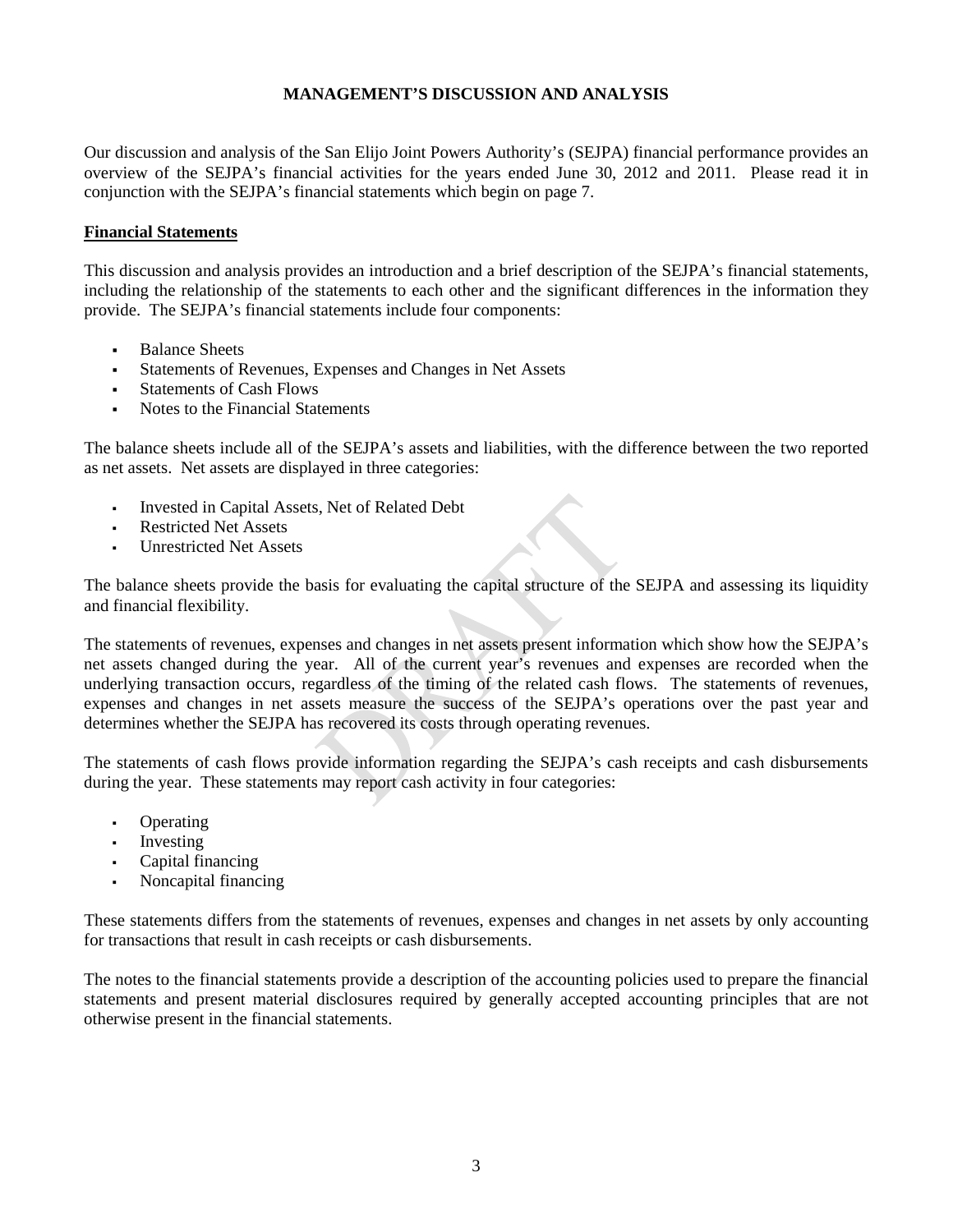#### **Financial Highlights**

During the year ended June 30, 2012, the SEJPA's net assets increased by \$1,260,636 to \$37,157,114. The SEJPA's operating revenues increased by \$77,290 to \$5,609,467, while operating expenses increased by \$140,186 to \$5,845,478. For the year ended June 30, 2012, operating expenses exceeded operating revenues by \$236,011, nonoperating expenses of \$853,292 exceeded nonoperating revenues of \$591,095 by \$262,197, due primarily from interest expense including interest on the State Loan Payable exceeding interest revenues. Member agency assessments, which represent member contributions for capital projects, increased from \$649,616 in the prior year to \$749,524 in the current year. Also, in the current year, the member agencies contributed \$1,009,320 from the reserve funds to the refinancing of the 2003 Refunding Revenue Bonds.

#### **Financial Analysis of the SEJPA**

#### **Net Assets**

The SEJPA's net assets increased between fiscal years ending 2012 and 2011 from \$35,896,478 to \$37,157,114. Net assets invested in capital assets, net of related debt (see table below) decreased \$354,951. Net assets invested in capital assets, net of related debt, consist of capital assets minus depreciation, minus the applicable long-term debt. While the SEJPA incurred capital costs related to advanced water treatment and plant electrical improvements, these costs were more than offset by depreciation expense and the addition of \$2,000,000 in new private placement debt. This led to an increase in restricted net assets as the proceeds of the private placement have not yet been spent for their intended purpose. The following is a summary of the SEJPA's balance sheet:

|                                                 | 2012            | 2011             | Change                      |
|-------------------------------------------------|-----------------|------------------|-----------------------------|
| Assets:                                         |                 |                  |                             |
| Current assets                                  | \$<br>8,348,344 | \$.<br>8,722,017 | $\mathcal{S}$<br>(373, 673) |
| Other noncurrent assets                         | 10,994,333      | 12,698,577       | (1,704,244)                 |
| Capital assets                                  | 37, 172, 365    | 36,842,076       | 330,289                     |
| <b>Total Assets</b>                             | 56,515,042      | 58,262,670       | (1,747,628)                 |
| <b>Liabilities:</b>                             |                 |                  |                             |
| <b>Current liabilities</b>                      | 2,702,644       | 2,503,936        | 198,708                     |
| Noncurrent liabilities                          | 16,655,284      | 19,862,256       | (3,206,972)                 |
| <b>Total Liabilities</b>                        | 19,357,928      | 22,366,192       | (3,008,264)                 |
| <b>Net Assets:</b>                              |                 |                  |                             |
| Invested in capital assets, net of related debt | 27,977,086      | 28,332,037       | (354, 951)                  |
| Restricted                                      | 2,632,444       | 630,000          | 2,002,444                   |
| Unrestricted                                    | 6,547,584       | 6,934,441        | (386, 857)                  |
| <b>Total Net Assets</b>                         | 37, 157, 114    | 35,896,478<br>S. | 1,260,636<br>S              |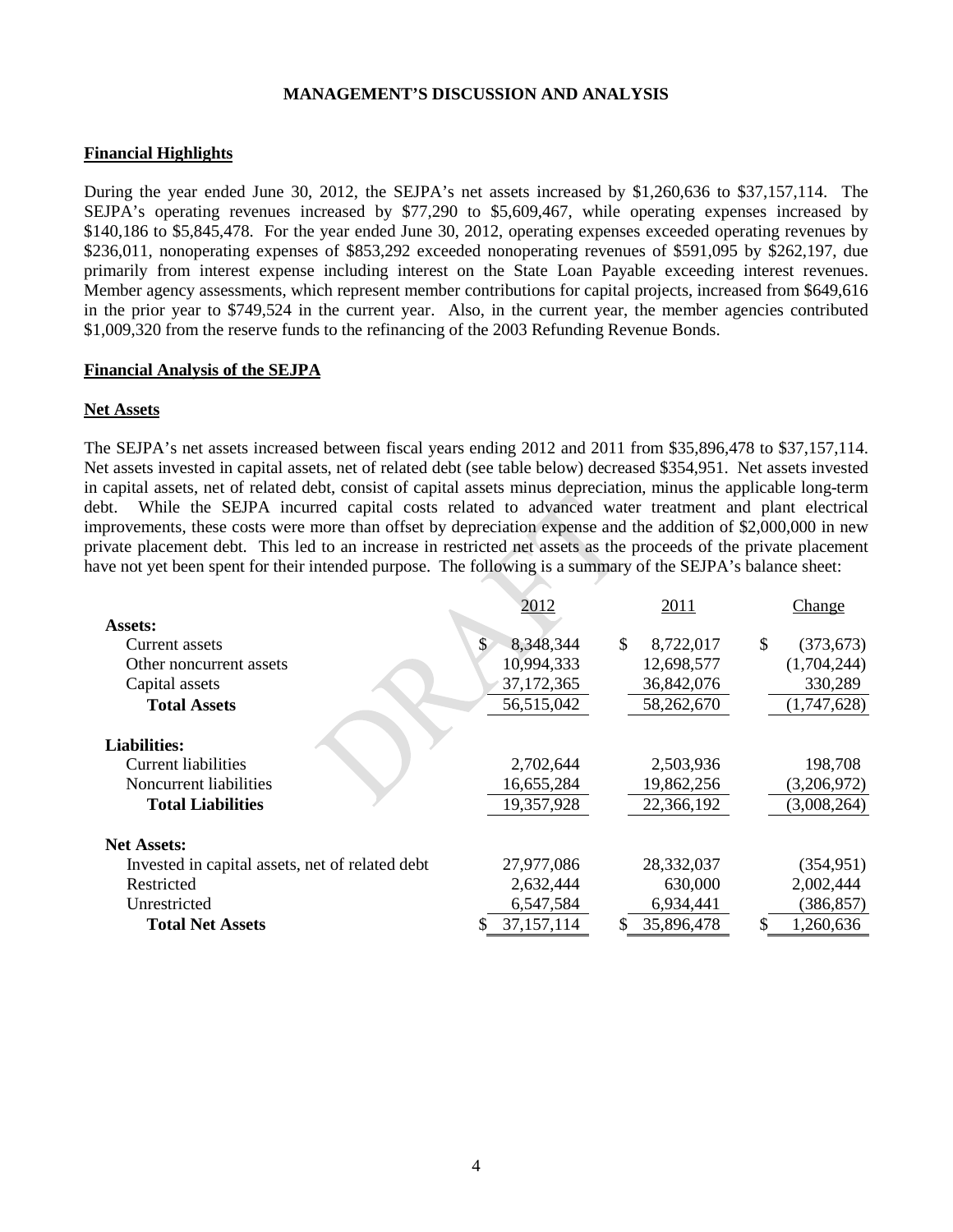#### **Financial Analysis of the SEJPA (Continued)**

#### **Net Assets (Continued)**

Increase in Net Assets - The SEJPA's operating revenues and expenditures both increased by approximately 1.4% and 2.4%, respectively. Personnel costs, depreciation and contracted services saw increases, while supplies repair parts, and insurance saw decreases. The SEJPA's investment income decreased approximately \$48,000 due to lower returns offered by LAIF and the lower balance on loans receivable. The increase in net assets was attributed mainly to the \$1,009,320 in funding contributed by the member agencies that was used to pay off the California Energy Commission Note Payable.

The following is a summary of the SEJPA's "Statement of Revenues, Expenses and Changes in Net Assets":

|                                           | 2012            |    | 2011      |    | Change    |
|-------------------------------------------|-----------------|----|-----------|----|-----------|
| <b>Revenues:</b>                          |                 |    |           |    |           |
| Operating revenues:                       |                 |    |           |    |           |
| Operating contributions from members      | \$<br>3,051,264 | \$ | 2,918,956 | \$ | 132,308   |
| Charges to nonmember agencies             | 2,558,203       |    | 2,613,221 |    | (55,018)  |
| Total operating revenues                  | 5,609,467       |    | 5,532,177 |    | 77,290    |
|                                           |                 |    |           |    |           |
| Investment income                         | 563,826         |    | 612,466   |    | (48, 640) |
| Member agency assessments                 | 749,524         |    | 649,616   |    | 99,908    |
| Member agency contribution to refinancing | 1,009,320       |    |           |    | 1,009,320 |
| Other nonoperating revenue                | 27,269          |    | 24,158    |    | 3,111     |
| <b>Total Revenues</b>                     | 7,959,406       |    | 6,818,417 |    | 1,140,989 |
|                                           |                 |    |           |    |           |
| <b>Expenses:</b>                          |                 |    |           |    |           |
| Operating expenses                        | 5,845,478       |    | 5,705,292 |    | 140,186   |
| Interest expense                          | 853,292         |    | 794,486   |    | 58,806    |
| <b>Total Expenses</b>                     | 6,698,770       |    | 6,499,778 |    | 198,992   |
| <b>Increase in Net Assets</b>             | \$<br>1,260,636 | S. | 318,639   | S  | 941,997   |

#### **Capital Assets**

Capital assets include plant equipment, lab equipment, office equipment, vehicles and construction-in-progress. At June 30, 2012, the SEJPA had invested \$61,972,553 in capital assets net of \$24,800,188 of accumulated depreciation. This amount represents a net increase (including additions and deductions) of \$330,289 from the prior year. Significant additions include advanced water treatment and plant electrical improvements. Depreciation expense for the year ended June 30, 2012 totaled \$1,535,509.

|                                | 2012         |   | 2011           |    | <b>Change</b> |
|--------------------------------|--------------|---|----------------|----|---------------|
| Plant equipment                | 58,700,345   | S | 58,619,270     | \$ | 81,075        |
| Lab equipment                  | 119,878      |   | 115,577        |    | 4,301         |
| Office equipment               | 105,564      |   | 105,564        |    |               |
| Vehicles                       | 273,763      |   | 273,763        |    |               |
| Construction-in-progress       | 2,773,003    |   | 992,581        |    | 1,780,422     |
| Subtotal                       | 61,972,553   |   | 60,106,755     |    | 1,865,798     |
| Less: Accumulated depreciation | (24,800,188) |   | (23, 264, 679) |    | (1,535,509)   |
| <b>Net Capital Assets</b>      | 37,172,365   |   | 36,842,076     | S  | 330,289       |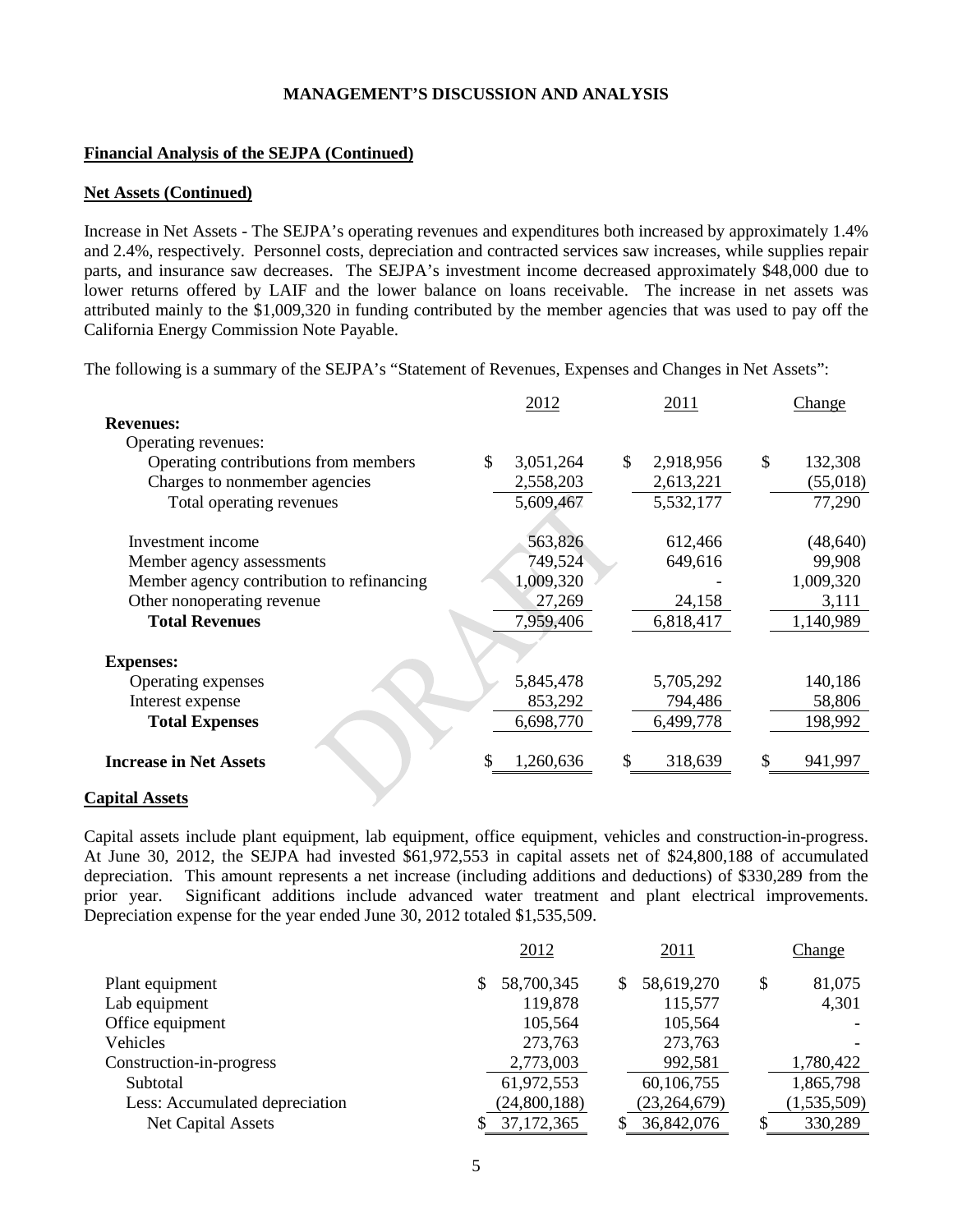#### **Noncurrent Liabilities**

At June 30, 2012, the SEJPA had \$16,655,284 in noncurrent liabilities, a decrease of \$3,206,972 from the prior year. In fiscal year 2012, the SEJPA refinanced both the 2003 Refunding Revenue Bonds and the California Energy Commission note payable with the 2011 Refunding Revenue Bonds. Although the refunding resulted in a deferred amount on refunding of \$340,611, the SEJPA in effect reduced the aggregate debt service payments by approximately \$243,000 over the next eight years, and obtained an economic gain (difference between the present values of the old debt and the new debt service payments) of \$1,251,450. The deferred amount on refunding is being amortized over the remaining life of the refunded debt. Amortization expense totaled \$20,643 and \$-0- for the years ended June 30, 2012 and 2011, respectively, and is included in interest expense. The deferred amount on refunding was \$319,968 and \$-0- at June 30, 2012 and 2011, respectively. In addition, the SEJPA financed \$2,000,000 of reclamation improvements with the 2011 Private Placement Financing. More detailed information about the SEJPA's noncurrent liabilities is presented in Note 8 of the financial statements.

#### **Economic Factors**

Consistent with the prior year, SEJPA's fiscal year 2012/13 sanitary fund operations and maintenance budget is \$3.9 million. The water reclamation budget is \$1.8 million, unchanged from a year ago. Sales of reclaimed water are budgeted to be approximately 1,150 acre feet in the upcoming year, a 15% increase from a year ago. However, the contracted minimum purchase volume decreased, which will result in only a 5% increase in revenues or approximately \$0.1 million.

Contingency funding for each program area has been reviewed and budgeted on the basis of the potential for unforeseen events within each activity area. For all programs, the amount in contingency funding is \$0.2 million and remains unchanged from last year's budget levels.

The capital project program will have a budget of \$0.8 million during the upcoming year. This is for improvements to the wastewater program.

Costs of sanitary services are allocated on the basis of percentage of use, as indicated by measured flows, or level of effort, as appropriate. On the basis of connected equivalent dwelling units (EDU's) in December 2011, the services provided to the Member Agencies by the SEJPA for wastewater treatment is budgeted to cost approximately \$153 per EDU per year, which represents a 4.7% decrease from a year ago. For one water agency, water reclamation fees are based on 85% of the rate in effect in 2010 and increase by 5% each year through 2012. Current negotiations will set the rate beyond 2012. The Encinitas Ranch Golf Course pays a set annual fee regardless of the amount of water used and that rate increases by 5% per year. For the remaining water agencies, water reclamation fees are based on 85% of the local potable water rate. These fees are supplemented by incentives from the Metropolitan Water District and the San Diego County Water Authority.

On October 8, 2012, the Board adopted a resolution to amend the contract between CalPERS and the SEJPA. This resolution amended the contract to include Section 20475 (Different Level of Benefits) for new Miscellaneous Members of the Public Employees' Retirement System, Section 21353 (2% at 60 Full Formula), and Section 20037 (Three-Year Final Compensation) and will be applicable to all SEJPA employees entering membership for the first time in the miscellaneous classification after June 30, 2012.

New employees shall pay the full employee portion of 7%. The lower benefit payout will result in a lower contribution rate for the SEJPA in the future as new employees enter the SEJPA workforce. In the current year, the employer rate for the 2.5% at 55 is 15.956%, and the employer rate for the new 2% at 60 is 7.846%.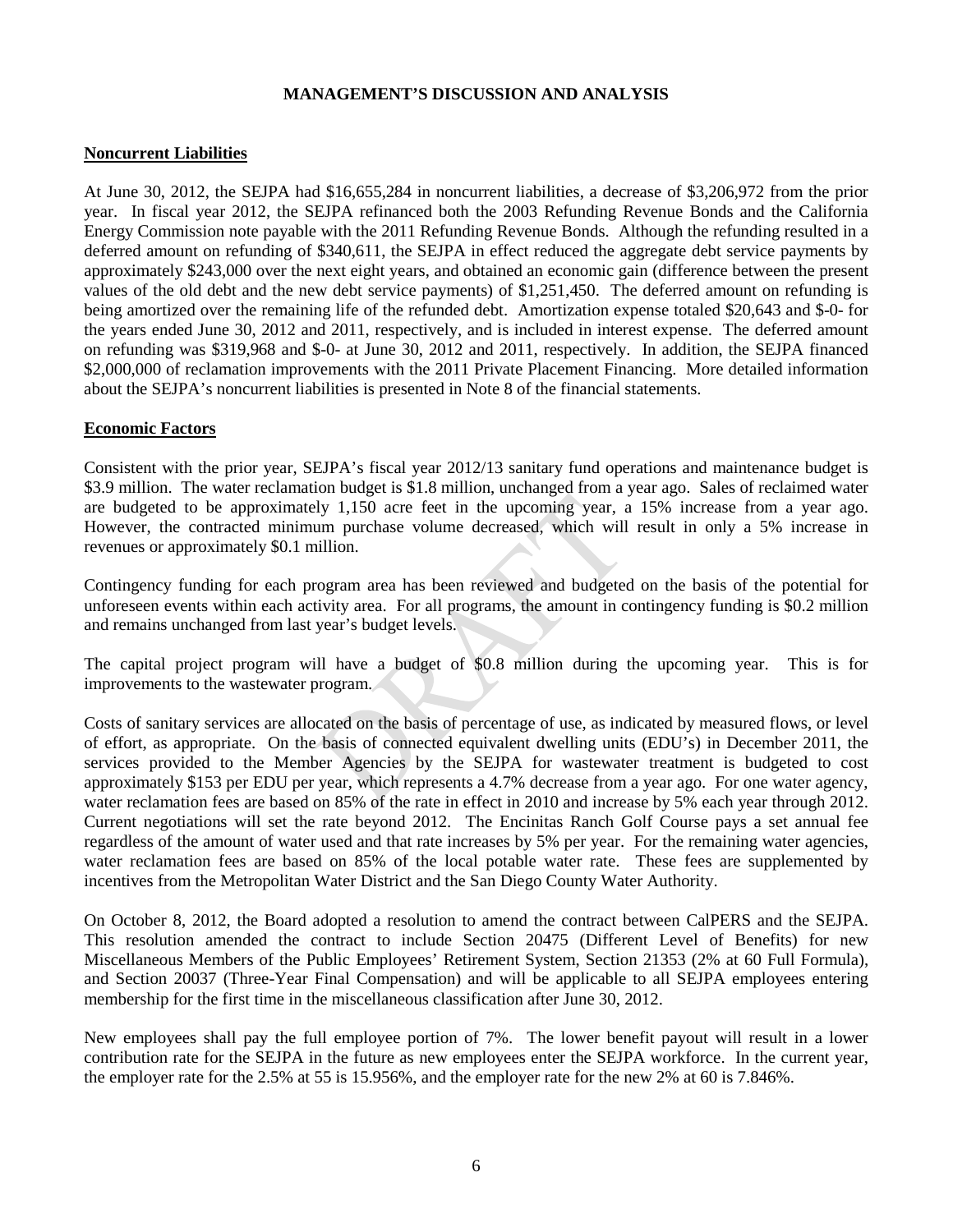#### **Contacting the SEJPA's Financial Management**

This financial report is designed to provide our citizens, taxpayers, customers, investors and creditors with a general overview of the SEJPA's finances and to demonstrate the SEJPA's accountability for the financial resources it manages. If you have questions about this report or need additional financial information, contact the San Elijo Joint Powers Authority, 2695 Manchester Avenue, Cardiff by the Sea, California, 92007, or call (760) 753-6203.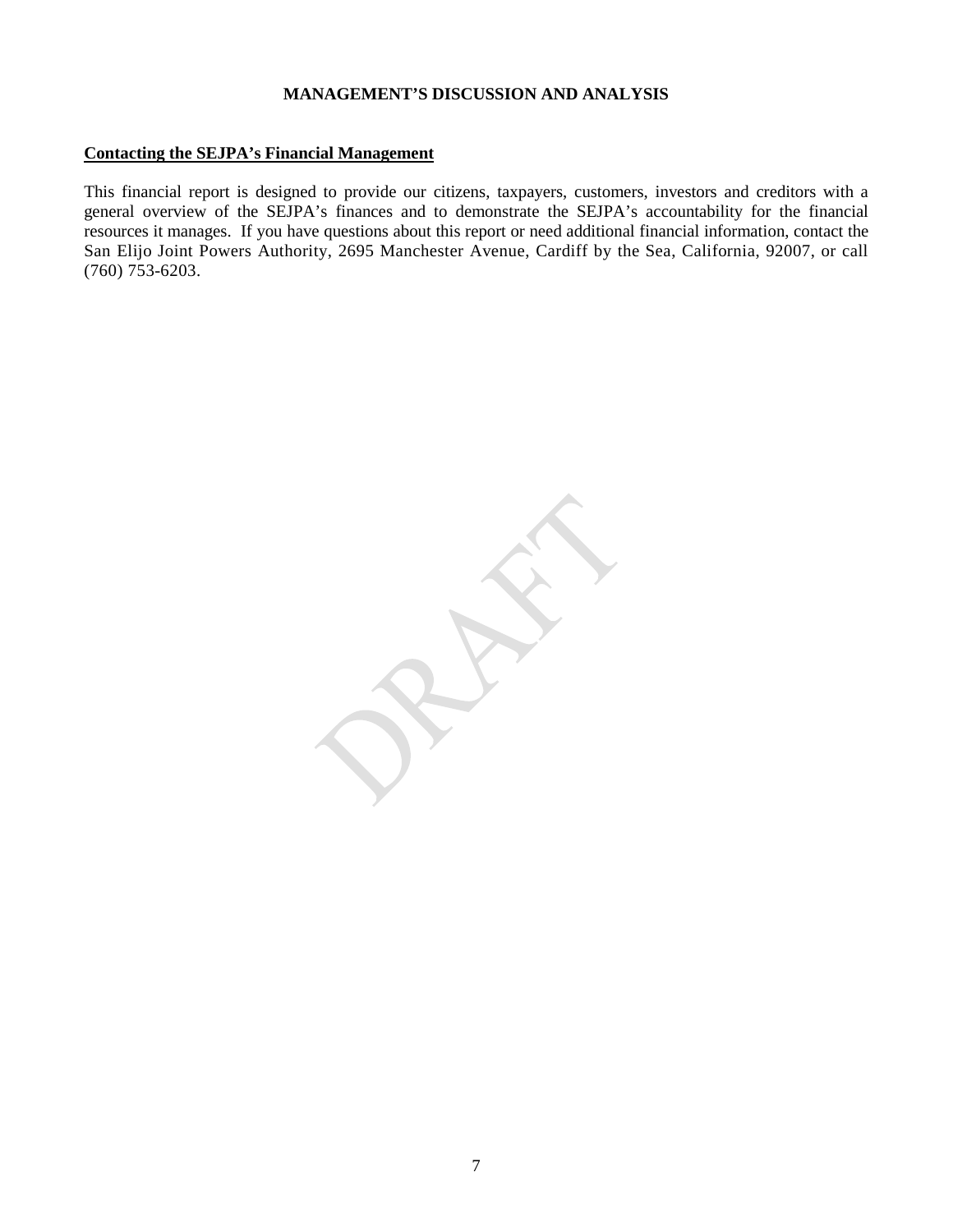#### **SAN ELIJO JOINT POWERS AUTHORITY BALANCE SHEETS JUNE 30, 2012 AND 2011**

|  | <b>ASSETS</b> |  |  |
|--|---------------|--|--|
|  |               |  |  |

|                                                       | 2012                       | 2011             |
|-------------------------------------------------------|----------------------------|------------------|
| <b>Current Assets:</b> (Notes 1, 2, 3 and 7)          |                            |                  |
| Cash and cash equivalents                             | $\mathcal{S}$<br>6,519,880 | \$<br>7,171,781  |
| Due from other government agencies                    | 549,919                    | 309,622          |
| Accrued interest receivable                           | 113,545                    | 190,614          |
| Current portion of loans receivable                   | 1,165,000                  | 1,050,000        |
| <b>Total Current Assets</b>                           | 8,348,344                  | 8,722,017        |
| <b>Noncurrent Assets:</b> (Notes 1, 2, 4, 5, 6 and 7) |                            |                  |
| <b>Restricted Assets:</b>                             |                            |                  |
| Cash and cash equivalents                             | 2,641,410                  | 650,818          |
| Investments                                           |                            | 1,591,670        |
| <b>Total Restricted Assets</b>                        | 2,641,410                  | 2,242,488        |
| <b>Loans Receivable:</b>                              | 9,185,000                  | 11,360,000       |
| Less: Current portion above                           | (1, 165, 000)              | (1,050,000)      |
| <b>Total Loans Receivable</b>                         | 8,020,000                  | 10,310,000       |
| <b>Other Noncurrent Assets:</b>                       |                            |                  |
| Retrofit loans                                        | 130,933                    | 146,089          |
| Capital assets                                        | 37,172,365                 | 36,842,076       |
| Bond issuance costs                                   | 201,990                    |                  |
| <b>Total Other Noncurrent Assets</b>                  | 37,505,288                 | 36,988,165       |
| <b>Total Noncurrent Assets</b>                        | 48,166,698                 | 49,540,653       |
| <b>TOTAL ASSETS</b>                                   | \$<br>56,515,042           | \$<br>58,262,670 |
|                                                       |                            |                  |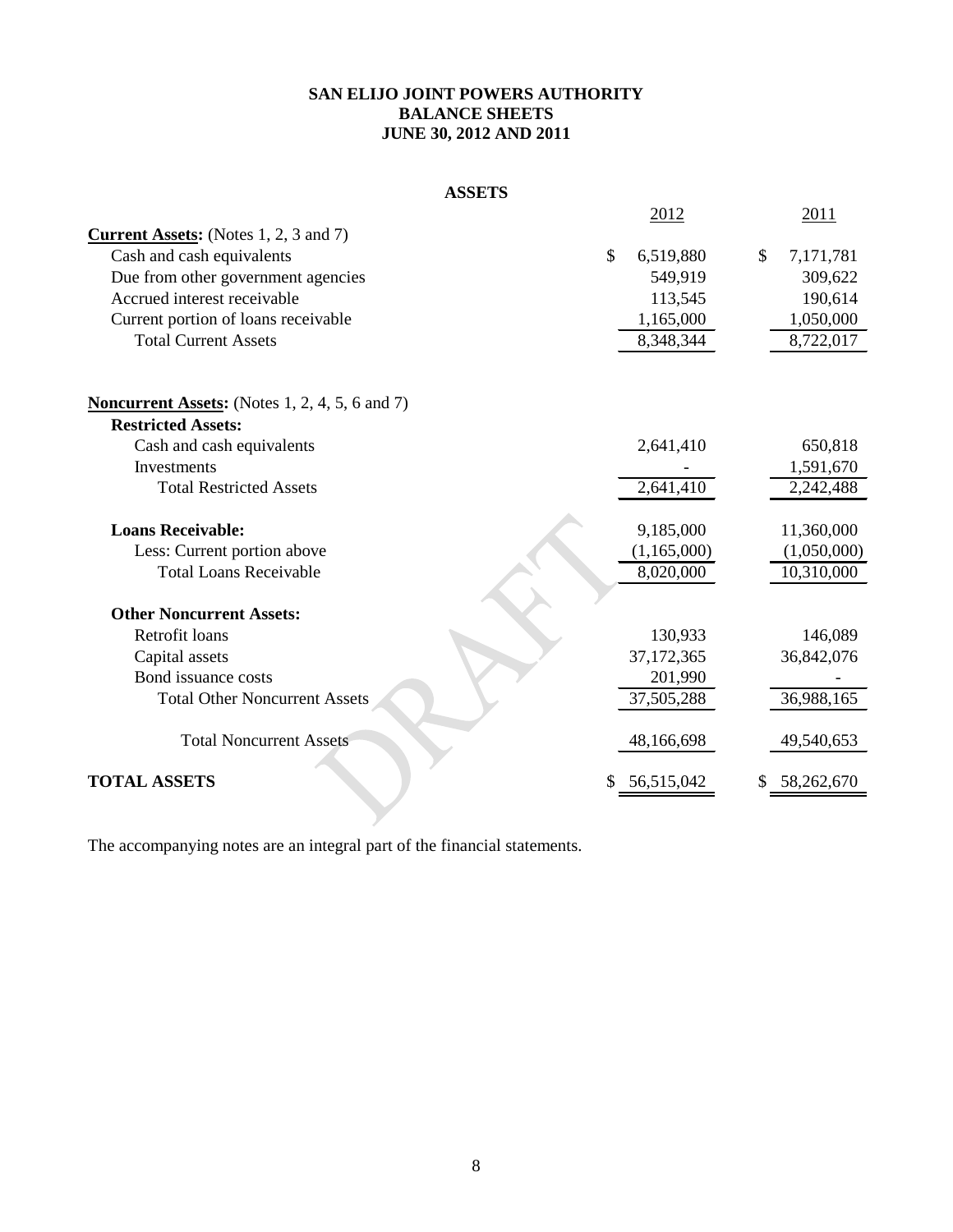#### **SAN ELIJO JOINT POWERS AUTHORITY BALANCE SHEETS (CONTINUED) JUNE 30, 2012 AND 2011**

### **LIABILITIES AND NET ASSETS**

|                                                                      | 2012             | 2011             |
|----------------------------------------------------------------------|------------------|------------------|
| <b>Current Liabilities:</b> (Notes 1, 3 and 8)                       |                  |                  |
| Accounts payable                                                     | \$<br>456,729    | \$<br>266,890    |
| <b>Accrued liabilities</b>                                           | 37,798           | 31,201           |
| Accrued interest payable                                             | 250,683          | 334,390          |
| Due to other government agencies                                     | 1,380            | 81,769           |
| Retention payable                                                    | 130,511          |                  |
| Current portion of refunding revenue bonds                           | 1,090,000        | 1,050,000        |
| Current portion of state loan payable                                | 668,348          | 652,047          |
| Current portion of private placement loan payable                    | 67,195           |                  |
| Current portion of California Energy Commission note payable         |                  | 87,639           |
| <b>Total Current Liabilities</b>                                     | 2,702,644        | 2,503,936        |
| <b>Noncurrent Liabilities:</b> (Notes 1, 4, 8, 9, 10, 11, 12 and 13) |                  |                  |
| <b>Payable From Restricted Assets:</b>                               |                  |                  |
| Due to member agencies payable from restricted assets                | 8,966            | 1,612,488        |
| <b>Long-Term Debt:</b>                                               |                  |                  |
| Refunding revenue bonds, net of current portion                      | 8,393,850        | 10,310,000       |
| State loan payable, net of current portion                           | 5,984,736        | 6,653,084        |
| Private placement loan payable, net of current portion               | 1,900,228        |                  |
| California Energy Commission note payable, net of current portion    |                  | 965,079          |
| <b>Total Long-Term Debt</b>                                          | 16,278,814       | 17,928,163       |
| <b>Other Noncurrent Liabilities:</b>                                 |                  |                  |
| Net OPEB Obligation                                                  | 54,596           | 34,591           |
| Accrued vacation and sick leave                                      | 312,908          | 287,014          |
| <b>Total Other Noncurrent Liabilities</b>                            | 367,504          | 321,605          |
|                                                                      |                  |                  |
| <b>Total Noncurrent Liabilities</b>                                  | 16,655,284       | 19,862,256       |
| <b>Total Liabilities</b>                                             | 19,357,928       | 22,366,192       |
| <b>Commitments and Contingencies</b> (Notes 13, 14 and 15)           |                  |                  |
| <b>Net Assets:</b>                                                   |                  |                  |
| Net assets invested in capital assets, net of related debt           | 27,977,086       | 28,332,037       |
| Restricted net assets                                                | 2,632,444        | 630,000          |
| Unrestricted net assets                                              | 6,547,584        | 6,934,441        |
| <b>Total Net Assets</b>                                              | 37,157,114       | 35,896,478       |
|                                                                      |                  |                  |
| <b>TOTAL LIABILITIES AND NET ASSETS</b>                              | \$<br>56,515,042 | \$<br>58,262,670 |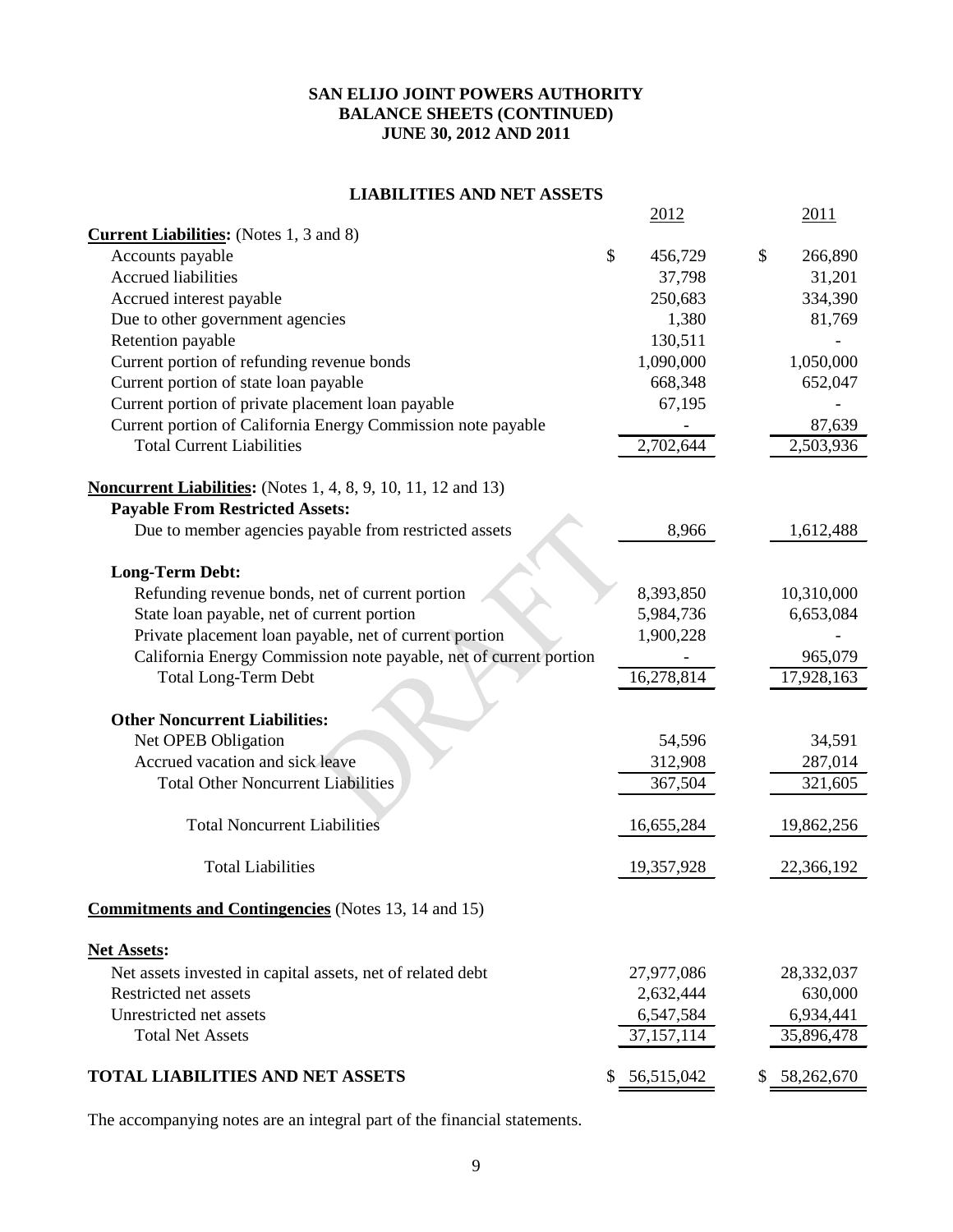#### **SAN ELIJO JOINT POWERS AUTHORITY STATEMENTS OF REVENUES, EXPENSES AND CHANGES IN NET ASSETS FOR THE YEARS ENDED JUNE 30, 2012 AND 2011**

|                                                             | 2012               | 2011             |
|-------------------------------------------------------------|--------------------|------------------|
| <b>Operating Revenues:</b>                                  |                    |                  |
| Charges of services or other government agencies            | \$<br>2,558,203    | \$<br>2,613,221  |
| Contributions from City of Encinitas                        | 1,613,835          | 1,574,600        |
| Contributions from City of Solana Beach                     | 1,437,429          | 1,344,356        |
| <b>Total Operating Revenue</b>                              | 5,609,467          | 5,532,177        |
| <b>Operating Expenses:</b>                                  |                    |                  |
| Personnel costs                                             | 2,699,049          | 2,551,669        |
| Depreciation and amortization                               | 1,548,541          | 1,504,678        |
| <b>Utilities</b>                                            | 576,135            | 578,780          |
| Contracted services                                         | 296,797            | 254,469          |
| Miscellaneous                                               | 90,819             | 96,806           |
| Supplies                                                    | 196,690            | 237,748          |
| Repair parts expense                                        | 149,946            | 165,251          |
| Insurance                                                   | 47,237             | 76,826           |
| Permit/purveyor fees                                        | 55,059             | 53,071           |
| Disposal services                                           | 185,205            | 185,994          |
| <b>Total Operating Expenses</b>                             | 5,845,478          | 5,705,292        |
| Operating (Loss)                                            | (236, 011)         | (173, 115)       |
|                                                             |                    |                  |
| <b>Nonoperating Revenue (Expense):</b><br>Investment income | 563,826            | 612,466          |
| Rental income                                               | 22,960             | 22,291           |
| Other                                                       | 4,309              | 1,867            |
| Interest expense                                            | (853,292)          | (794, 486)       |
| <b>Total Nonoperating Revenues (Expenses)</b>               | (262, 197)         | (157, 862)       |
|                                                             |                    |                  |
| (Loss) Before Contributions                                 | (498, 208)         | (330, 977)       |
| <b>Capital Contributions:</b>                               |                    |                  |
| Member agency assessments                                   | 749,524            | 649,616          |
| Member agency contribution to refinancing                   | 1,009,320          |                  |
| <b>Total Capital Contributions</b>                          | 1,758,844          | 649,616          |
| Net Income                                                  | 1,260,636          | 318,639          |
| Net Assets at Beginning of Year                             | 35,896,478         | 35,577,839       |
| NET ASSETS AT END OF YEAR                                   | \$<br>37, 157, 114 | \$<br>35,896,478 |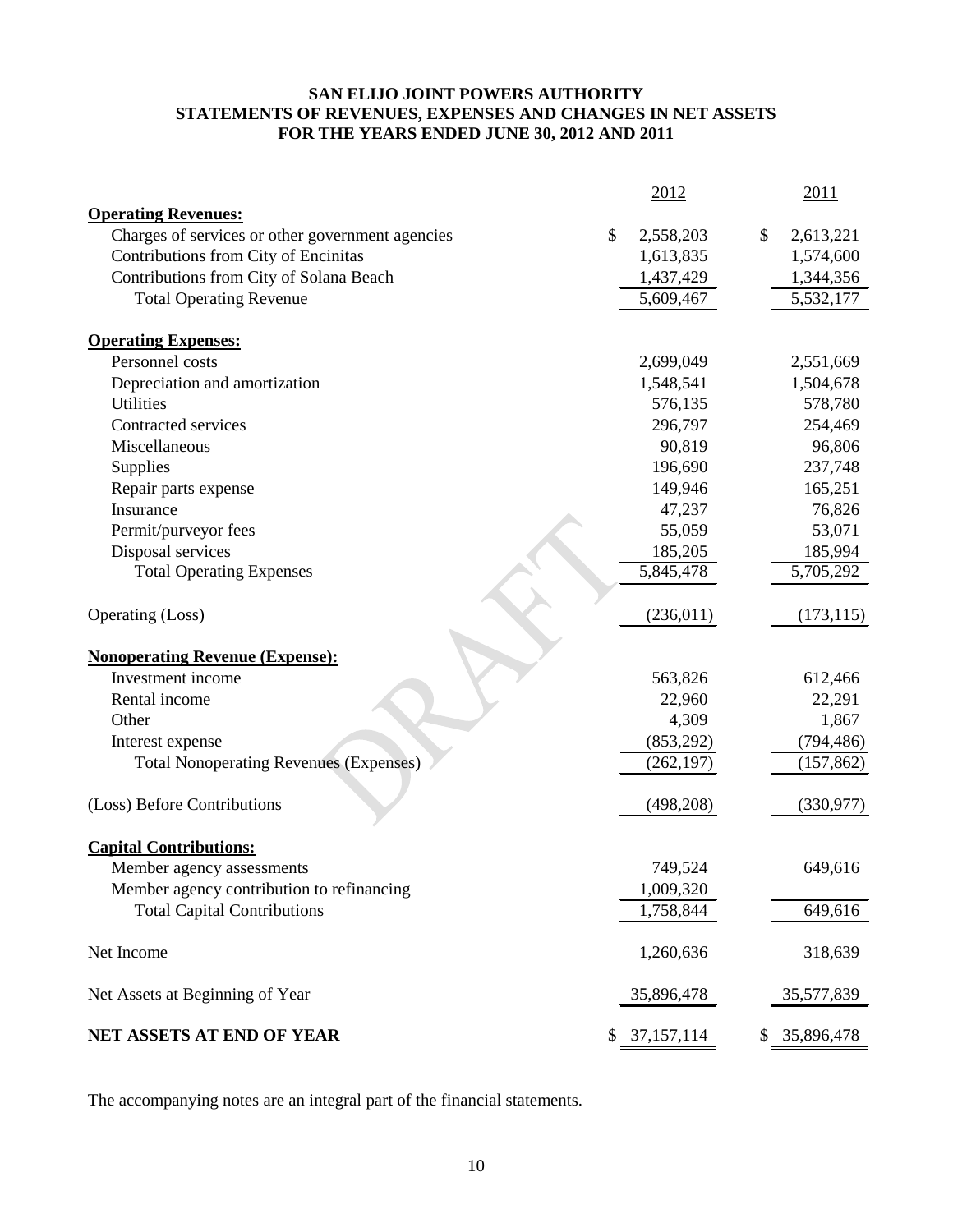#### **SAN ELIJO JOINT POWERS AUTHORITY STATEMENTS OF CASH FLOWS FOR THE YEARS ENDED JUNE 30, 2012 AND 2011**

|                                                                  | 2012                       | 2011            |
|------------------------------------------------------------------|----------------------------|-----------------|
| <b>Cash Flows From Operating Activities:</b>                     |                            |                 |
| Receipts from customers                                          | $\mathcal{S}$<br>5,288,781 | \$<br>5,486,384 |
| Payments to suppliers                                            | (1,408,049)                | (1,705,779)     |
| Payments to employees                                            | (2,646,553)                | (2,606,929)     |
| Cash Flows Provided by Operating Activities                      | 1,234,179                  | 1,173,676       |
|                                                                  |                            |                 |
| <b>Cash Flows From Noncapital Financing Activities:</b>          |                            |                 |
| Rental and other nonoperating income                             | 27,269                     | 24,158          |
| Net Cash Provided by Noncapital Financing Activities             | 27,269                     | 24,158          |
| <b>Cash Flows From Capital and Related Financing Activities:</b> |                            |                 |
| Acquisition and construction of capital assets                   | (1,735,287)                | (462, 257)      |
| Proceeds of long-term debt                                       | 2,000,000                  |                 |
| Principal paid on long-term debt                                 | (3,828,514)                | (1,725,526)     |
| Interest paid on long-term debt                                  | (936,999)                  | (829, 411)      |
| Capital contributions                                            | 1,758,844                  | 649,616         |
| Net Cash Used in Capital and                                     | (2,741,956)                | (2,367,578)     |
| <b>Related Financing Activities</b>                              |                            |                 |
|                                                                  |                            |                 |
| <b>Cash Flows From Investing Activities:</b>                     |                            |                 |
| Purchase of investments                                          | (3,227,889)                | (7,984,373)     |
| Proceeds from maturity of investments                            | 4,819,559                  | 7,989,696       |
| Investment income received                                       | 640,895                    | 627,367         |
| Proceeds from loans receivable                                   | 2,175,000                  | 1,005,000       |
| Proceeds of retrofit loans                                       | 15,156                     | 31,475          |
| Decrease in due to member agencies                               |                            |                 |
| payable from restricted assets                                   | (1,603,522)                | (1,685)         |
| Net Cash Provided by Investing Activities                        | 2,819,199                  | 1,667,480       |
| Net Increase in Cash and Cash Equivalents                        | 1,338,691                  | 497,736         |
| Cash and Cash Equivalents at Beginning of Year                   | 7,822,599                  | 7,324,863       |
| CASH AND CASH EQUIVALENTS AT END OF THE YEAR                     | \$<br>9,161,290            | 7,822,599       |

(Continued)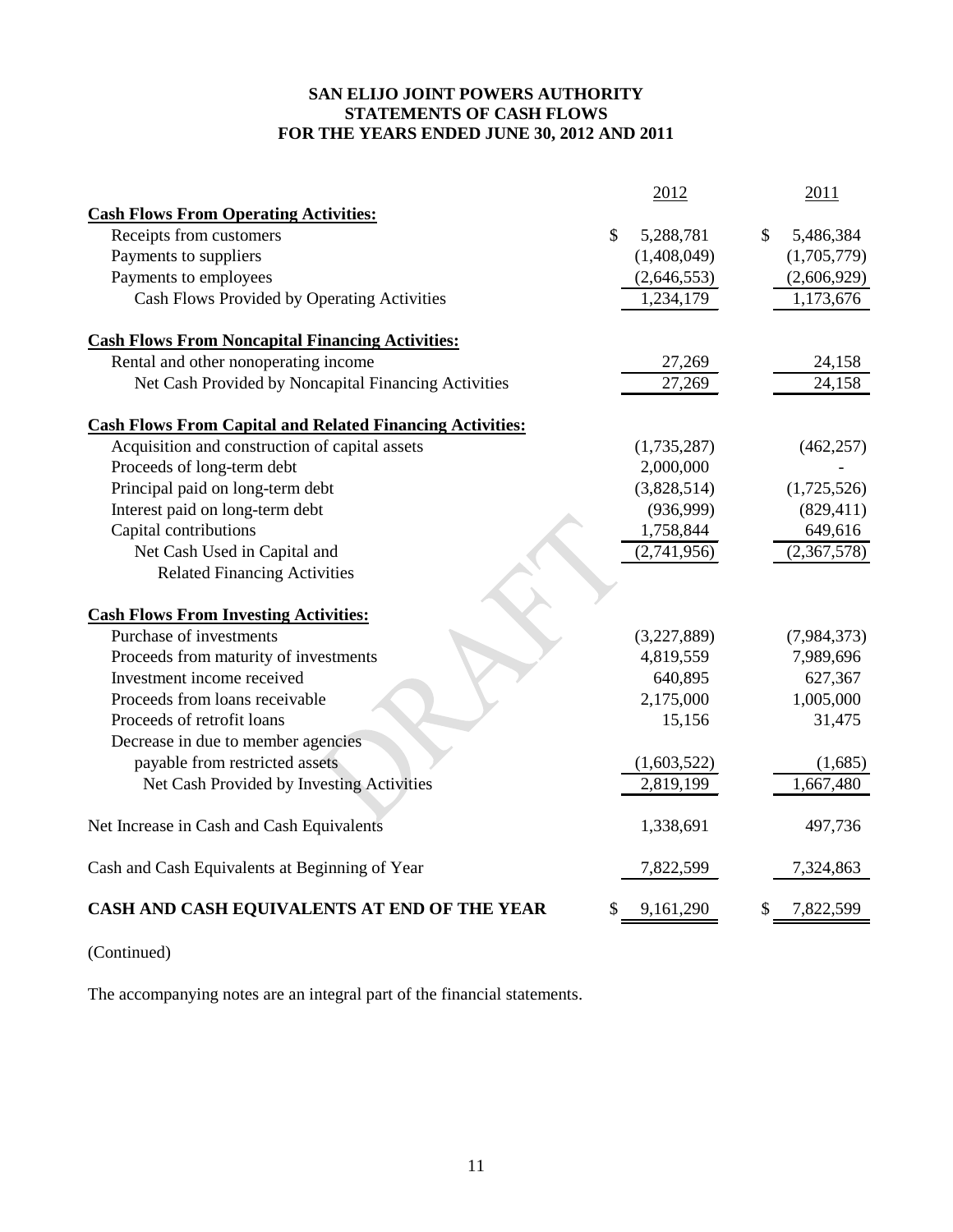#### **SAN ELIJO JOINT POWERS AUTHORITY STATEMENTS OF CASH FLOWS (CONTINUED) FOR THE YEARS ENDED JUNE 30, 2012 AND 2011**

|                                                          |    | 2012       |    | 2011       |
|----------------------------------------------------------|----|------------|----|------------|
| <b>Financial Statement Classification:</b>               |    |            |    |            |
| Cash and cash equivalents                                | \$ | 6,519,880  | S  | 7,171,781  |
| Cash and cash equivalents - Restricted                   |    | 2,641,410  |    | 650,818    |
|                                                          | S  | 9,161,290  |    | 7,822,599  |
|                                                          |    |            |    |            |
| <b>Reconciliation of Operating Income (Loss) to</b>      |    |            |    |            |
| <b>Net Cash Provided by Operating Activities:</b>        |    |            |    |            |
| Operating income (loss)                                  | \$ | (236, 011) | \$ | (173, 115) |
| Adjustments to reconcile operating income (loss) to      |    |            |    |            |
| net cash provided by operating activities:               |    |            |    |            |
| Depreciation and amortization                            |    | 1,548,541  |    | 1,504,678  |
| <b>Change in assets and liabilities:</b>                 |    |            |    |            |
| Due from other government agencies                       |    | (240, 297) |    | (76,041)   |
| Accounts payable                                         |    | 189,839    |    | (56, 834)  |
| <b>Accrued</b> liabilities                               |    | 6,597      |    | (96, 881)  |
| Due to other government agencies                         |    | (80, 389)  |    | 30,248     |
| Net OPEB obligation                                      |    | 20,005     |    | 18,861     |
| Accrued vacation and sick leave                          |    | 25,894     |    | 22,760     |
| Net Cash Provided by Operating Activities                |    | , 234, 179 |    | 1,173,676  |
|                                                          |    |            |    |            |
| <b>Supplemental Disclosure of Cash Flow Information:</b> |    |            |    |            |
| Refunding of Revenue Bonds with Revenue Bonds            | \$ | 10,310,000 |    |            |
| Refunding of California Energy Commission                |    |            |    |            |
| Note Payable with Revenue Bonds                          | \$ | 1,009,320  |    |            |
| Amortization of Deferred Amount on Refunding             |    |            |    |            |
| and Original Issue Premium                               | S  | 19,281     |    |            |
|                                                          |    |            |    |            |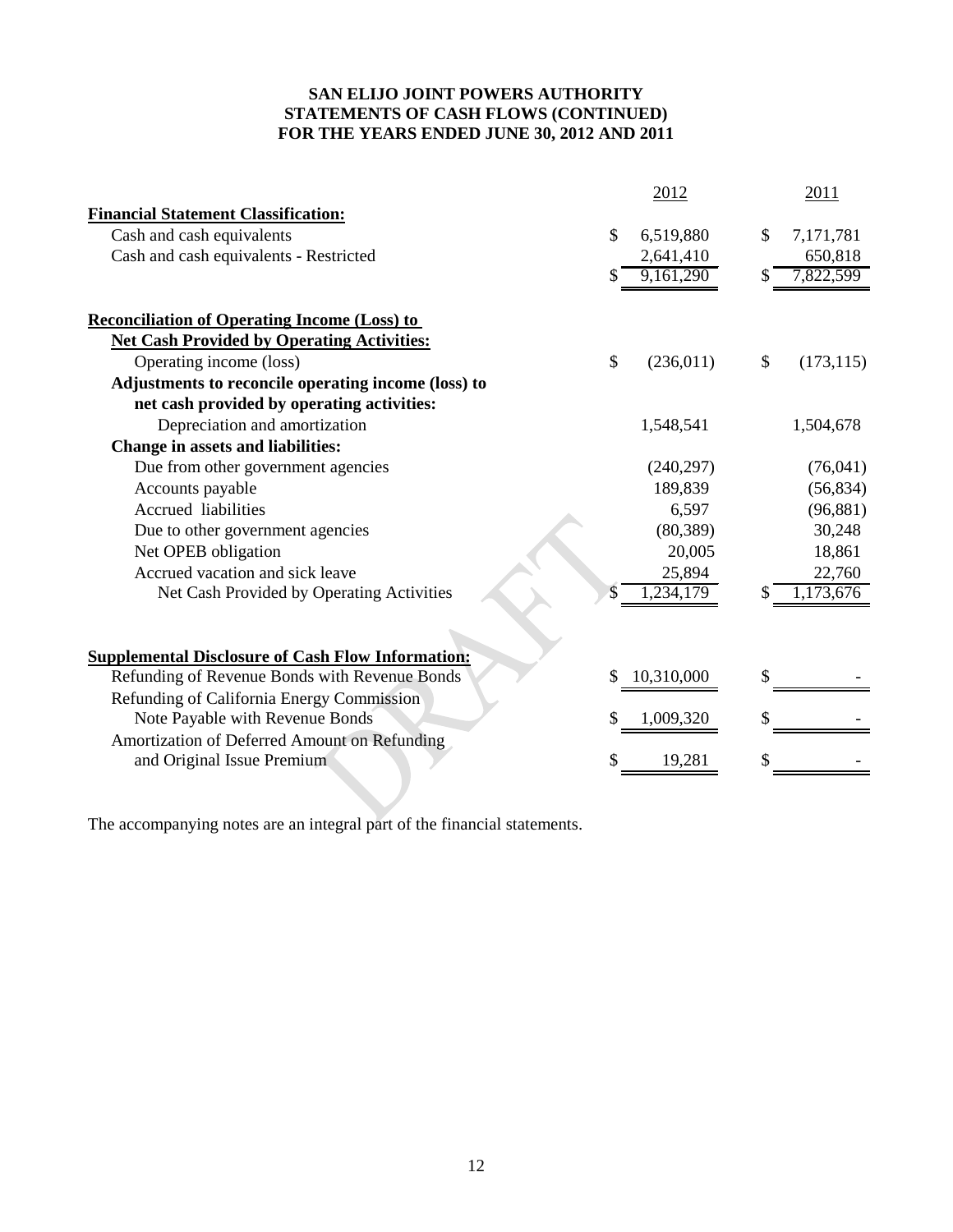#### **Note 1 - Organization and Significant Accounting Policies:**

#### **Organization**

The San Elijo Joint Powers Authority (SEJPA) was established on June 17, 1987 with the power to own, operate, maintain and upgrade the San Elijo Water Reclamation Facility (WRF) through an agreement between the Cardiff Sanitation District (Cardiff) and the Solana Beach Sanitation District (Solana Beach)(the member agencies). The SEJPA which is governed by a board consisting of four members, two from each member agency; serves as a wastewater treatment facility for the member agencies as well as portions of Rancho Santa Fe Community Services District, Improvement Areas 2 and 3, and portions of the City of San Diego. On July 1, 1990, the City of Solana Beach succeeded to the powers and responsibilities of the Solana Beach Sanitation District; and on October 18, 2001, the City of Encinitas succeeded to the powers and responsibilities of the Cardiff Sanitation District.

Under the agreement establishing the SEJPA, Cardiff retained its right to 56% of the available treatment capacity of the plant, and Solana Beach retained its right to the remaining 44%. In May 1989 through an agreement between the SEJPA and the member agencies to upgrade and expand the WRF; Solana Beach paid Cardiff \$750,680 to increase its ownership percentage and capacity rights to 50%.

To finance the upgrade of the WRF from primary to secondary treatment, the SEJPA issued the San Elijo Joint Powers Authority 1990 Revenue Bonds. These bonds were refinanced in 1993 and again in 2003 through issuance of the San Elijo Joint Powers Authority 2003 Refunding Revenue Bonds. In December 2011, the SEJPA issued the San Elijo Joint Powers Authority 2011 Refunding Revenue Bonds for the purpose of refinancing on a current basis the SEJPA's 2003 Refunding Revenue Bonds and prepaying a note to the California Energy Commission. The portion of these bonds attributable to each member agency differs from the 50% ownership share due to the refunding of prior indebtedness as well as different equity contributions at the time of the issuance of prior bonds.

In 1998 the SEJPA began construction of tertiary treatment, reclamation storage facilities, and a reclaimed water distribution system. This project was supported by \$12,633,522 from the State Revolving Fund loan program and \$4,214,788 in Bureau of Reclamation grant funding. In November 2011, the SEJPA issued a \$2,000,000 private placement loan payable to assist in financing advanced water treatment improvements (demineralization) that will allow the SEJPA to maximize its recycling efforts and to improve water quality.

The SEJPA and the City of Escondido are joint owners and users, 21% and 79% respectively, of the San Elijo Ocean Outfall which is generally comprised of a regulator station and piping extending from an on-shore location out into the ocean.

The criteria used in determining the scope of the reporting entity is based on the provisions of GASB Statement 14, as amended by GASB Statement 39. The SEJPA is the primary government unit. Component units are those entities which are financially accountable to the primary government, either because the SEJPA appoints a voting majority of the component units board, or because the component unit will provide a financial benefit or imposed a financial burden on the SEJPA. The SEJPA has no component units.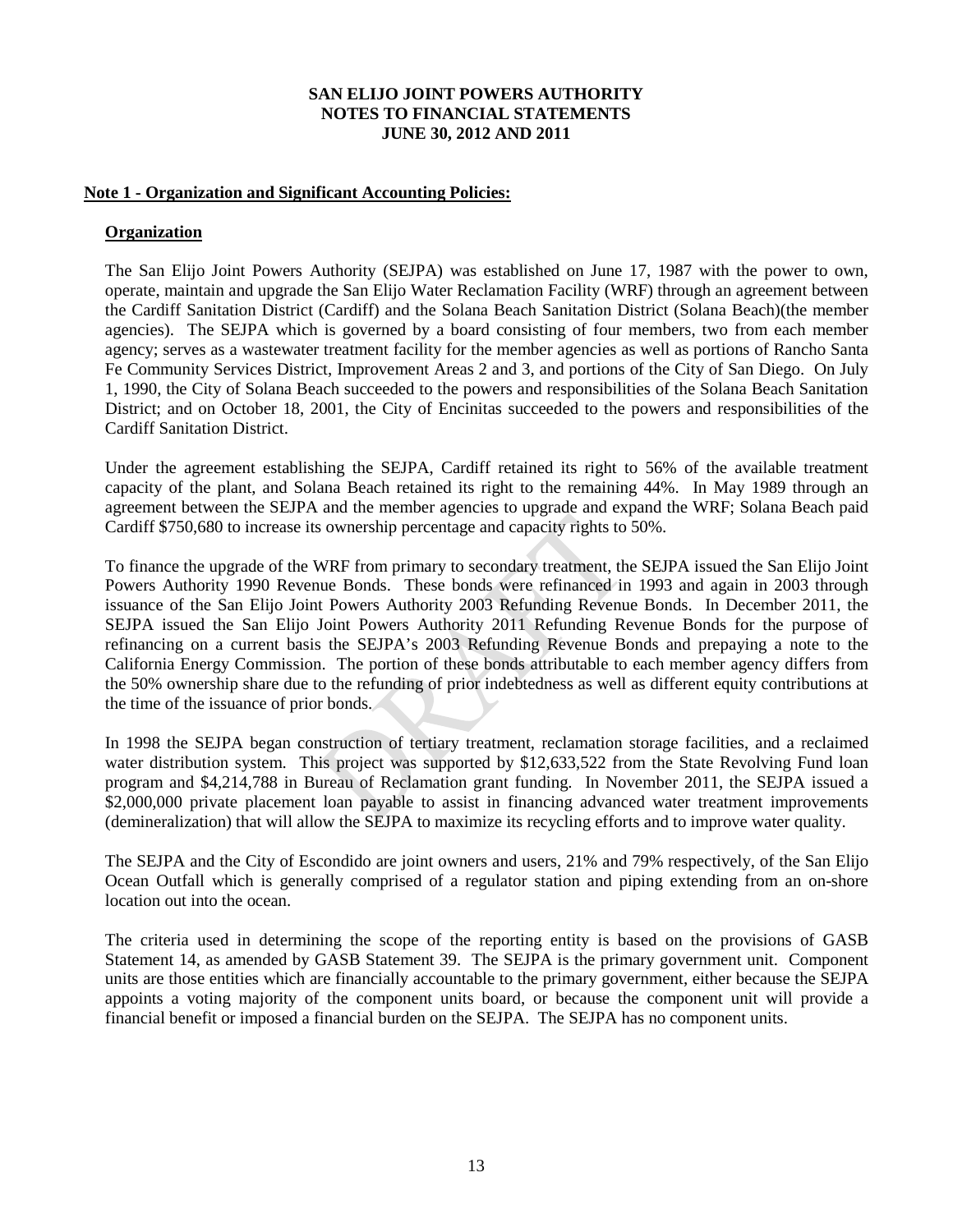#### **Note 1 - Organization and Accounting Policies: (Continued)**

#### **Significant Accounting Policies**

A summary of the SEJPA's significant accounting policies consistently applied in the preparation of the accompanying financial statements follows:

#### **Method of Accounting**

The SEJPA utilizes accounting principles appropriate for an enterprise fund to record its activities. Accordingly the balance sheets and the statements of revenues, expenses, and changes in net assets have been prepared using the economic resources measurement focus and the accrual basis of accounting.

The SEJPA has not elected to apply the option allowed in paragraph 7 of the GASB Statement No. 20 "Accounting and Financial Reporting for Proprietary Activities" and, as a consequence, will continue to apply GASB statements and interpretations.

#### **Estimates**

The preparation of financial statements in conformity with accounting principles generally accepted in the United States of America requires management to make estimates and assumptions that affect the reported amounts of assets and liabilities and disclosure of contingent assets and liabilities at the date of the financial statements and the reported amounts of revenues and expenses during the reporting period. Actual results could differ from those estimates.

#### **Revenue Recognition**

The SEJPA recognizes revenue from charges to its members and other government agencies when they are earned. Operating activities generally result from providing services and producing and delivering goods. As such, the SEJPA considers amounts received from reclaimed water sales and wastewater treatment to be operating revenues.

#### **Investments**

Investments are stated at their fair value which represents the quoted or stated market value. Investments that are not traded on a market, such as investments in external pools, are valued based upon the stated fair value as represented by the external pool.

#### **Allowance for Doubtful Accounts**

Management believes that all amounts due from other government agencies and the retrofit loans were fully collectible; therefore no allowance for doubtful accounts was recorded as of June 30, 2012 and 2011.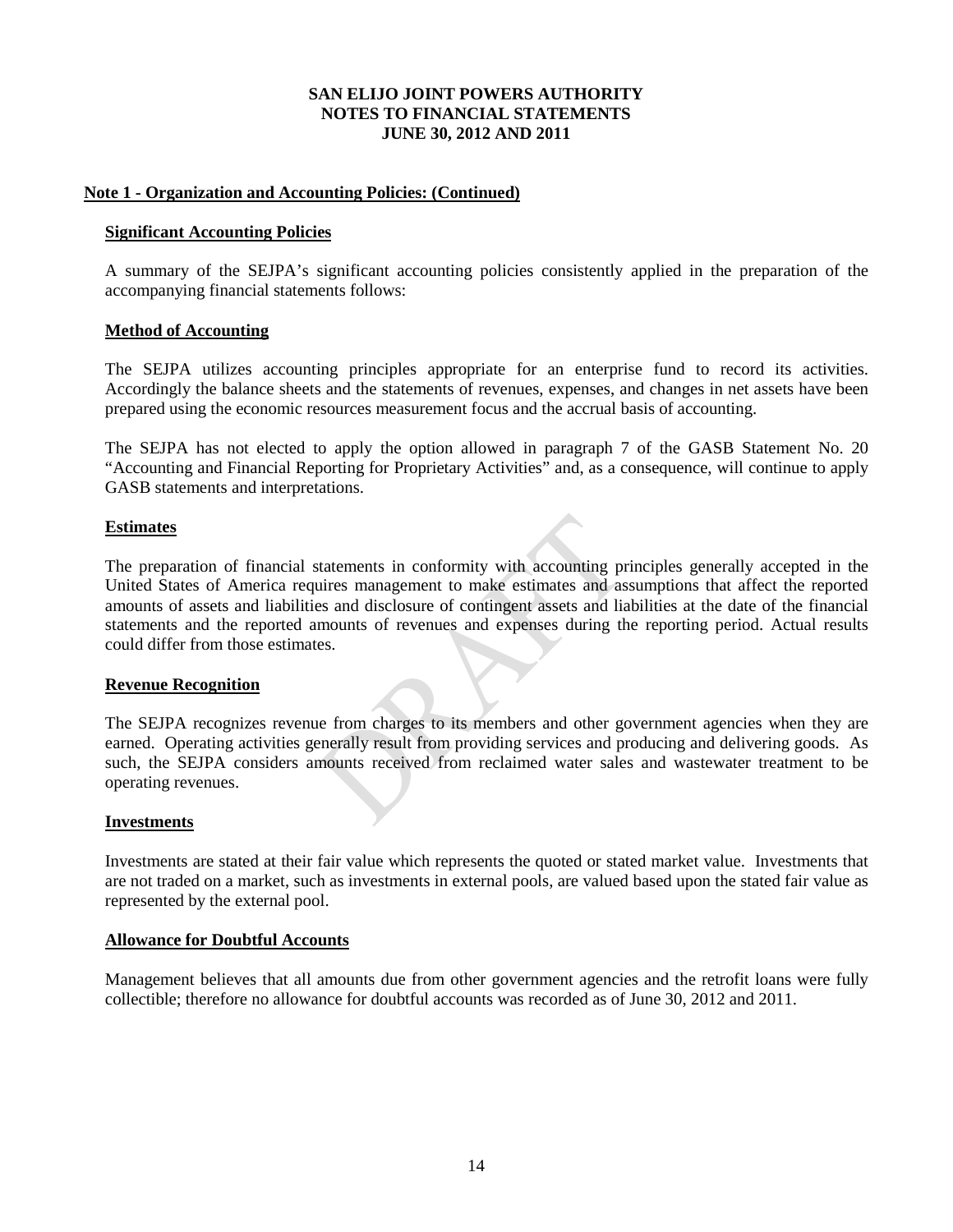#### **Note 1 - Organization and Accounting Policies: (Continued)**

#### **Significant Accounting Policies (Continued)**

#### **Capital Assets**

Capital assets purchased or acquired with a cost exceeding \$2,000 and an estimated useful life of more than one year are reported at historical cost. Contributed assets are recorded at fair market value as of the date received. Additions, improvements and other capital outlays that significantly extend the useful life of an asset are capitalized. Other costs incurred for repairs and maintenance are expensed as incurred. Depreciation is calculated on the straight-line method over the following estimated useful lives:

| Plant equipment  | $5 - 50$ years |
|------------------|----------------|
| Lab equipment    | $5 - 40$ years |
| Office equipment | $5 - 20$ years |
| Vehicles         | 5 years        |

Depreciation aggregated \$1,535,509 and \$1,504,678 for the years ended June 30, 2012 and 2011, respectively.

#### **Interest**

The SEJPA incurred interest charges on long-term debt. No interest was capitalized as a cost of construction for the years ended June 30, 2012 and 2011.

#### **Amortization**

Bond issuance costs are being amortized on the straight-line method over periods not to exceed the debt maturities. Amortization expense aggregated \$13,032 and \$-0- for the years ended June 30, 2012 and 2011, respectively. The deferred amount on refunding and the original issue premium are being amortized on the straight-line method over the remaining life of the related debt. Amortization of the deferred amount on refunding and the original issue premium totaled \$(19,281) and \$-0- for the years ended June 30, 2012 and 2011, respectively, and is included in interest expense.

#### **Classification of Liabilities**

Certain liabilities which are currently payable have been classified as noncurrent because they will be funded from restricted assets.

#### **Compensated Absences**

Accumulated and unpaid vacation and sick-leave totaling \$312,908 and \$287,014 is accrued when incurred and included in noncurrent liabilities at June 30, 2012 and 2011, respectively.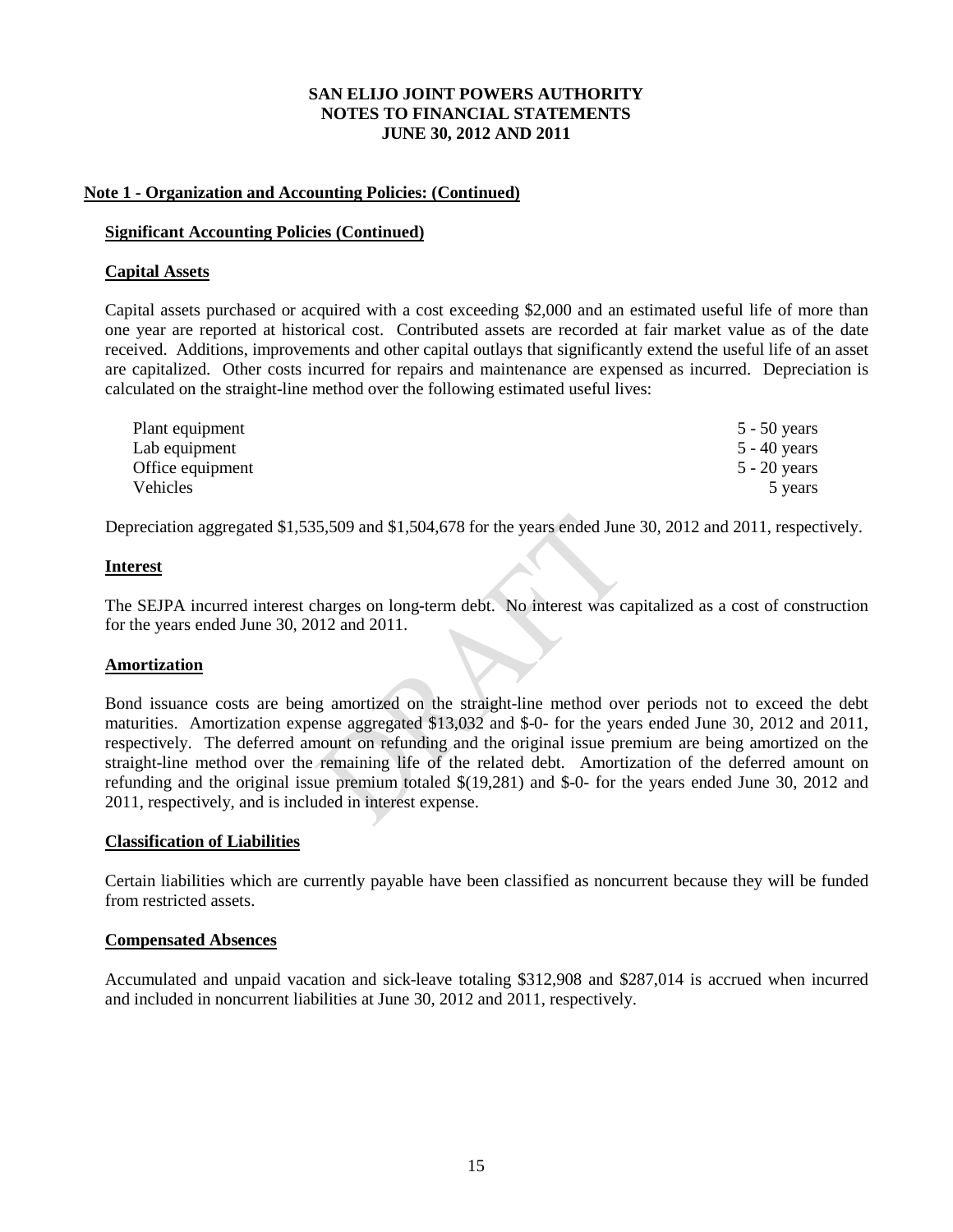#### **Note 1 - Organization and Accounting Policies: (Continued)**

#### **Significant Accounting Policies (Continued)**

#### **Risk Management**

The SEJPA is a member of the California Sanitation Risk Management Authority (CSRMA). CSRMA is a risk-pooling self-insurance authority created under provisions of California Government Code Sections 6500 et. seq. The purpose of CSRMA is to arrange and administer programs of insurance for the pooling of selfinsured losses and to purchase excess insurance coverage. Each insured agency pays for its proportionate share of its individually contracted insurance coverage and consulting services. At June 30, 2012, the SEJPA participated in the programs of CSRMA as follows:

General Liability including Bodily Injury, Property Damage, Public Entity Errors and Omissions, Employment Practices Liability and Automobile Liability - The CSRMA Pooled Liability (shared risk) Program provides \$25,500,000 per occurrence and in aggregate. CSRMA is self-insured up to \$15,500,000 and additional \$10,000,000 in excess insurance has been purchased to bring the total limit of liability coverage to \$25,500,000. SEJPA has a \$100,000 deductible in the CSRMA Pooled Liability Program.

Property Damage - \$47,900,000 in scheduled values through the PEPIP Property Program with a \$1,000,000,000 shared loss limit per occurrence with a \$25,000 deductible. Coverage includes: all risk property coverage, mobile equipment, auto physical damage and boiler and machinery. The SEJPA has a \$10,000 to \$350,000 deductible for boiler and machinery coverage depending on the size of the machinery.

Faithful Performance/Employee Dishonesty Bond - Insured up to \$1,000,000 with a \$10,000 deductible. Coverage includes: employee dishonesty, faithful performance forgery or alteration, computer fraud, money and securities theft, disappearance and destruction.

Workers' Compensation - SEJPA participates in CSRMA's Workers' Compensation Program, which currently self-insures the first \$750,000 of each claim. The members have no deductible or self-insured retention. Excess insurance provides statutory limits for Workers' Compensation and \$1,000,000 for each accident or each employee for disease in limits for Employers Liability.

The SEJPA pays annual premiums for this coverage. They are subject to retrospective adjustments based on claims experienced. The nature and amounts of the adjustments cannot be estimated and are charged to expense as invoiced. The SEJPA's insurance expense totaled \$47,237 and \$76,826 for the years ended June 30, 2012 and 2011, respectively. There were no instances in the past three years where a settlement exceeded the SEJPA's coverage.

#### **Economic Dependency**

The SEJPA received approximately 54% and 52% of its operating revenues from its member agencies for the years ended June 30, 2012 and 2011, respectively.

#### **Cash and Cash Equivalents**

For purposes of the statements of cash flows the SEJPA considers all investment instruments purchased with a maturity of three months or less to be cash.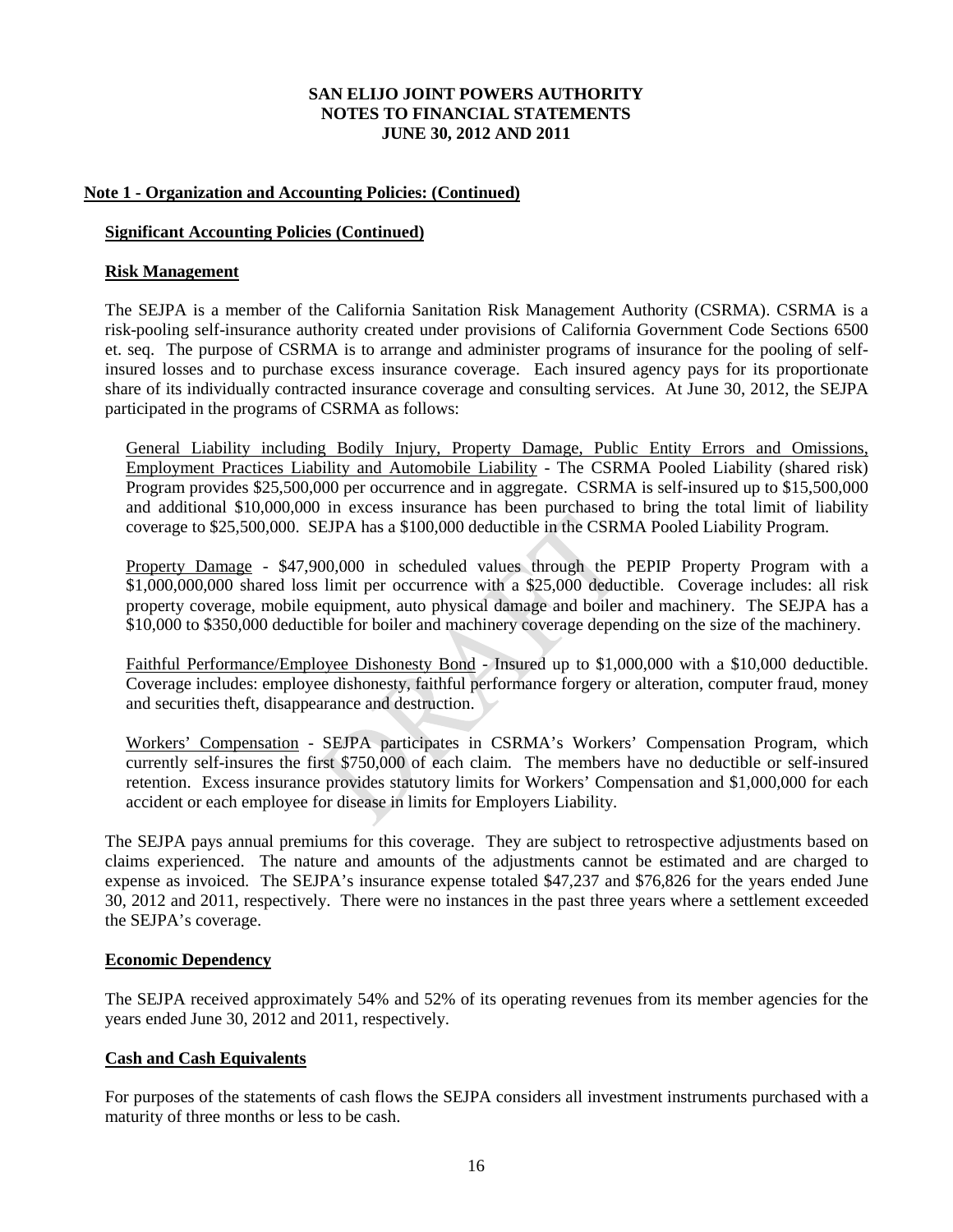#### **Note 1 - Organization and Accounting Policies: (Continued)**

#### **Significant Accounting Policies (Continued)**

#### **Subsequent Events**

In preparing these financial statements, the SEJPA has evaluated events and transactions for potential recognition or disclosure through \_\_\_\_\_\_\_\_\_\_\_, 2012, the date the financial statements were available to be issued.

#### **Reclassification**

The SEJPA has reclassified certain prior year information to conform with the current year presentation.

#### **Note 2 - Cash and Investments:**

#### **Investments Authorized by the California Government Code and the SEJPA's Investment Policy**

The table below identifies the investment types that are authorized for the SEJPA by the California Government Code. The table also identifies certain provisions of the California Government Code that address interest rate risk, and concentration of credit risk. This table does not address investments of debt proceeds held by bond trustees that are governed by the provisions of debt agreements of the SEJPA, rather than the general provision of the California Government Code or the SEJPA's investment policy:

 $\mathbf{v}$ 

|                                           |          | Maxımum      |              |
|-------------------------------------------|----------|--------------|--------------|
|                                           | Maximum  | Percentage   | Quality      |
| <b>Authorized Investment Type</b>         | Maturity | of Portfolio | Requirements |
|                                           |          |              |              |
| Local Agency Bonds                        | 5 years  | None         | None         |
| U.S. Treasury Obligations                 | 5 years  | None         | None         |
| <b>State Obligations</b>                  | 5 years  | None         | None         |
| CA Local Agency Obligations               | 5 years  | None         | None         |
| U.S. Agency Securities                    | 5 years  | None         | None         |
| <b>Bankers Acceptances</b>                | 180 days | 40%          | None         |
| <b>Commercial Paper</b>                   | 270 days | 25%          | AI           |
| <b>Negotiable Certificates of Deposit</b> | 5 years  | 30%          | None         |
| <b>Repurchase Agreements</b>              | 1 year   | None         | None         |
| <b>Reverse Repurchase Agreements</b>      | 92 days  | 20%          | None         |
| <b>Medium-Term Notes</b>                  | 5 years  | 30%          | A Rating     |
| <b>Mutual Funds</b>                       | N/A      | 20%          | Multiple     |
| Money Market Mutual Funds                 | N/A      | 20%          | Multiple     |
| <b>Collateralized Bank Deposits</b>       | 5 years  | None         | None         |
| Mortgage Pass-Through Securities          | 5 years  | 20%          | AA           |
| <b>Time Deposits</b>                      | 5 years  | None         | None         |
| California Local Agency Investment        |          |              |              |
| Fund (LAIF)                               | N/A      | None         | None         |

The SEJPA's Investment Policy is more restrictive than the California Government Code. The SEJPA may invest in the California Local Agency Investment Fund and the San Diego County Pooled Money Investment account. Open ended money market mutual funds and U.S. Agency Securities are being held by the bond trustee.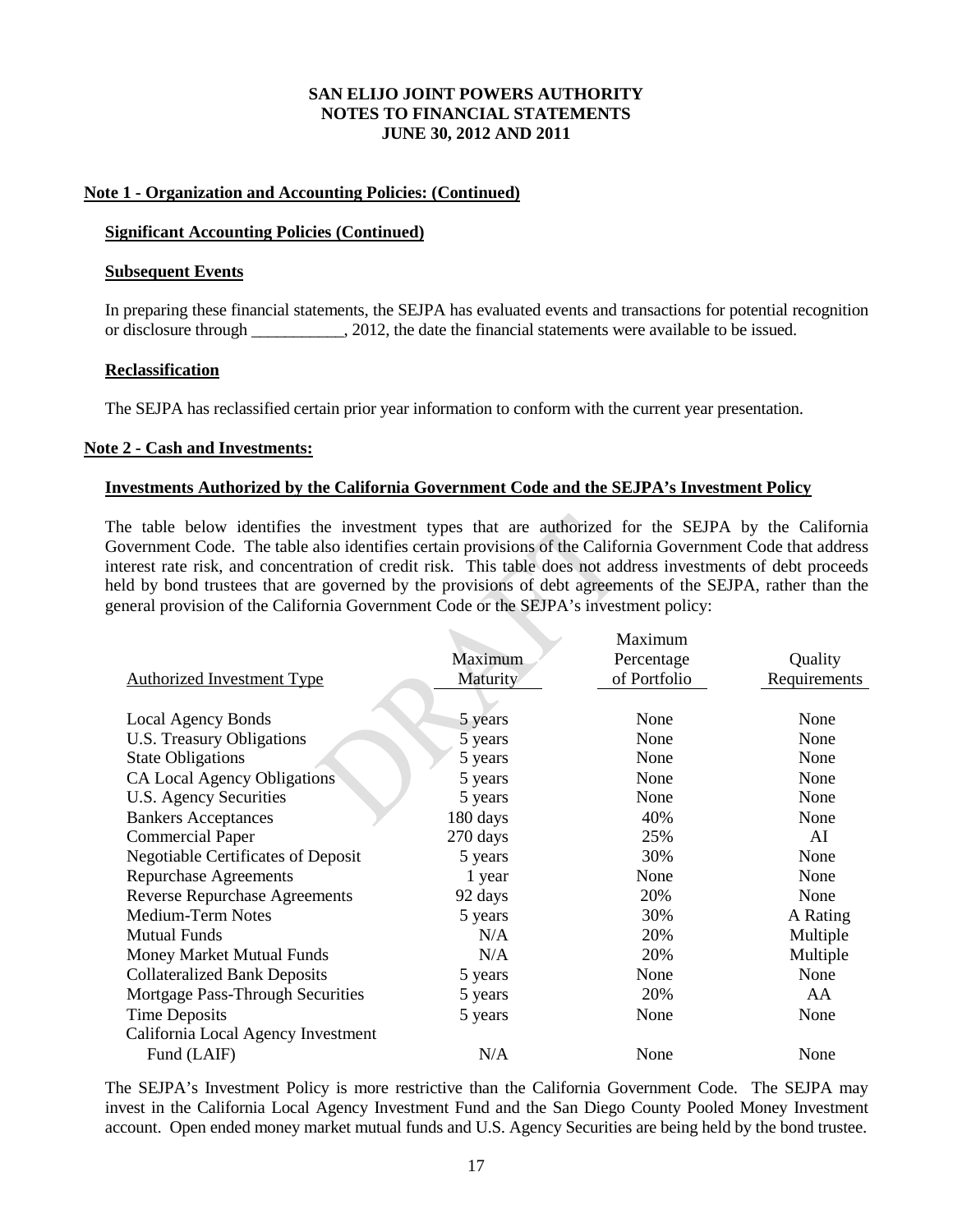#### **Note 2 - Cash and Investments: (Continued)**

Cash and investments held by the SEJPA were comprised of the following at June 30:

|                                                | Maturity in Years |           |    |            |    |            |
|------------------------------------------------|-------------------|-----------|----|------------|----|------------|
|                                                |                   | 1 Year or |    |            |    |            |
|                                                |                   | Less      |    | 2012 Total |    | 2011 Total |
| Cash on hand                                   | \$                | 200       | \$ | 200        | \$ | <b>200</b> |
| California Local Agency Investment Fund (LAIF) |                   | 9,106,277 |    | 9,106,277  |    | 7,669,570  |
| Deposits with financial institutions           |                   | 45,847    |    | 45,847     |    | 132,011    |
| Open ended money market mutual funds           |                   | 8,966     |    | 8,966      |    | 20,818     |
| Investments:                                   |                   |           |    |            |    |            |
| U.S. Agency Securities                         |                   |           |    |            |    | 1,591,670  |
| <b>Total Cash and Investments</b>              |                   | 9,161,290 | \$ | 9,161,290  |    | 9,414,269  |
| <b>Financial Statement Classification:</b>     |                   |           |    |            |    |            |
| Current:                                       |                   |           |    |            |    |            |
| Cash and cash equivalents                      |                   |           | \$ | 6,519,880  | \$ | 7,171,781  |
| Restricted:                                    |                   |           |    |            |    |            |
| Cash and cash equivalents                      |                   |           |    | 2,641,410  |    | 650,818    |
| Investments                                    |                   |           |    |            |    | 1,591,670  |
| <b>Total Cash and Investments</b>              |                   |           | S  | 9,161,290  | S  | 9,414,269  |
|                                                |                   |           |    |            |    |            |

#### **Disclosures Relating to Interest Rate Risk**

Interest rate risk is the risk that changes in market interest rates will adversely affect the fair value of an investment. Generally, the longer the maturity of an investment, the greater the sensitivity of its fair value to changes in market interest rates. One of the ways that the SEJPA manages its exposure to interest rate risk is by purchasing shorter term investments so that a portion of the portfolio is maturing over time as necessary to provide the cash flows and liquidity needed for operations.

Information about the sensitivity of the fair values of the SEJPA's investments (including investments held by the bond trustee) to market interest rate fluctuations is provided in the previous table that shows the distribution of the SEJPA's investments by maturity as of June 30, 2012.

#### **Disclosures Relating to Credit Risk**

Generally, credit risk is the risk that an issuer of an investment will not fulfill its obligation to the holder of the investment. This is measured by the assignment of a rating by a nationally recognized statistical rating organization. Presented below is the actual rating as of the year end for each investment type:

> Rating as of Year End Standard & Poor's

Open Ended Money Market Mutual Funds Not Rated LAIF Not Required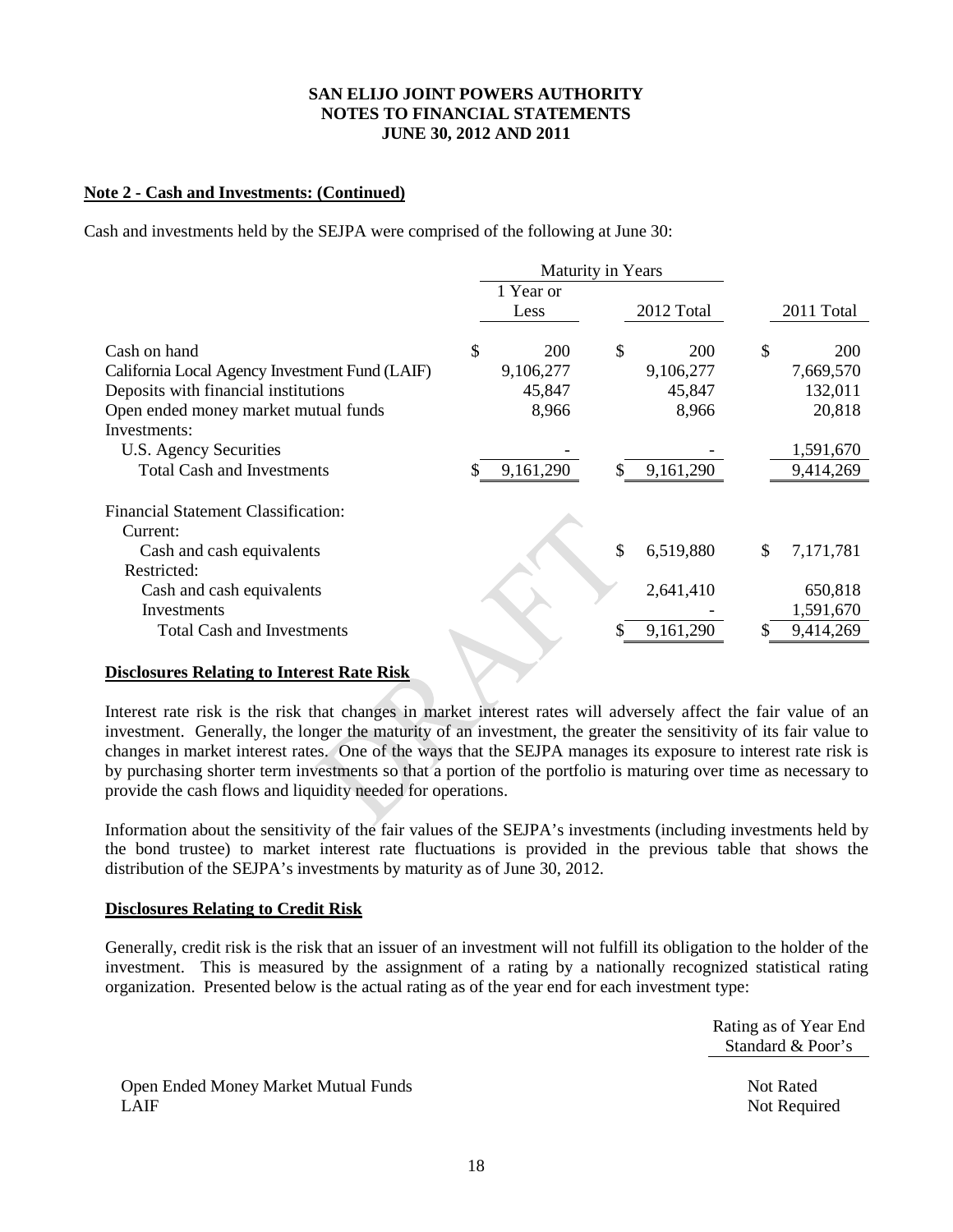#### **Note 2 - Cash and Investments: (Continued)**

#### **Concentration of Credit Risk**

Concentration of credit was the risk of loss attributed to the magnitude to the SEJPA's investment in a single issue.

The investment policy of the SEJPA contains no limitations on the amount that can be invested in any one issuer beyond that stipulated by the California Government Code. The SEJPA holds no investments in any one issuer (other than U.S. Treasury securities, mutual funds, and external investment pools) that represent 5% or more of total investments.

#### **Custodial Credit Risk**

Custodial credit risk for deposits is the risk that, in the event of the failure of a depository financial institution, the SEJPA will not be able to recover its deposits or will not be able to recover collateral securities that are in the possession of an outside party. The custodial credit risk for investments is the risk that, in the event of the failure of the counter-party (e.g., broker-dealer) the SEJPA will not be able to recover the value of its investment or collateral securities that are in the possession of another party. The California Government Code and the SEJPA's investment policy do not contain legal or policy requirements that would limit the exposure to custodial credit risk for deposits or investments, other than the following provision for deposits: The California Government Code requires that a financial institution secure deposits made by state or local governmental units by pledging securities in an undivided collateral pool held by a depository regulated under state law (unless so waived by the governmental unit). The market value of the pledged securities in the collateral pool must equal at least 110% of the total amount deposited by the public agencies. California law also allows financial institutions to secure SEJPA deposits by pledging first trust deed mortgage notes having a value of 150% of the secured public deposits.

As of June 30, 2012, none of the SEJPA's deposits with financial institutions in excess of federal depository insurance limits were held in uncollateralized accounts. As of June 30, 2012, no SEJPA investments were held by the same broker-dealer (counterparty) that was used by the SEJPA to buy the securities.

#### **Investment in State Investment Pool**

The SEJPA is a voluntary participant in the Local Agency Investment Fund (LAIF) that is regulated by California Government Code under the oversight of the Treasurer of the State of California. The fair value of the SEJPA's investment in this pool is reported in the accompanying financial statements at amounts based upon the SEJPA's pro-rata share of the fair value provided by LAIF for the entire LAIF portfolio (in relation to the amortized cost of that portfolio). The balance available for withdrawal is based on the accounting records maintained by LAIF, which are recorded on an amortized cost basis.

The statements of cash flows have been prepared by considering all investment instruments purchased with a maturity of three months or less to be cash equivalents. Following is a detail:

| 2012        |              | <u>2011</u> |
|-------------|--------------|-------------|
| 9,106,277   | <sup>S</sup> | 7,669,570   |
| 45,847      |              | 132,011     |
| 8.966       |              | 20,818      |
| 200         |              | <b>200</b>  |
| 9, 161, 290 |              | 7,822,599   |
|             |              |             |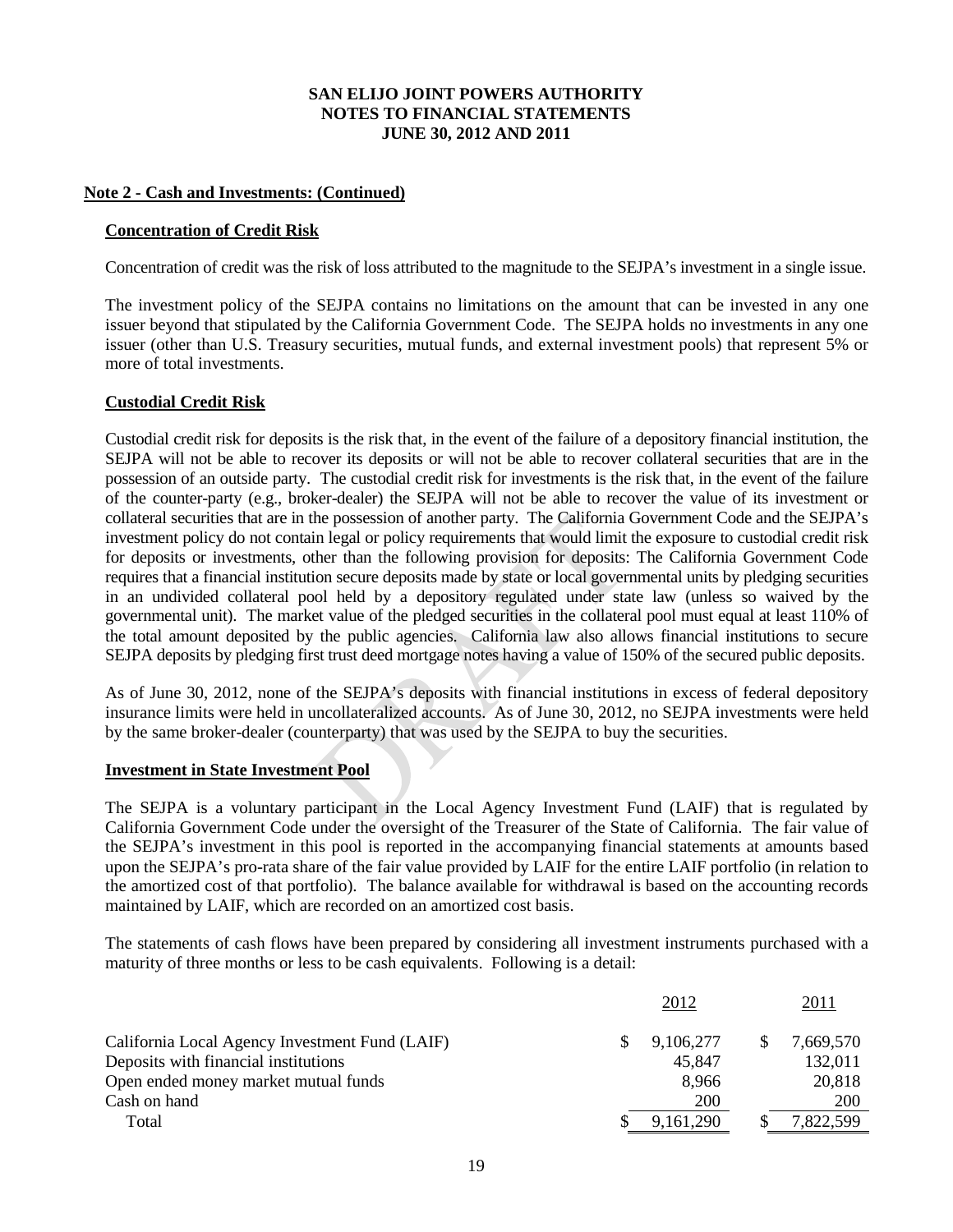#### **Note 3 - Due From Other Government Agencies:**

The SEJPA provides reclaimed water and wastewater treatment to a variety of governmental agencies within the San Diego County. The following is a detail of amounts owed to/from the SEJPA by these agencies as of June 30:

|                                            | 2012          | 2011          |
|--------------------------------------------|---------------|---------------|
| City of Solana Beach                       | \$<br>176,969 | \$<br>9,016   |
| Rancho Santa Fe CSD No. 2 and No. 3        | 106,073       | 98,545        |
| City of Encinitas                          | 88,769        | (22, 644)     |
| Santa Fe Irrigation District               | 81,379        | 77,235        |
| San Diego County Water Authority           | 60,840        | 67,770        |
| City of Del Mar                            | 29,346        | 23,449        |
| Other                                      | 3,272         | (877)         |
| City of Escondido                          | 1,891         | (57, 141)     |
| <b>Encinitas Ranch</b>                     |               | 32,500        |
| Total                                      | 548,539       | \$<br>227,853 |
| <b>Financial Statement Classification:</b> |               |               |
| Due from other government agencies         | \$<br>549,919 | \$<br>309,622 |
| Due to other government agencies           | (1,380)       | (81,769)      |
| Total                                      | 548,539       | \$<br>227,853 |
|                                            |               |               |

#### **Note 4 - Restricted Assets:**

Restricted assets were provided by and are to be used for the following at June 30:

| <b>Funding Source</b>             | Use                              | 2012      | <u>2011</u> |
|-----------------------------------|----------------------------------|-----------|-------------|
| Debt proceeds and interest earned | Construction of capital projects | 2,002,444 |             |
| Receipts from customers           | State loan reserve requirement   | 630,000   | 630,000     |
| Debt proceeds and interest earned | Debt service - Solana Beach      | 4,752     |             |
| Debt proceeds and interest earned | Debt service - Encinitas         | 4.214     |             |
| Debt proceeds and interest earned | Debt reserves                    |           | 1,612,486   |
|                                   |                                  | 2,641,410 | 2,242,488   |

When both restricted and unrestricted resources are available for use, it is the SEJPA's policy to use restricted resources first, and then unrestricted resources as necessary.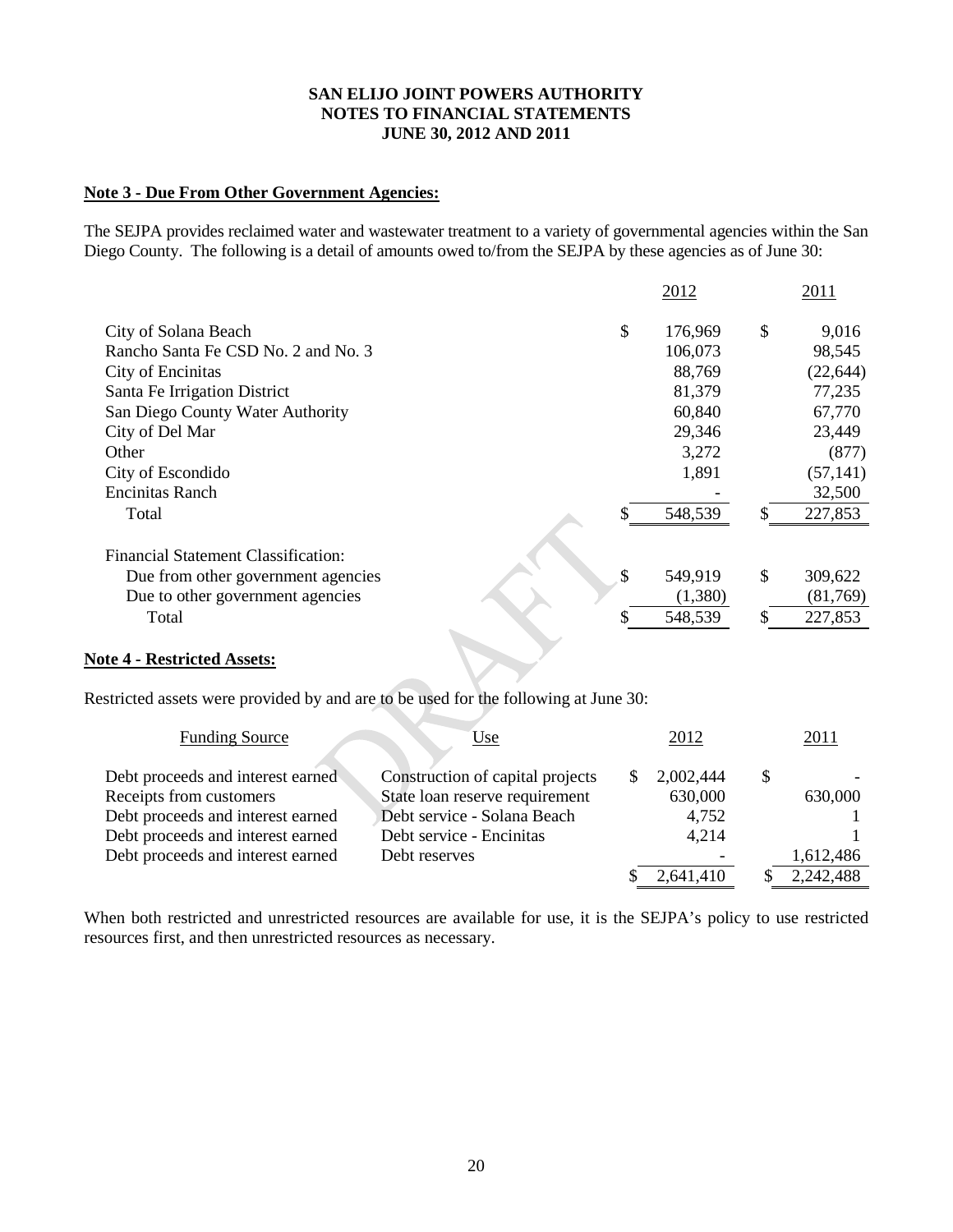#### **Note 5 - Loans Receivable:**

On December 8, 2011, the City of Encinitas and the City of Solana Beach entered into the third amendment and restated loan agreements with the SEJPA. The loan agreements amended and restated the loan agreements dated March 1, 1990 and restated March 15, 1993 and April 1, 2003. The loans bear interest from 2% to 4%. Principal and interest are payable semi-annually four days prior to each September 1 and March 1 of each year, in order to provide the SEJPA with sufficient funds to service the debt on the 2011 Refunding Revenue Bonds. (See Note 9) Loans receivable consist of the following at June 30:

|                      | 2012        | 2011        |
|----------------------|-------------|-------------|
| City of Solana Beach | 4,868,638   | 6,125,000   |
| City of Encinitas    | 4,316,362   | 5,235,000   |
| Subtotal             | 9,185,000   | 11,360,000  |
| Less current portion | (1,090,000) | (1,050,000) |
| Total                | 8,095,000   | 10,310,000  |

#### **Note 6 - Retrofit Loans Receivable:**

The SEJPA has entered into agreements with certain reclaimed water users whereby the SEJPA reimbursed the reclaimed water users for reasonable costs incurred for the retrofitting of the water user's facilities in order for them to accept and use reclaimed water for nonpotable purposes. The water users agreed to repay the SEJPA the aggregate amount of the retrofit work together with interest ranging from 3.5% to 4.5%. Reclaimed water is purchased at the potable water rate with the difference between the two rates being considered repayment of the reimbursed costs with the payment first applied to interest. Retrofit loans receivable consist of the following at June 30:

|                                            | 2012    |         |
|--------------------------------------------|---------|---------|
| $22nd$ District Agricultural Association   | 108,057 | 118,959 |
| <b>Cardiff Cove Homeowners Association</b> | 15,569  | 18,857  |
| Oak Crest Park                             | 7,307   | 8,273   |
| Total                                      | 130,933 | 146,089 |
|                                            |         |         |

 $2012$ 

#### **Note 7 - Capital Assets:**

Capital assets consist of the following at June 30:

|                                              |                |                 | 2012 |           |    |               |
|----------------------------------------------|----------------|-----------------|------|-----------|----|---------------|
|                                              | Balance at     |                 |      |           |    | Balance at    |
|                                              | June 30, 2011  | Additions       |      | Deletions |    | June 30, 2012 |
| <b>Capital Assets Not Being Depreciated:</b> |                |                 |      |           |    |               |
| Construction in progress                     | \$<br>992,581  | \$<br>1,780,422 | \$   |           | \$ | 2,773,003     |
| <b>Capital Assets Being Depreciated:</b>     |                |                 |      |           |    |               |
| Plant equipment                              | 58,619,270     | 81,075          |      |           |    | 58,700,345    |
| Lab equipment                                | 115,577        | 4.301           |      |           |    | 119,878       |
| Office equipment                             | 105,564        |                 |      |           |    | 105,564       |
| <b>Vehicles</b>                              | 273,763        |                 |      |           |    | 273,763       |
|                                              | 59,114,174     | 85.376          |      |           |    | 59,199,550    |
| Less: Accumulated depreciation               | (23, 264, 679) | (1, 535, 509)   |      |           |    | (24,800,188)  |
| Net Capital Assets Being Depreciated         | 35,849,495     | (1,450,133)     |      |           |    | 34,399,362    |
| <b>Net Capital Assets</b>                    | 36,842,076     | \$<br>330.289   | \$   |           | S  | 37.172.365    |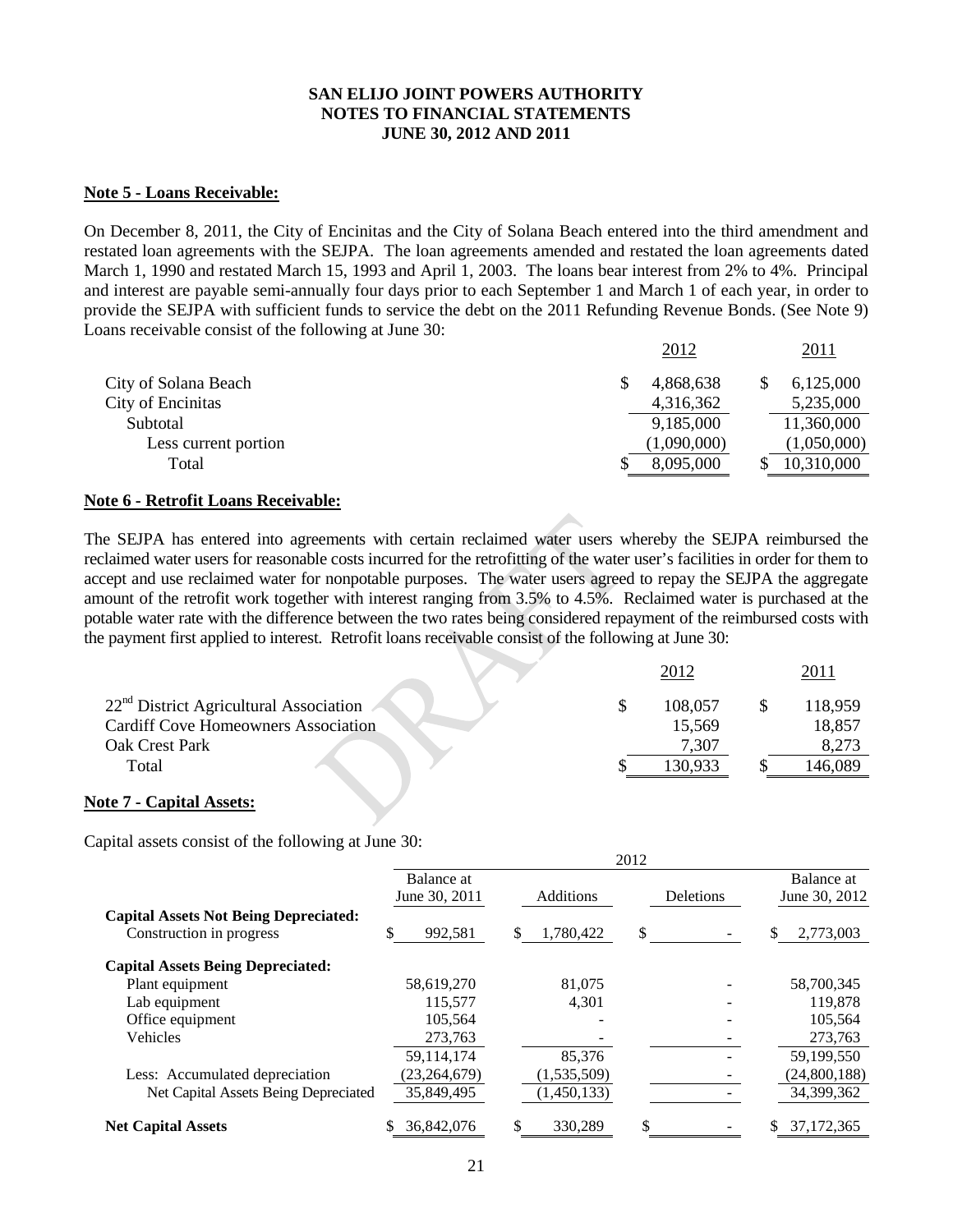### **Note 7 - Capital Assets: (Continued)**

|                                              | 2011           |                   |                  |                |  |  |  |
|----------------------------------------------|----------------|-------------------|------------------|----------------|--|--|--|
|                                              | Balance at     |                   |                  | Balance at     |  |  |  |
|                                              | June 30, 2010  | <b>Additions</b>  | <b>Deletions</b> | June 30, 2011  |  |  |  |
| <b>Capital Assets Not Being Depreciated:</b> |                |                   |                  |                |  |  |  |
| Construction in progress                     | \$<br>553,204  | \$<br>463,840     | \$<br>(24, 463)  | \$<br>992,581  |  |  |  |
| <b>Capital Assets Being Depreciated:</b>     |                |                   |                  |                |  |  |  |
| Plant equipment                              | 58,633,528     | 9.712             | (23,970)         | 58,619,270     |  |  |  |
| Lab equipment                                | 106.282        | 13,168            | (3,873)          | 115,577        |  |  |  |
| Office equipment                             | 105,564        |                   |                  | 105,564        |  |  |  |
| Vehicles                                     | 273,763        |                   |                  | 273,763        |  |  |  |
|                                              | 59,119,137     | 22,880            | (27, 843)        | 59,114,174     |  |  |  |
| Less: Accumulated depreciation               | (21, 787, 844) | (1,504,678)       | 27,843           | (23, 264, 679) |  |  |  |
| Net Capital Assets Being Depreciated         | 37, 331, 293   | (1,481,798)       |                  | 35,849,495     |  |  |  |
| <b>Net Capital Assets</b>                    | 37,884,497     | \$<br>(1,017,958) | (24, 463)        | 36,842,076     |  |  |  |

#### **Note 8 - Noncurrent Liabilities:**

Noncurrent liabilities consist of the following at June 30:

| <b>Additions</b><br>8,966<br>\$.<br>9,235,000<br>658,742<br>(340,611)<br>9,553,131 | Deletions<br>(1,612,488)<br>(50,000)<br>(39.924)<br>20,643 | <b>Balance</b><br>June 30, 2012<br>\$<br>8,966<br>9,185,000<br>618.818<br>(319,968) | Due within<br>one year<br>\$<br>1,090,000 | Due after<br>one year<br>S. | 8,966<br>8,095,000<br>618.818 |
|------------------------------------------------------------------------------------|------------------------------------------------------------|-------------------------------------------------------------------------------------|-------------------------------------------|-----------------------------|-------------------------------|
|                                                                                    |                                                            |                                                                                     |                                           |                             |                               |
|                                                                                    |                                                            |                                                                                     |                                           |                             |                               |
|                                                                                    |                                                            |                                                                                     |                                           |                             |                               |
|                                                                                    |                                                            |                                                                                     |                                           |                             |                               |
|                                                                                    |                                                            |                                                                                     |                                           |                             |                               |
|                                                                                    |                                                            |                                                                                     |                                           |                             |                               |
|                                                                                    |                                                            |                                                                                     |                                           |                             |                               |
|                                                                                    |                                                            |                                                                                     |                                           |                             |                               |
|                                                                                    |                                                            |                                                                                     |                                           |                             | (319,968)                     |
|                                                                                    |                                                            | 9,483,850                                                                           | 1,090,000                                 |                             | 8,393,850                     |
|                                                                                    |                                                            |                                                                                     |                                           |                             |                               |
|                                                                                    | (11,360,000)                                               |                                                                                     |                                           |                             |                               |
|                                                                                    | (652,047)                                                  | 6,653,084                                                                           | 668,348                                   |                             | 5,984,736                     |
|                                                                                    |                                                            |                                                                                     |                                           |                             |                               |
|                                                                                    | (1,052,718)                                                |                                                                                     |                                           |                             |                               |
| 2,000,000                                                                          | (32,577)                                                   | 1,967,423                                                                           | 67,195                                    |                             | 1,900,228                     |
| 11,553,131                                                                         | (13, 166, 623)                                             | 18, 104, 357                                                                        | 1,825,543                                 |                             | 16,278,814                    |
|                                                                                    |                                                            |                                                                                     |                                           |                             |                               |
|                                                                                    |                                                            |                                                                                     |                                           |                             | 54,596                        |
|                                                                                    |                                                            |                                                                                     |                                           |                             |                               |
|                                                                                    |                                                            |                                                                                     |                                           |                             | 312,908                       |
| 49,859                                                                             | (3,960)                                                    | 367,504                                                                             |                                           |                             | 367,504                       |
|                                                                                    |                                                            |                                                                                     |                                           |                             |                               |
|                                                                                    | 23,965<br>25,894<br>11.611.956                             | (69, 281)<br>(3,960)<br>(14,783,071)                                                | 54,596<br>312,908<br>18,480,827<br>S.     | 1,825,543<br>S.             | 16,655,284<br>S.              |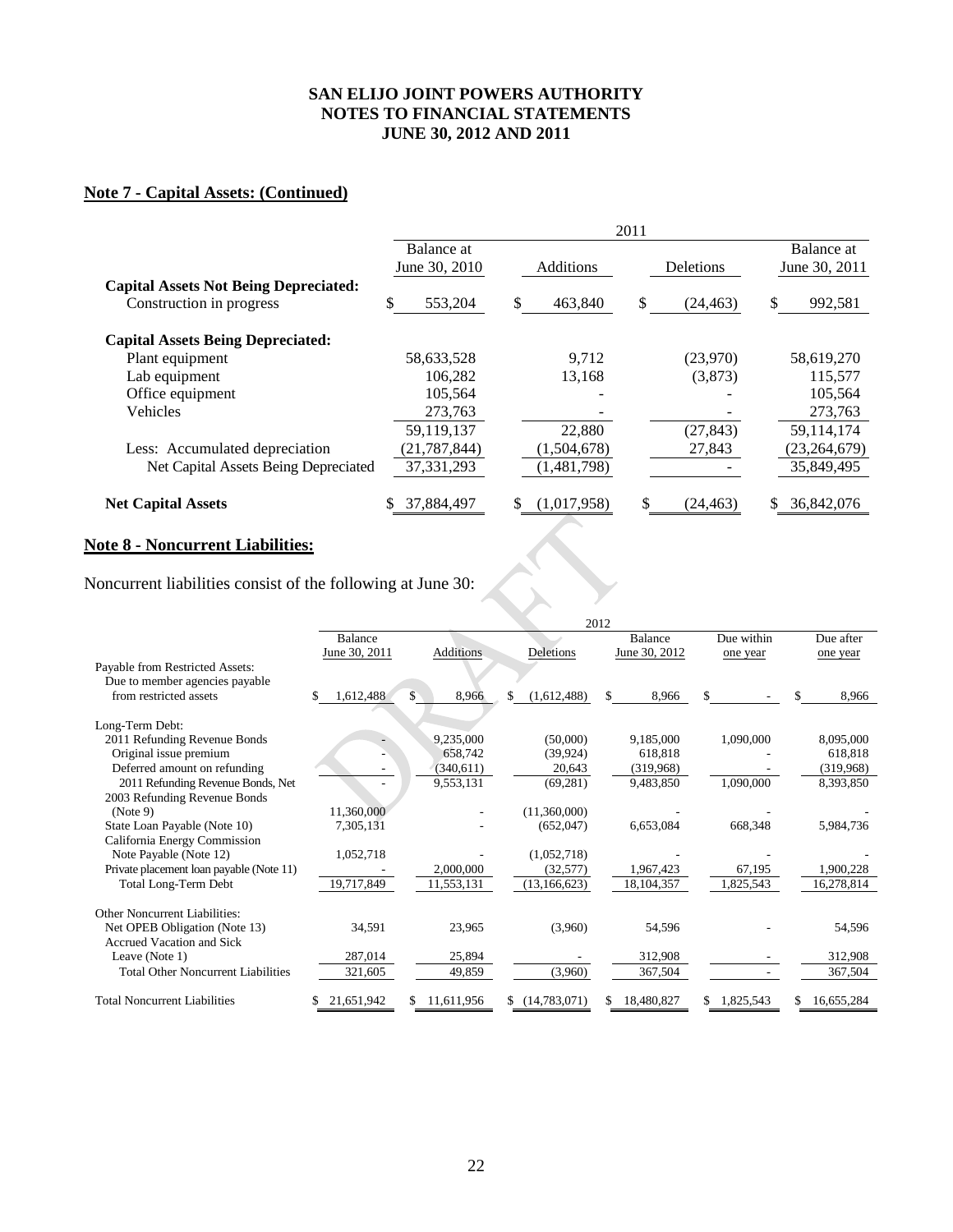#### **Note 8 - Noncurrent Liabilities: (Continued)**

|                                           |               |                  |    |             | 2011 |               |              |    |            |
|-------------------------------------------|---------------|------------------|----|-------------|------|---------------|--------------|----|------------|
|                                           | Balance       |                  |    |             |      | Balance       | Due within   |    | Due after  |
|                                           | June 30, 2010 | <b>Additions</b> |    | Deletions   |      | June 30, 2011 | one year     |    | one year   |
| Payable from Restricted Assets:           |               |                  |    |             |      |               |              |    |            |
| Due to member agencies payable            |               |                  |    |             |      |               |              |    |            |
| from restricted assets                    | 1,614,173     | \$               | S  | (1,685)     | S    | 1,612,488     | \$<br>$\sim$ | S  | 1,612,488  |
| Long-Term Debt:                           |               |                  |    |             |      |               |              |    |            |
| Refunding Revenue Bonds (Note 9)          | 12,365,000    |                  |    | (1,005,000) |      | 11,360,000    | 1,050,000    |    | 10,310,000 |
| State Loan Payable (Note 10)              | 7,941,274     |                  |    | (636, 143)  |      | 7,305,131     | 652,047      |    | 6,653,084  |
| California Energy Commission              |               |                  |    |             |      |               |              |    |            |
| Note Payable (Note 12)                    | 1,137,101     |                  |    | (84, 383)   |      | 1,052,718     | 87,639       |    | 965,079    |
| Total Long-Term Debt                      | 21,443,375    |                  |    | (1,725,526) |      | 19,717,849    | 1,789,686    |    | 17,928,163 |
| Other Noncurrent Liabilities:             |               |                  |    |             |      |               |              |    |            |
| Net OPEB Obligation (Note 13)             | 15,730        | 22,275           |    | (3,414)     |      | 34,591        |              |    | 34,591     |
| Accrued Vacation and Sick                 |               |                  |    |             |      |               |              |    |            |
| Leave (Note 1)                            | 264,254       | 22,760           |    |             |      | 287,014       |              |    | 287,014    |
| <b>Total Other Noncurrent Liabilities</b> | 279,984       | 45,035           |    | (3,414)     |      | 321,605       |              |    | 321,605    |
| <b>Total Noncurrent Liabilities</b>       | 23,337,532    | \$<br>45,035     | S. | (1,730,625) | S.   | 21,651,942    | \$1,789,686  | S. | 19,862,256 |

#### **Note 9 - 2011 Refunding Revenue Bonds:**

In December 2011, the SEJPA issued the 2011 Revenue Refunding Bonds in the amount of \$9,235,000 for the purpose of refunding its 2003 Refunding Revenue Bonds and prepaying a note to the California Energy Commission. The 2003 Refunding Revenue Bonds had been issued to refund the 1993 Refunding Revenue Bonds, the proceeds of which had been loaned to its two member agencies to finance the upgrade and expansion of the water pollution control facility. (See Note 7)

Although the refunding resulted in a deferred amount on refunding of \$340,611, the SEJPA in effect reduced the aggregate debt service payments by approximately \$222,000 each year over the next seven years and obtained an economic gain (difference between the present values of the old debt and the new debt service payments) of \$1,251,450. The deferred amount on refunding is being amortized over the remaining life of the refunded debt. Amortization expense totaled \$20,643 and \$-0- for the years ended June 30, 2012 and 2011, respectively, and is included in interest expense. The deferred amount on refunding was \$319,968 and \$-0- at June 30, 2012 and 2011, respectively.

The 2011 Refunding Revenue Bonds are payable in annual principal installments ranging from \$50,000 to \$1,415,000 through March 1, 2021. Interest payments are due semiannually on September 1, and March 1. Interest rates on the bonds range from 2% to 4%. The 2011 Refunding Revenue Bonds outstanding total \$9,185,000 and \$-0- at June 30, 2012 and 2011, respectively. The member agencies have covenanted to make payments of loan installments in each year from net revenues derived from the operation of each Agency's respective wastewater collection system.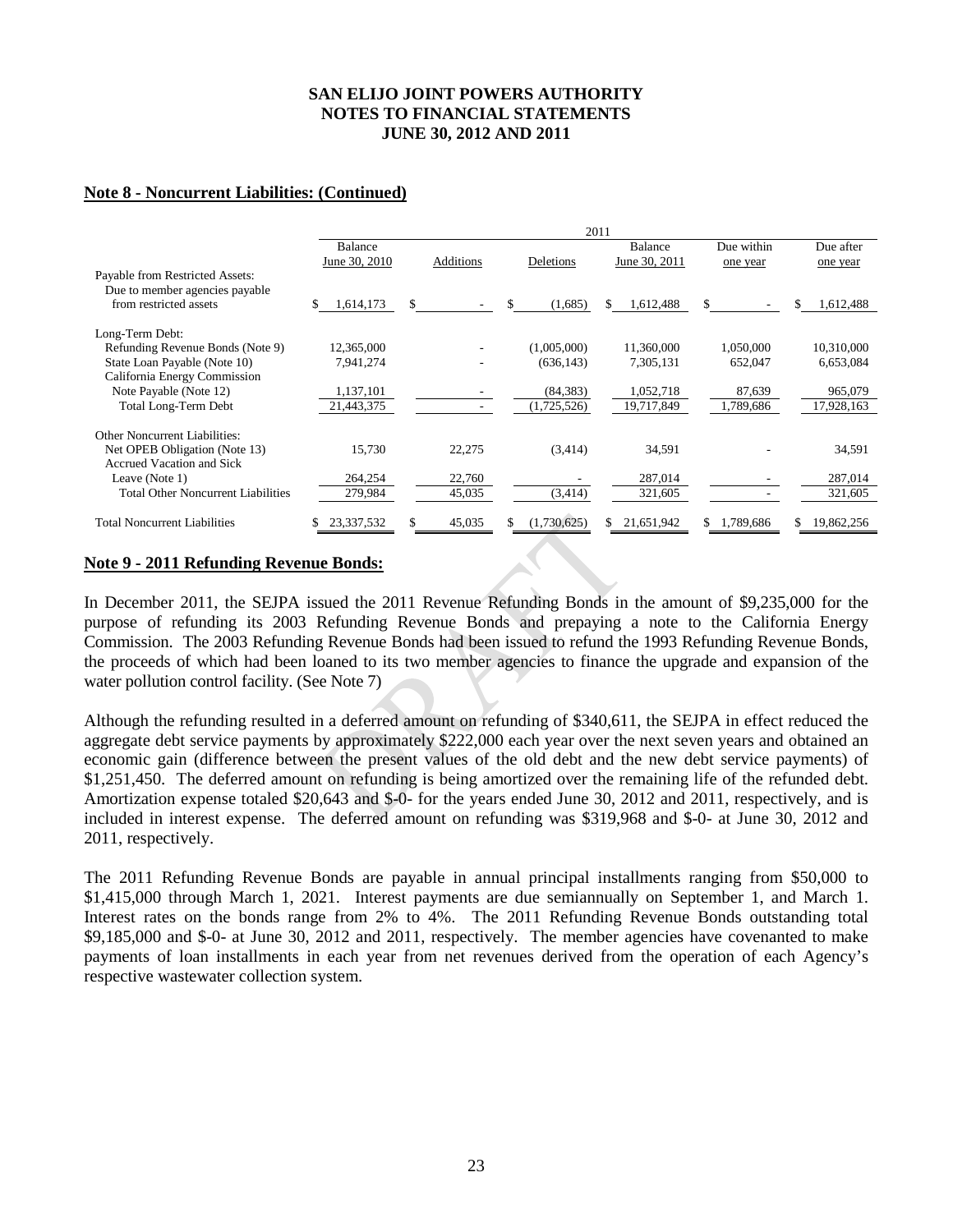#### **Note 9 - 2011 Refunding Revenue Bonds: (Continued)**

Debt service requirements on the 2011 Refunding Revenue Bonds are as follows:

|           | Principal       |        | Interest  |
|-----------|-----------------|--------|-----------|
| 2013      | \$<br>1,165,000 | \$     | 315,817   |
| 2014      | 1,200,000       |        | 280,867   |
| 2015      | 1,235,000       |        | 244,867   |
| 2016      | 1,265,000       |        | 207,817   |
| 2017      | 1,305,000       |        | 169,867   |
| 2018-2021 | 3,015,000       |        | 189,767   |
|           | \$<br>9,185,000 | ¢<br>Φ | 1,409,002 |

The 2003 Refunding Revenue Bonds were payable in annual principal installments ranging from \$845,000 to \$1,515,000 through March 2020. Interest payments are due semiannually on September 1 and March 1. Interest rates on the bonds range from 2% to 5%. The 2003 Refunding Revenue Bonds outstanding totaled \$-0- and \$11,360,000 at June 30, 2012 and 2011, respectively. The member agencies have covenanted to make payments of loan installments in each year from net revenues derived from the operation of each Agency's respective wastewater collection system.

#### **Note 10 - State Loan Payable:**

In March 1998, the SEJPA entered into an agreement with the State Water Resources Control Board for funding of the San Elijo Water Reclamation System. The loan was funded through the State Revolving Fund loan program administered by the State of California in the amount of \$12,633,522. The State Revolving Fund loan program provides funding for water reclamation projects at a reduced interest rate of 2.5%. The state loan payable outstanding totaled \$6,653,084 and \$7,305,131 at June 30, 2012 and 2011, respectively. The San Elijo Water Reclamation Project represented the construction of tertiary treatment, operational storage facilities, effluent pump stations and a reclaimed water distribution system. Annual loan repayments are made by the SEJPA in the amount of \$834,675 and continue through August 2020. The SEJPA has agreed to maintain a dedicated source of revenue sufficient to provide reasonable assurance of repayment of the loan.

The terms of the state loan payable require the SEJPA to place \$63,000 into a reserve fund each year for ten (10) years, beginning with the issuance of the loan. The reserve fund balance was \$630,000 and \$630,000 as of June 30, 2012 and 2011, respectively.

Debt service requirements on the State Loan Payable are as follows:

|           | Principal     | Interest      |
|-----------|---------------|---------------|
| 2013      | \$<br>668,348 | \$<br>166,327 |
| 2014      | 685,057       | 149,618       |
| 2015      | 702,183       | 132,492       |
| 2016      | 719,738       | 114,937       |
| 2017      | 737,311       | 96,944        |
| 2018-2021 | 3,140,447     | 198,674       |
|           | 6,653,084     | \$<br>858,992 |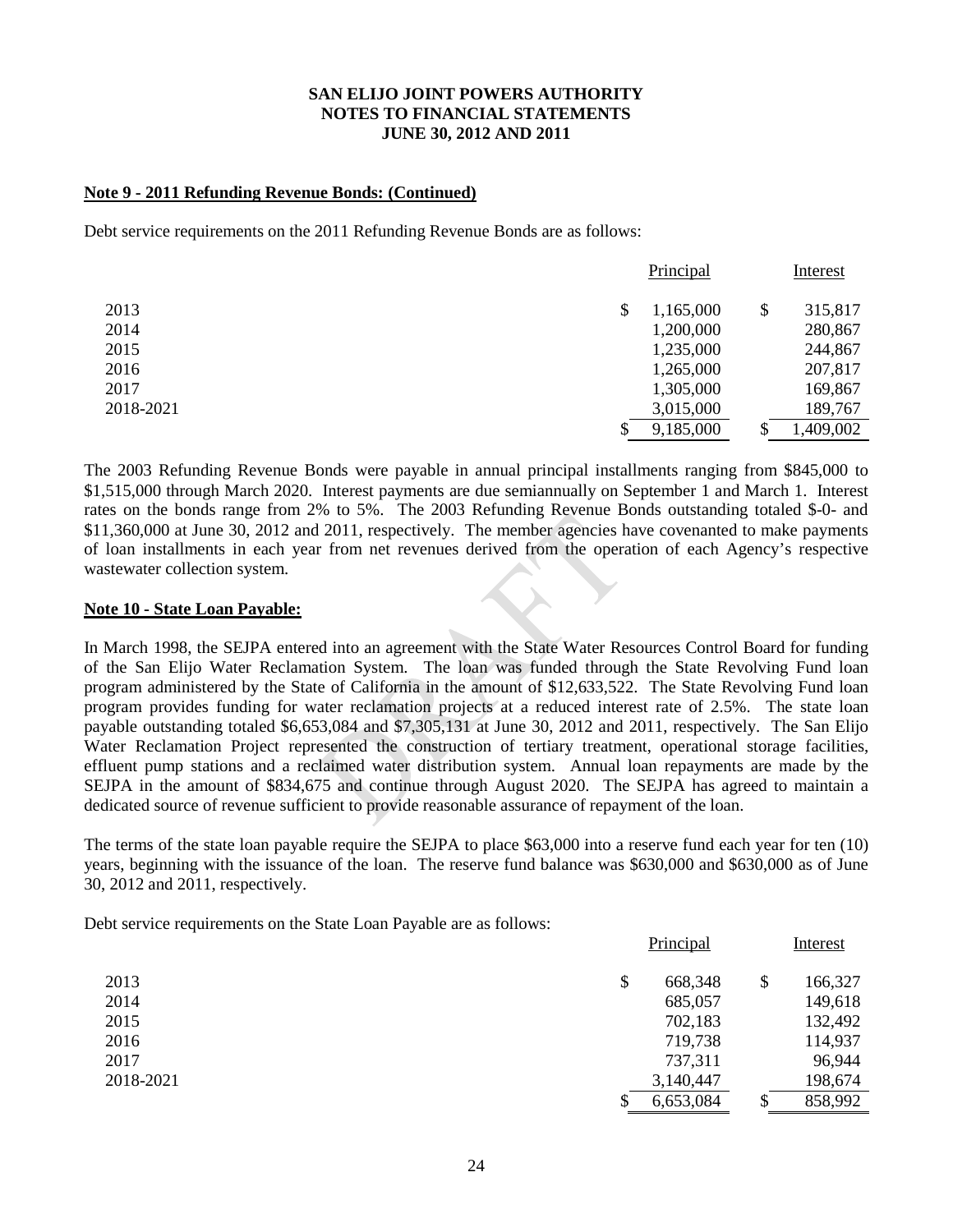#### **Note 11 - Private Placement Loan Payable:**

In November 2011, the SEJPA entered into a private placement loan payable with Municipal Finance Corporation in the amount of \$2,000,000 to fund advance water treatment improvements (Demineralization project) at the San Elijo Water Reclamation Facility. Interest accrues at 4.15% on the unpaid principal balance and is payable in forty (40) semi-annual payments of \$74,077 including principal and interest. The SEJPA's obligation to pay the loan repayments is a special obligation limited solely to the net revenues as defined in the loan agreement. The SEJPA has covenanted that it will fix, prescribe and collect rates, fees and charges sufficient to generate net revenues at least equal to 115% of the amount of the maximum annual debt service.

Debt service requirements on the private placement loan payable are as follows:

|           | Principal    |    | Interest |
|-----------|--------------|----|----------|
| 2013      | \$<br>67,195 | \$ | 80,958   |
| 2014      | 70,013       |    | 78,141   |
| 2015      | 72,948       |    | 75,205   |
| 2016      | 76,007       |    | 72,146   |
| 2017      | 79,194       |    | 68,959   |
| 2018-2022 | 448,654      |    | 292,112  |
| 2023-2027 | 550,941      |    | 189,825  |
| 2028-2032 | 602,471      |    | 64,217   |
|           | 1,967,423    | S  | 921,563  |

#### **Note 12 - California Energy Commission Note Payable:**

In December 2007, the SEPJA entered into an unsecured promissory note with the California Energy Resources Conservation and Development Commission (California Energy Commission) in the maximum amount of \$1,193,500. Interest accrues at 3.95% on the unpaid principal balance and is payable in 24 semi-annual payments of principal and interest beginning on or before December 22nd of the fiscal year following the year in which the Project is completed. The California Energy Commission note payable outstanding totaled \$-0- and \$1,052,718 at June 30, 2012 and 2011, respectively, as this note was paid in full with the proceeds of the 2011 Refunding Revenue Bonds. (See Note 9)

#### **Note 13 - Postretirement Benefits:**

#### **Plan Description**

The SEJPA provides medical insurance benefits to eligible retirees in accordance with various labor agreements subject to the SEJPA's vesting schedule. Medical benefits are typically available at age 55 and are only available to those retirees that select CalPERS medical upon the date of retirement. The current maximum contribution by the SEJPA to the retiree is \$112 per month, which is set by CalPERS.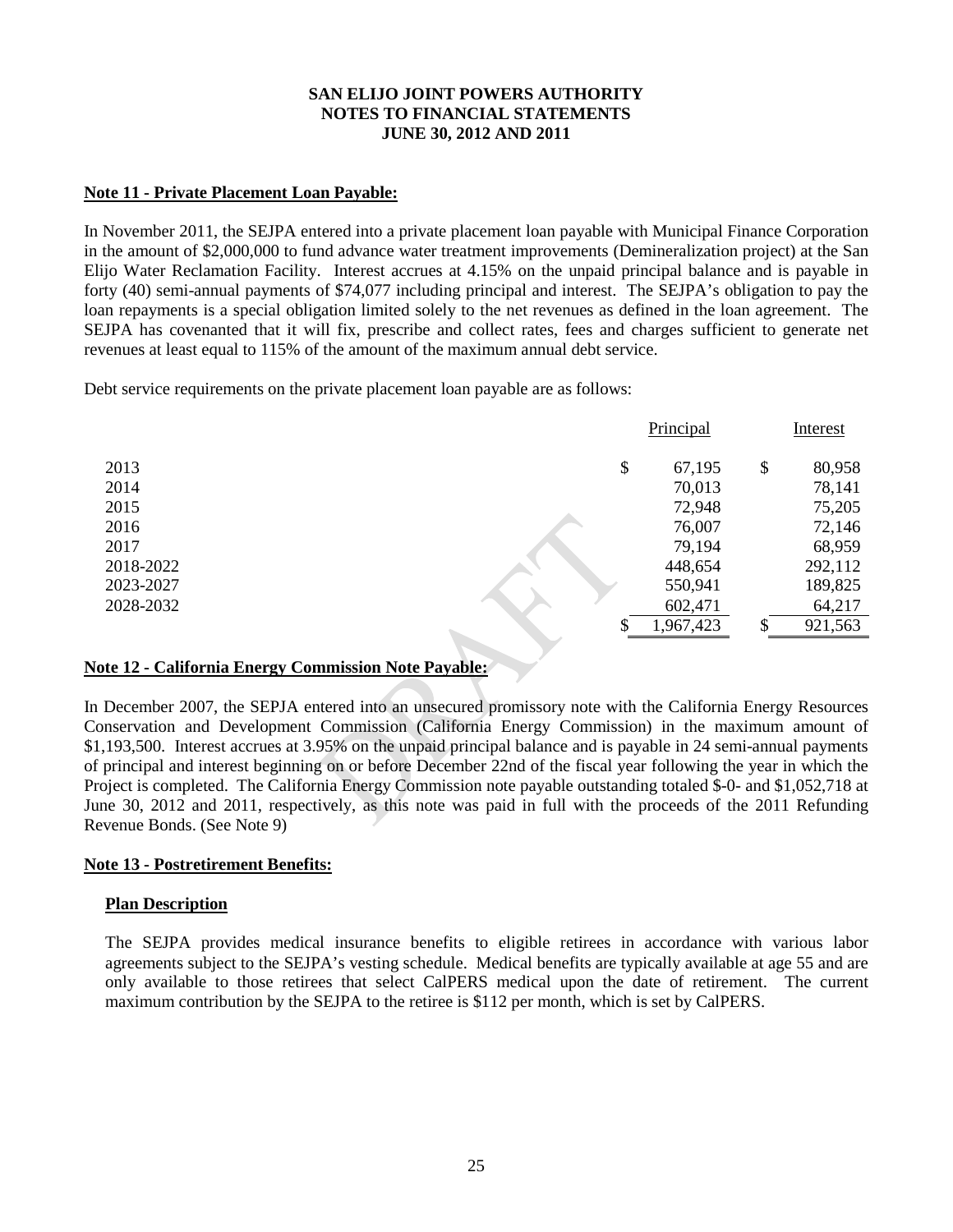#### **Note 13 - Postretirement Benefits: (Continued)**

#### **Funding Policy and Annual OPEB Costs**

The contribution requirements of the SEJPA are established and may be amended annually by the Board of Directors. The SEJPA's annual other post-employment benefit (OPEB) cost (expense) for the Plan is calculated based on the annual required contribution of the SEJPA (ARC), an amount actuarially determined in accordance with the parameters of GASB Statement No. 45. The ARC represents a level of funding that, if paid on an ongoing basis, is projected to cover normal costs each year and to amortize any unfunded actuarial liabilities (or funding excess) over a period not to exceed twenty years. The SEJPA's Board of Directors has established a policy of funding the ARC on a pay as you go basis. The current ARC rate is 1.47% of annual covered payroll. The following table shows the components of the SEJPA's annual OPEB cost, the amount actually contributed to the Plan including benefits paid to retirees, and changes in the SEJPA's net OPEB obligation for the years ended June 30:

| 2011    |
|---------|
| 19,894  |
| 2,399   |
| (18)    |
| 22,275  |
| (3,414) |
| 18,861  |
| 15,730  |
| 34,591  |
|         |

The SEJPA's annual OPEB cost, the percentage of annual OPEB cost contributed to the Plan, and the net OPEB obligation for 2012 and the two preceding years were as follows:

| <b>Fiscal Year</b>                              | <b>Annual OPEB</b><br>Cost |                            | Percentage of<br><b>ARC</b> Contributed |   | Net Pension<br>Obligation  |
|-------------------------------------------------|----------------------------|----------------------------|-----------------------------------------|---|----------------------------|
| June 30, 2010<br>June 30, 2011<br>June 30, 2012 | \$                         | 18,330<br>22,275<br>23,965 | 14.18%<br>15.33%<br>16.52%              | S | 15,730<br>34,591<br>54,596 |

#### **Funding Status and Funding Progress**

As of June 30, 2011, the most recent actuarial valuation date, the Plan was not yet funded. The SEJPA's actuarial accrued liability for benefits at June 30, 2011 was \$149,480 and the covered payroll (annual payroll of active employees covered by the Plan) was \$1,623,768, with a ratio of the UAAL to the covered payroll of 9.21%. The normal cost payments made during the year of \$3,414 funded 15.33% of the annual required contribution (ARC) leaving an unfunded actuarial liability (UAAL) of \$149,480 and a funded ration of 0%.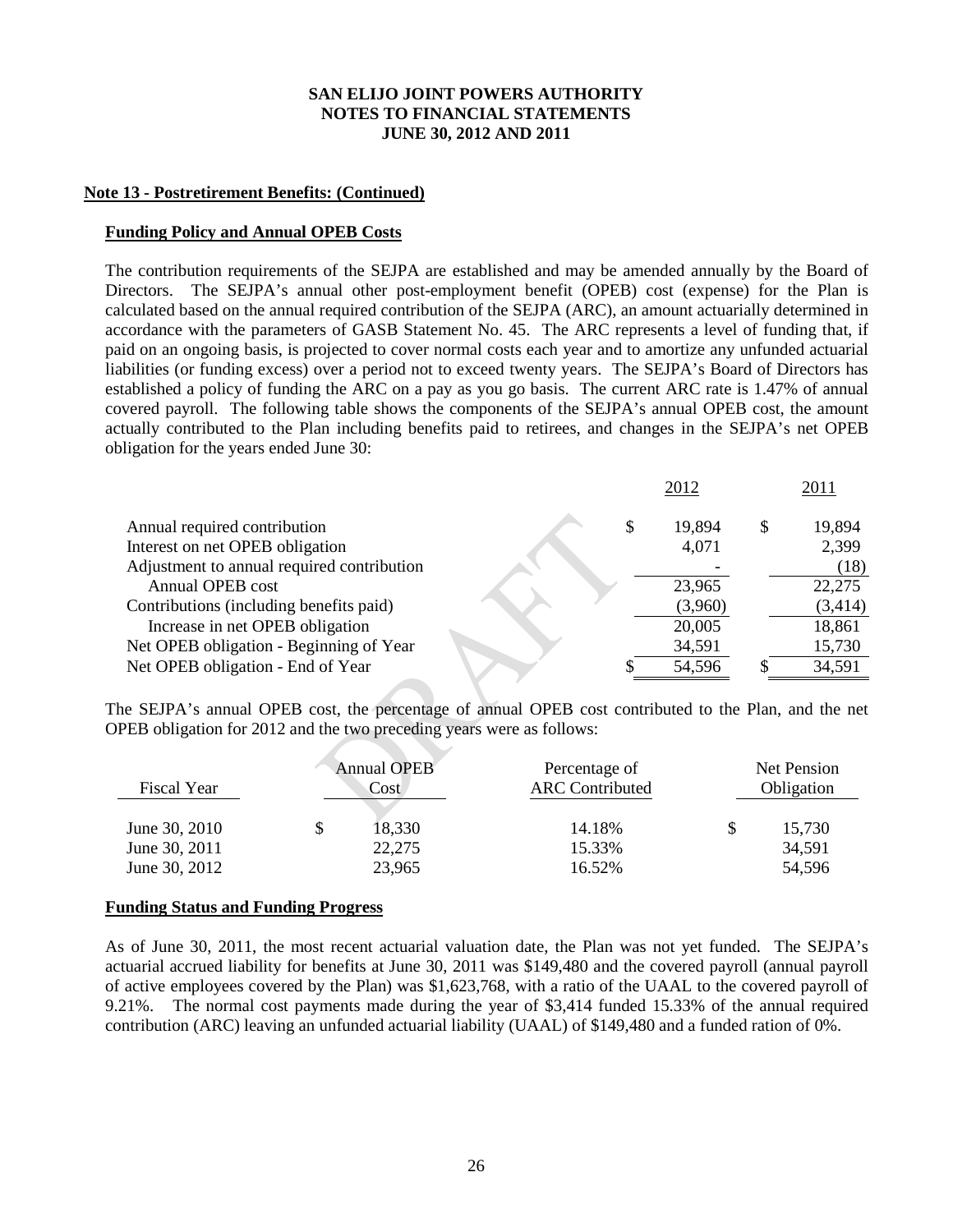#### **Note 13 - Postretirement Benefits: (Continued)**

#### **Funding Status and Funding Progress (Continued)**

| Actuarial<br>Valuation<br>Date | Actuarial<br>Value of<br>Assets |                          | Actuarial<br>Liability<br>Entry Age | Unfunded<br>AAL<br>(UAAL) | Funded<br><b>Status</b> | Covered<br>Pavroll | UAAL as a<br>Percentage of<br>Covered<br>Pavroll |
|--------------------------------|---------------------------------|--------------------------|-------------------------------------|---------------------------|-------------------------|--------------------|--------------------------------------------------|
|                                | (A)                             |                          | (B)                                 | (B-A)                     | (A/B)                   | (C)                | $[(B-A)/C]$                                      |
| June 30, 2011                  |                                 | $\overline{\phantom{0}}$ | 149.480                             | 149.480                   | $0.0\%$                 | 1,623,768          | 9.21%                                            |

Actuarial valuations of an ongoing Plan involve estimates of the value of reported amounts and assumptions about the probability of occurrence of events far into the future. Examples include assumptions about future employment, mortality, and the healthcare cost trend. Amounts determined regarding the funded status of the Plan and the annual required contributions of the employer are subject to continual revision as actual results are compared with past expectations and new estimates are made about the future. The schedule of funding progress presents multiyear trend information that shows whether the actuarial value of Plan assets is increasing or decreasing over time relative to the actuarial accrued liabilities for benefits.

#### **Actuarial Methods and Assumptions**

Projections of benefits for financial reporting purposes are based on the formal Plan document and include the types of benefits provided at the time of each valuation and the historical pattern of sharing benefits and costs between employer and plan members to that point. The actuarial methods and assumptions used include techniques that are designed to reduce the effects of short-term volatility in actuarial accrued liabilities and the actuarial assets, consistent with the long-term perspective of the calculations.

The actuarial cost method used for determining the benefits obligations is the Entry Age Normal Actuarial Cost Method. The actuarial assumptions included a 7.75% discount rate, which assumes the SEJPA continues to maintain the retiree health benefits program as an unfunded plan. The amount represents the present value of all contributions for retiree health benefits projected to be paid by the SEJPA for current and future retirees; and an annual healthcare cost trend rate of 4%. The UAAL is being amortized as a level percentage of projected payroll over 17 years.

#### **Note 14 - Defined Benefit Pension Plan:**

#### **Plan Description**

The SEJPA contributes to the California Public Employees Retirement System (CalPERS), a cost sharing multiple-employer defined benefit pension plan. The SEJPA participates in the miscellaneous 2.5% at 55 pool. CalPERS provides retirement and disability benefits, annual cost-of-living adjustments, and death benefits to plan members and beneficiaries. CalPERS acts as a common investment and administrative agent for participating public employers within the State of California. CalPERS requires agencies with less than 100 active members in the plan to participate in a risk pool. A menu of benefits provisions as well as other requirements is established by State Statutes within the Public Employees Retirement Law. The plan selects optional benefit provisions from the benefit menu by contract with CalPERS and adopts those benefits through SEJPA resolution. CalPERS issues a separate comprehensive annual financial report. Copies of the CalPERS' annual financial report may be obtained from the CalPERS executive office - 400 P Street - Sacramento, California 95814.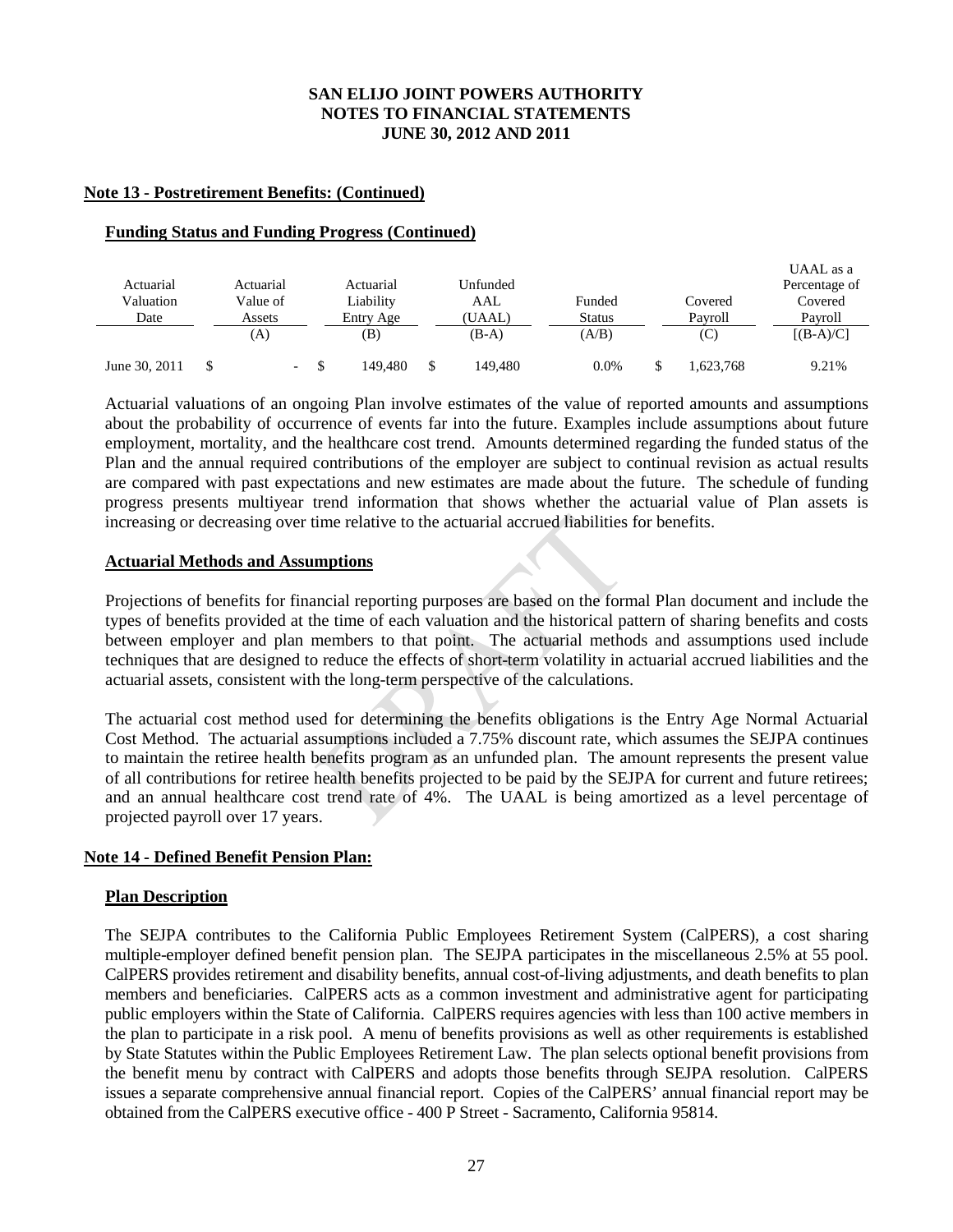#### **Note 14 - Defined Benefit Pension Plan: (Continued)**

#### **Funding Policy**

Active plan members are required to contribute 8% of their annual covered salary, of which the SEJPA pays 2.8% on behalf of its employees. The SEJPA is required to contribute the actuarially determined remaining amounts necessary to fund the benefits for its members. The actuarial methods and assumptions are those adopted by the CalPERS board of administration. The required employer contribution rate for the fiscal year ended June 30, 2012 and 2011 was 15.465% and 12.567%, respectively. The contribution requirements of the plan members and the SEJPA are established and may be amended by CalPERS. The SEJPA's contributions for the years ended June 30, 2012, 2011 and 2010 were \$236,397, \$281,041 and \$276,849, respectively, which were equal to the required contributions each year.

#### **Note 15 - Commitments and Contingencies:**

#### **Contracts**

The SEJPA has entered into various contracts for the purchase of material and construction of capital assets. The amounts contracted are based on the contractor's estimated cost of construction. At June 30, 2012, the total unpaid amount on these contracts is approximately \$3,828,770.

#### **Litigation**

Legal claims and lawsuits arise from time to time in the normal course of business which, in the opinion of management, will have no material effect on the SEJPA's financial position.

#### **Operating Leases**

Under an agreement dated April 11, 1991 the SEJPA leases a maintenance facility to the City of Encinitas for \$1 per year for an initial term of 30 years. The lease may be renewed or extended at the expiration of the initial term at a rate mutually agreed upon. In addition to the annual payment of \$1, the City agreed to reimburse the SEJPA within 30 days for all engineering and inspection costs incurred as a result of the engineering and construction of the maintenance facility. The City also agreed to reimburse the SEJPA for all construction costs incurred by the SEJPA as a result of the construction of the maintenance facility in 30 equal annual installments at an interest rate equal to the interest rate on the bonds issued for construction of the upgrade and expansion of the Water Pollution Control Facility. The lease payments collected are then remitted directly to the member agencies.

In January 2007 the SEJPA entered into a Communications Site License Agreement as lessor with Omnipoint Communications, Inc. The initial term of the agreement, which calls for an annual payment of \$20,400 and increasing 3% annually, is for 5 years commencing the earlier of the date the licensees intend to commence construction or October 1, 2007. The SEJPA recognized rental income in the amount of \$22,960 and \$22,291 for the years ended June 30, 2012 and 2011, respectively.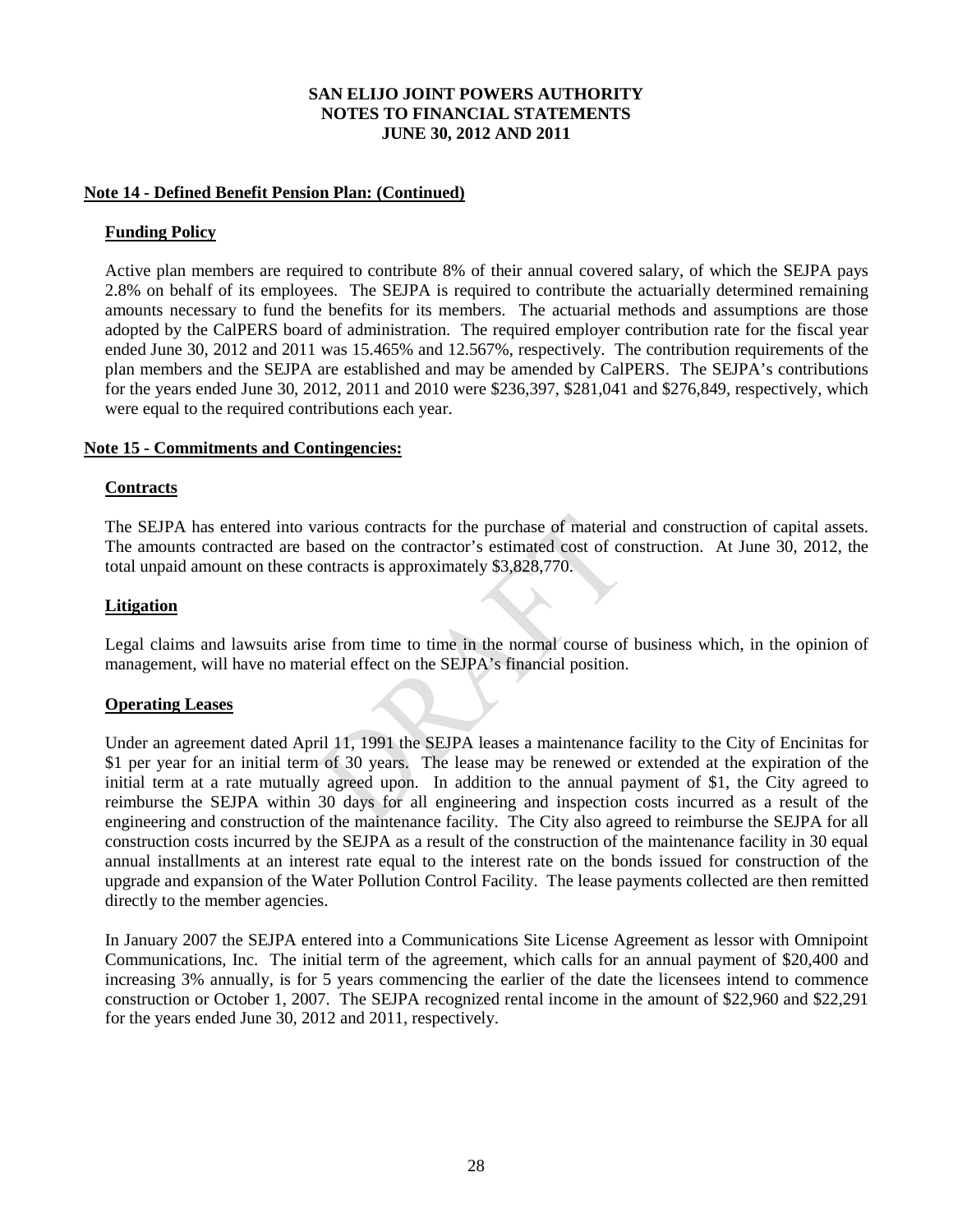#### **Note 16 - New Governmental Accounting Standards:**

#### **GASB No. 62**

In December 2010, the Governmental Accounting Standards Board issued Statement No. 62, "Codification of Accounting and Financial Reporting Guidance contained in Pre-November 30, 1989 FASB and AICPA Pronouncements". This pronouncement is effective for periods beginning after December 15, 2011. Earlier application is encouraged. The objective of this statement is to incorporate into the GASB's authoritative literature certain accounting and financial reporting guidance that is included in the pronouncements of the FASB and the AICPA that was issued on or before November 30, 1989 which does not conflict with or contradict GASB pronouncements. This pronouncement is not anticipated to have a material effect on the financial statements of the SEJPA in the year of implementation.

#### **GASB No. 63**

In June 2011, the Governmental Accounting Standards Board issued Statement No. 63, "Financial Reporting of Deferred Outflows of Resources, Deferred Inflows of Resources and Net Position". This pronouncement is effective for periods beginning after December 15, 2011. Concepts Statement No. 4 "Elements of Financial Statements" introduced and defined deferred outflows and deferred inflows as an acquisition or consumption of net assets by the government that is applicable to a future reporting period, which is distinct from assets and liabilities. Concepts Statement No. 4 also defines net position as the residual of all other elements presented in a statement of financial position and renames that measure net position rather than net assets. This pronouncement is not anticipated to have a material effect on the financial statements of the SEJPA in the year of implementation.

#### **GASB No. 64**

In June 2011, the Governmental Accounting Standards Board issued Statement No. 64, "Derivative Instruments: Application of Hedge Accounting Termination Provisions - an amendment to GASB 53". This pronouncement is effective for periods beginning after June 15, 2011. This statement clarifies whether an effective hedging relationship continues after the replacement of a swap counterparty or a swap counterparty's credit support provider. The Statement sets forth criteria that establish when the effective hedging relationship continues and hedge accounting should continue to be applied. The SEJPA does not have any hedge transactions at June 30, 2012.

#### **GASB No. 65**

In March 2012, the Governmental Accounting Standards Board issued Statement No. 65, "Items Previously Reported as Assets and Liabilities". This pronouncement is effective for periods beginning after December 15, 2012. This Statement establishes accounting and financial reporting standards that reclassify, as deferred outflows of resources or deferred inflows of resources, certain items that were previously reported as assets and liabilities and recognizes, as outflows of resources or inflows of resources, certain items that were previously reported as assets and liabilities. This Statement amends the financial statement classification of certain items previously reported as assets and liabilities to be consistent with the definitions in Concepts Statement No. 4. This Statement also provides other financial reporting guidance related to the impact of the financial statement elements deferred outflows of resources and deferred inflows of resources, such as changes in the determination of the major fund calculations and limiting the use of the term *deferred* in financial statement presentations. This pronouncement is not anticipated to have a material effect on the financial statements of the SEJPA in the year of implementation.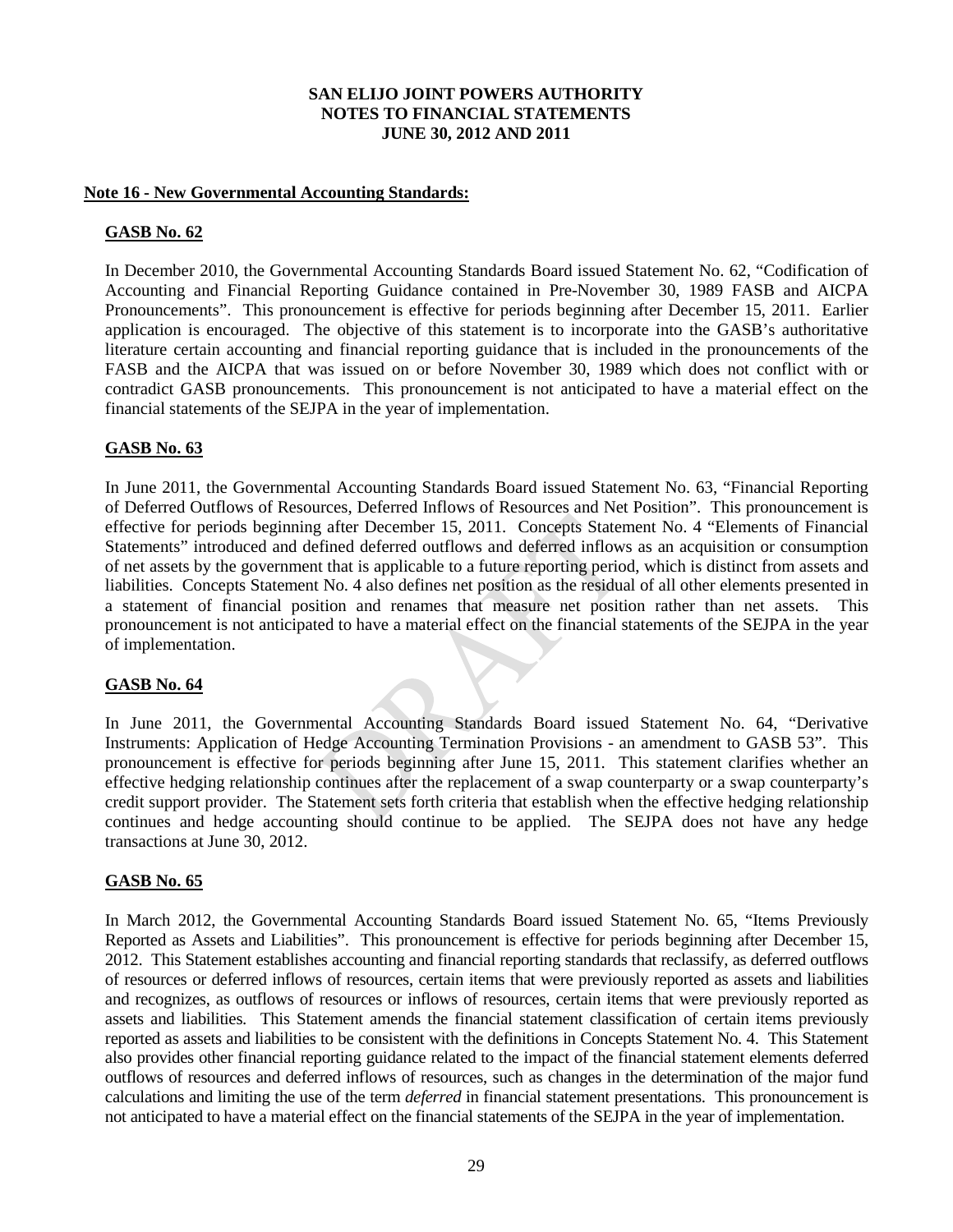#### **Note 16 - New Governmental Accounting Standards: (Continued)**

#### **GASB No. 66**

In March 2012, the Governmental Accounting Standards Board issued Statement No. 66, "Technical Corrections - 2012 - an amendment of GASB Statements No. 10 and No. 62". This pronouncement is effective for periods beginning after December 15, 2012. This statement resolves conflicting guidance that resulted from the issuance of two pronouncements, Statements No. 54, "Fund Balance Reporting and Governmental Fund Type Definitions", and No. 62, "Codification of Accounting and Financial Reporting Guidance Contained in Pre-November 30, 1989 FASB and AICPA Pronouncements". This Statement amends Statement No. 10, "Accounting and Financial Reporting for Risk Financing and Related Insurance Issues", by removing the provision that limits fund-based reporting of an entity's risk financing activities to the general fund and the internal service fund type. This Statement also amends Statement No. 62 by modifying the specific guidance on accounting for (1) operating lease payments that vary from a straight-line basis, (2) the difference between the initial investment (purchase price) and the principal amount of a purchased loan or group of loans, and (3) servicing fees related to mortgage loans that are sold when the stated service fee rate differs significantly from a current (normal) service fee rate. These changes clarify how to apply Statement No. 13, "Accounting for Operating Leases with Scheduled Rent Increases", and result in guidance that is consistent with the requirements in Statement No. 48, "Sales and Pledges of Receivables and Future Revenues and Intra-Entity Transfers of Assets and Future Revenues", respectively. This pronouncement is not anticipated to have a material effect on the financial statements of the SEJPA in the year of implementation.

#### **GASB No. 67**

In June 2012, the Governmental Accounting Standards Board issued Statement No. 67, "Financial Reporting for Pension Plans - an Amendment of GASB Statement No. 25". This pronouncement is effective for periods beginning after June 15, 2013. This Statement replaces the requirements of Statements No. 25, "Financial Reporting for Defined Benefit Pension Plans and Note Disclosures for Defined Contribution Plans", and No. 50, "Pension Disclosures", as they relate to pension plans that are administered through trusts or equivalent arrangements (hereafter jointly referred to as trusts) that meet certain criteria. The requirements of Statements No. 25 and 50 remain applicable to pension plans that are not administered through trusts covered by the scope of this Statement and to defined contribution plans that provide postemployment benefits other than pensions. This pronouncement is not anticipated to have a material effect on the financial statements of the SEJPA in the year of implementation.

#### **GASB No. 68**

In June 2012, the Governmental Accounting Standards Board issued Statement No. 68, "Accounting and Financial Reporting for Pensions". This pronouncement is effective for periods beginning after June 15, 2013. This pronouncement establishes accounting and financial reporting requirements related to pensions for governments whose employees are provided with pensions through pension plans, as well as for nonemployer governments that have a legal obligation to contribute to those plans. This pronouncement is not anticipated to have a material effect on the financial statements of the SEJPA in the year of implementation.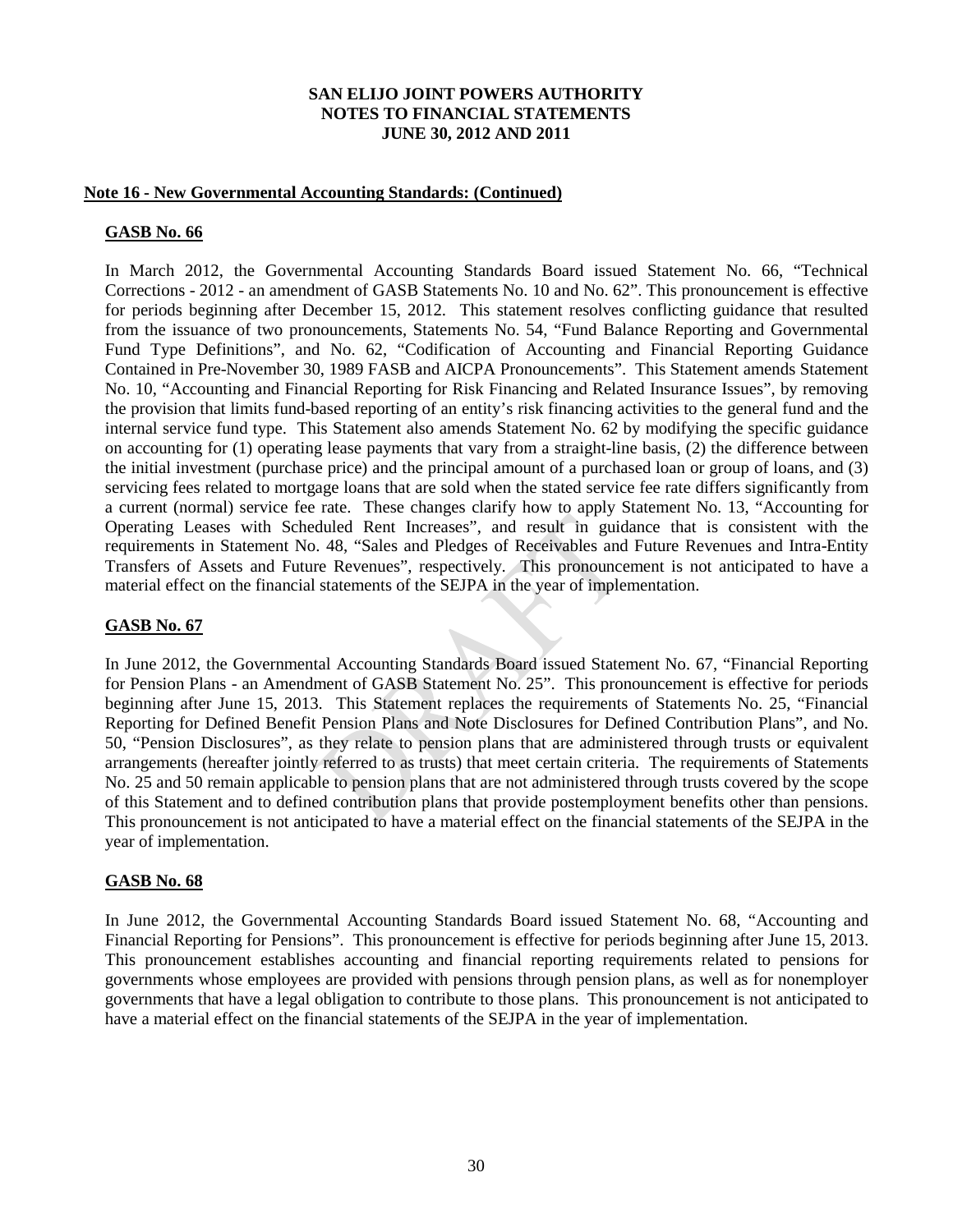#### **SAN ELIJO JOINT POWERS AUTHORITY COMPARATIVE SCHEDULE OF NET ASSETS - WASTEWATER JUNE 30, 2012 AND 2011**

|                                      |    | 2012        |               | 2011        |    | Difference  |
|--------------------------------------|----|-------------|---------------|-------------|----|-------------|
| <b>Current Assets:</b>               |    |             |               |             |    |             |
| Cash and cash equivalents            | \$ | 2,586,994   | $\mathcal{S}$ | 3,514,535   | \$ | (927, 541)  |
| Due from other government agencies   |    | 378,353     |               | 108,668     |    | 269,685     |
| Accrued interest receivable          |    | 107,662     |               | 186,744     |    | (79,082)    |
| Current portion of loan receivable   |    | 1,165,000   |               | 1,050,000   |    | 115,000     |
| <b>Total Current Assets</b>          |    | 4,238,009   |               | 4,859,947   |    | (621, 938)  |
| <b>Noncurrent Assets:</b>            |    |             |               |             |    |             |
| <b>Restricted Assets:</b>            |    |             |               |             |    |             |
| Cash and cash equivalents            |    | 8,966       |               | 20,818      |    | (11, 852)   |
| Investments                          |    |             |               | 1,591,670   |    | (1,591,670) |
| <b>Total Restricted Assets</b>       |    | 8,966       |               | 1,612,488   |    | (1,603,522) |
| <b>Loans Receivable</b>              |    | 9,185,000   |               | 11,360,000  |    | (2,175,000) |
| Less: Current portion above          |    | (1,165,000) |               | (1,050,000) |    | (115,000)   |
| <b>Total Loans Receivable</b>        |    | 8,020,000   |               | 10,310,000  |    | (2,290,000) |
| <b>Other Noncurrent Assets:</b>      |    |             |               |             |    |             |
| Capital assets                       |    | 25,466,166  |               | 24,723,952  |    | 742,214     |
| Bond issuance costs                  |    | 201,990     |               |             |    | 201,990     |
| <b>Total Other Noncurrent Assets</b> |    | 25,668,156  |               | 24,723,952  |    | 944,204     |
| <b>Total Noncurrent Assets</b>       |    | 33,697,122  |               | 36,646,440  |    | (2,949,318) |
| <b>TOTAL ASSETS</b>                  | S  | 37,935,131  |               | 41,506,387  | S  | (3,571,256) |
|                                      |    |             |               |             |    |             |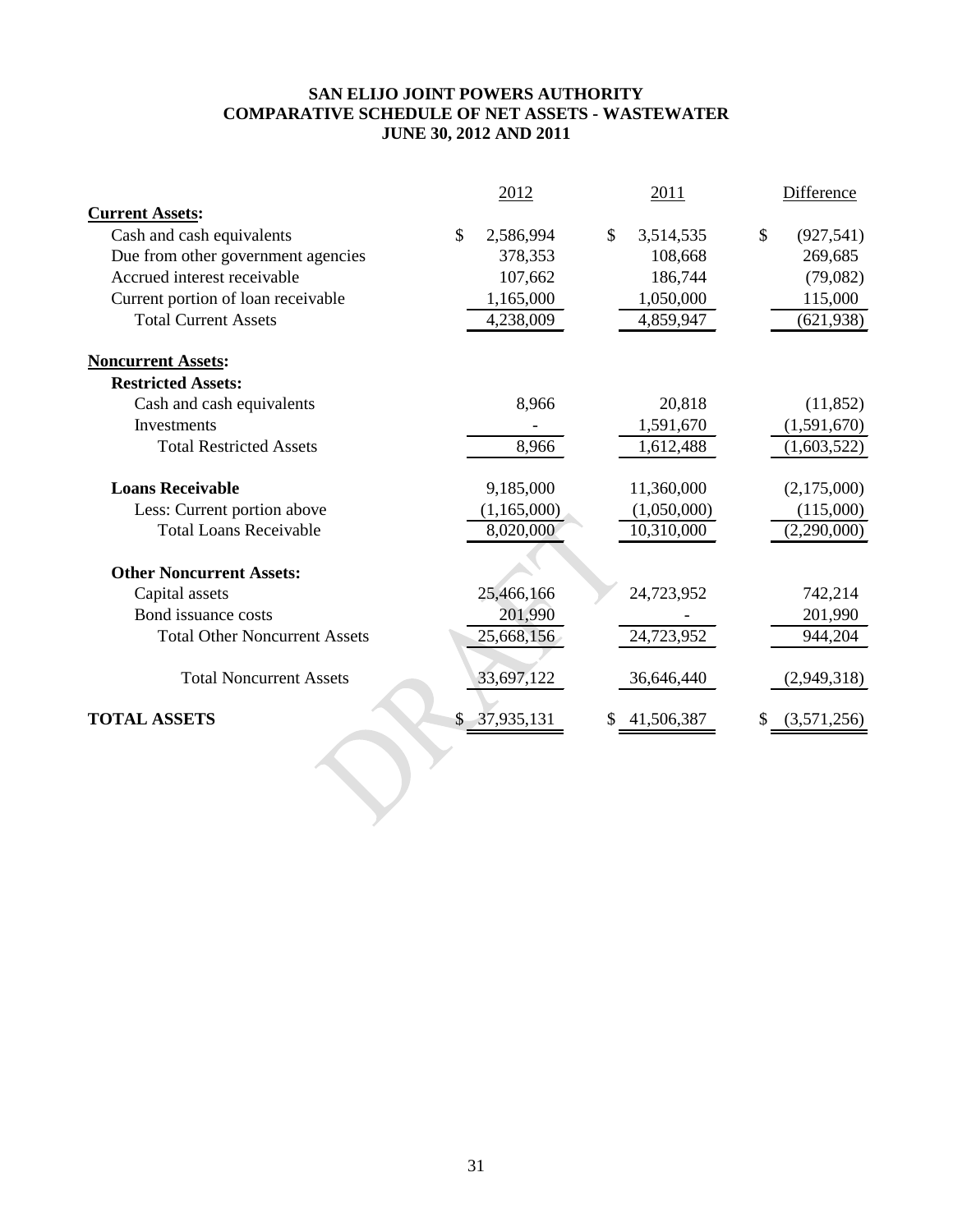### **SAN ELIJO JOINT POWERS AUTHORITY COMPARATIVE SCHEDULE OF NET ASSETS - WASTEWATER (CONTINUED) JUNE 30, 2012 AND 2011**

|                                               | 2012          | 2011          |    | <b>Difference</b> |
|-----------------------------------------------|---------------|---------------|----|-------------------|
| <b>Current Liabilities:</b>                   |               |               |    |                   |
| Accounts payable                              | \$<br>432,355 | \$<br>197,938 | \$ | 234,417           |
| <b>Accrued liabilities</b>                    | 32,835        | 27,399        |    | 5,436             |
| Accrued interest payable                      | 105,273       | 182,200       |    | (76, 927)         |
| Due to other government agencies              | 1,380         | 59,125        |    | (57, 745)         |
| Due to member agencies                        |               | 22,644        |    | (22, 644)         |
| Retentions payable                            | 130,511       |               |    | 130,511           |
| Current portion of refunding revenue bonds    | 1,090,000     | 1,050,000     |    | 40,000            |
| Current portion of California Energy          |               |               |    |                   |
| Commission note payable                       |               | 87,639        |    | (87, 639)         |
| <b>Total Current Liabilities</b>              | 1,792,354     | 1,626,945     |    | 165,409           |
| <b>Noncurrent Liabilities:</b>                |               |               |    |                   |
| <b>Payable From Restricted Assets:</b>        |               |               |    |                   |
| Due to member agencies payable from           |               |               |    |                   |
| restricted assets                             | 8,966         | 1,612,488     |    | (1,603,522)       |
|                                               |               |               |    |                   |
| <b>Long-Term Debt:</b>                        |               |               |    |                   |
| Refunding revenue bonds, net of               |               |               |    |                   |
| current portion                               | 8,393,850     | 10,310,000    |    | (1,916,150)       |
| California Energy Commission note payable     |               | 965,079       |    | (965,079)         |
| <b>Total Long-Term Debt</b>                   | 8,393,850     | 11,275,079    |    | (2,881,229)       |
| <b>Other Noncurrent Liabilities:</b>          |               |               |    |                   |
| <b>OPEB</b> obligation                        | 46,234        | 29,031        |    | 17,203            |
| Accrued vacation and sick leave               | 270,263       | 248,082       |    | 22,181            |
| <b>Total Other Noncurrent Liabilities</b>     | 316,497       | 277,113       |    | 39,384            |
| <b>Total Noncurrent Liabilities</b>           | 8,719,313     | 13,164,680    |    | (4,445,367)       |
| <b>Total Liabilities</b>                      | 10,511,667    | 14,791,625    |    | (4,279,958)       |
| <b>Net Assets:</b>                            |               |               |    |                   |
| Net assets invested in capital assets, net of |               |               |    |                   |
| related debt                                  | 25,036,805    | 23,671,234    |    | 1,365,571         |
| Unrestricted net assets                       | 2,386,659     | 3,043,528     |    | (656, 869)        |
| <b>Total Net Assets</b>                       | 27,423,464    | 26,714,762    |    | 708,702           |
| <b>TOTAL LIABILITIES AND NET ASSETS</b>       | \$37,935,131  | \$41,506,387  |    | (3,571,256)       |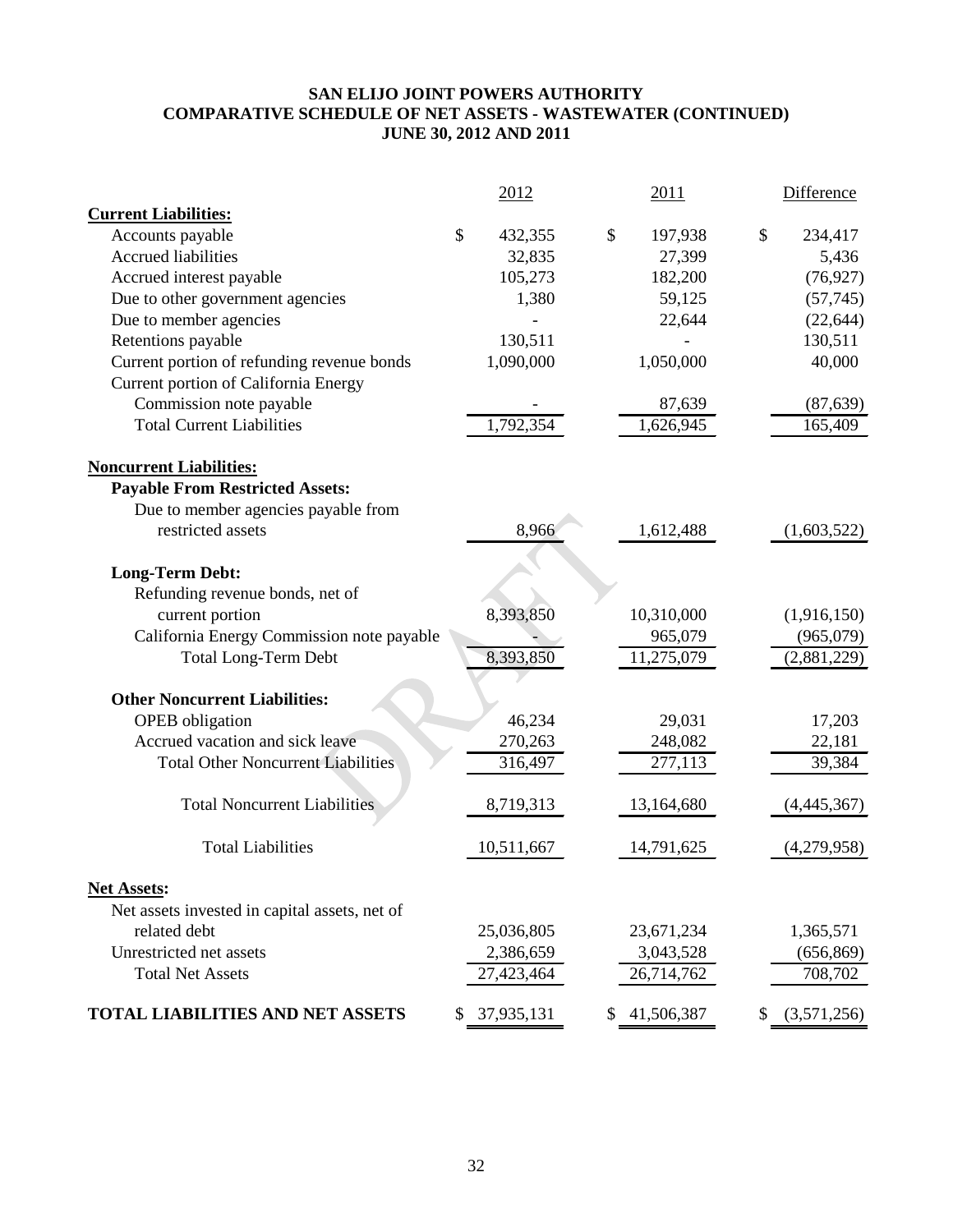#### **SAN ELIJO JOINT POWERS AUTHORITY COMPARATIVE SCHEDULE OF REVENUES, EXPENSES AND CHANGES IN NET ASSETS - WASTEWATER FOR THE YEARS ENDED JUNE 30, 2012 AND 2011**

|                                               | 2012            | 2011             | Difference    |
|-----------------------------------------------|-----------------|------------------|---------------|
| <b>Operating Revenue:</b>                     |                 |                  |               |
| Contributions from City of Encinitas          | \$<br>1,613,835 | \$<br>1,574,600  | \$<br>39,235  |
| Contributions from City of Solana Beach       | 1,437,429       | 1,344,356        | 93,073        |
| Charges of services or other                  |                 |                  |               |
| government agencies                           | 647,083         | 652,350          | (5,267)       |
| <b>Total Operating Revenue</b>                | 3,698,347       | 3,571,306        | 127,041       |
| <b>Operating Expenses:</b>                    |                 |                  |               |
| Personnel costs                               | 2,273,224       | 2,144,143        | 129,081       |
| Depreciation                                  | 1,118,095       | 1,052,882        | 65,213        |
| <b>Utilities</b>                              | 442,467         | 459,343          | (16, 876)     |
| Contracted services                           | 225,551         | 210,584          | 14,967        |
| Miscellaneous                                 | 78,196          | 63,126           | 15,070        |
| Supplies                                      | 161,217         | 181,339          | (20, 122)     |
| Repair parts expense                          | 109,538         | 144,308          | (34,770)      |
| Insurance                                     | 34,688          | 53,889           | (19,201)      |
| Permit/purveyor fees                          | 51,541          | 35,500           | 16,041        |
| Disposal services                             | 185,205         | 185,994          | (789)         |
| <b>Total Operating Expenses</b>               | 4,679,722       | 4,531,108        | 148,614       |
|                                               |                 |                  |               |
| Operating (Loss)                              | (981, 375)      | (959, 802)       | (21, 573)     |
| <b>Nonoperating Revenue (Expense):</b>        |                 |                  |               |
| Investment income                             | 539,908         | 592,295          | (52, 387)     |
| Rental income                                 | 22,960          | 22,291           | 669           |
| Other                                         | 4,309           | 1,867            | 2,442         |
| Interest expense                              | (635, 944)      | (617, 480)       | (18, 464)     |
| <b>Total Nonoperating Revenues (Expenses)</b> | (68, 767)       | (1,027)          | (67, 740)     |
|                                               |                 |                  |               |
| Income (Loss) Before Contributions            | (1,050,142)     | (960, 829)       | (89,313)      |
| <b>Capital Contributions:</b>                 |                 |                  |               |
| Member agency assessments                     | 749,524         | 649,616          | 99,908        |
| Member agency contribution to refinancing     | 1,009,320       |                  | 1,009,320     |
| <b>Total Capital Contributions</b>            | 1,758,844       | 649,616          | 1,109,228     |
| Net Income (Loss)                             | 708,702         | (311, 213)       | 1,019,915     |
| Net Assets at Beginning of Year,              | 26,714,762      | 27,025,975       | (311,213)     |
| NET ASSETS AT END OF YEAR                     | 27,423,464      | \$<br>26,714,762 | \$<br>708,702 |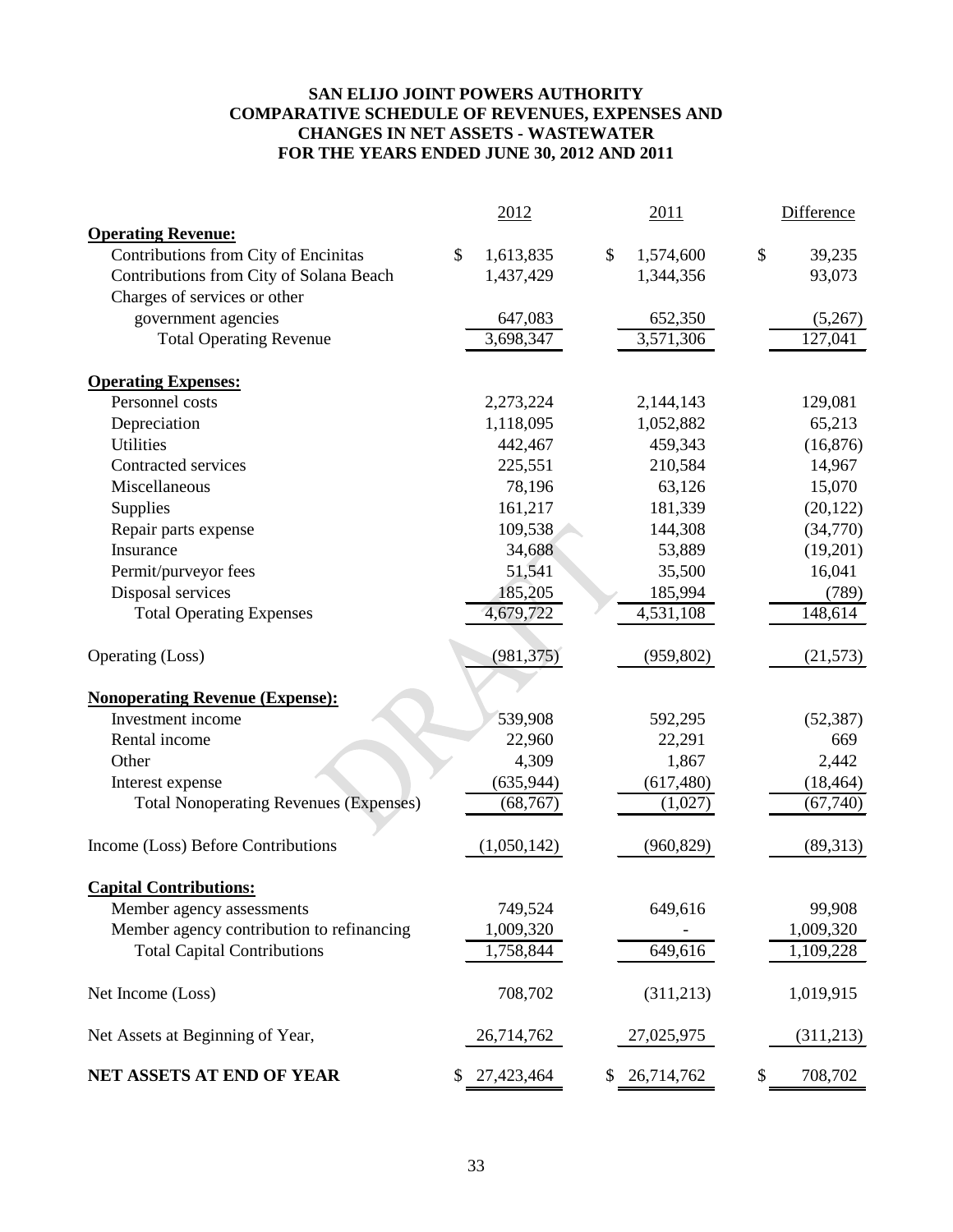#### **SAN ELIJO JOINT POWERS AUTHORITY COMPARATIVE SCHEDULE OF NET ASSETS - RECLAMATION JUNE 30, 2012 AND 2011**

|                                      | 2012<br>2011  |            |    |            | <b>Difference</b> |    |            |
|--------------------------------------|---------------|------------|----|------------|-------------------|----|------------|
| <b>Current Assets:</b>               |               |            |    |            |                   |    |            |
| Cash and cash equivalents            | $\mathcal{S}$ | 3,932,886  | \$ | 3,657,246  |                   | \$ | 275,640    |
| Due from other government agencies   |               | 171,566    |    | 200,954    |                   |    | (29, 388)  |
| Accrued interest receivable          |               | 5,883      |    | 3,870      |                   |    | 2,013      |
| <b>Total Current Assets</b>          |               | 4,110,335  |    | 3,862,070  |                   |    | 248,265    |
| <b>Noncurrent Assets:</b>            |               |            |    |            |                   |    |            |
| <b>Restricted Assets:</b>            |               |            |    |            |                   |    |            |
| Cash and cash equivalents            |               | 2,632,444  |    | 630,000    |                   |    | 2,002,444  |
| <b>Total Restricted Assets</b>       |               | 2,632,444  |    | 630,000    |                   |    | 2,002,444  |
| <b>Other Noncurrent Assets:</b>      |               |            |    |            |                   |    |            |
| Retrofit loans                       |               | 130,933    |    | 146,089    |                   |    | (15, 156)  |
| Capital assets                       |               | 11,706,199 |    | 12,118,124 |                   |    | (411, 925) |
| <b>Total Other Noncurrent Assets</b> |               | 11,837,132 |    | 12,264,213 |                   |    | (427,081)  |
| <b>Total Noncurrent Assets</b>       |               | 14,469,576 |    | 12,894,213 |                   |    | 1,575,363  |
| <b>TOTAL ASSETS</b>                  |               | 18,579,911 | \$ | 16,756,283 |                   |    | 1,823,628  |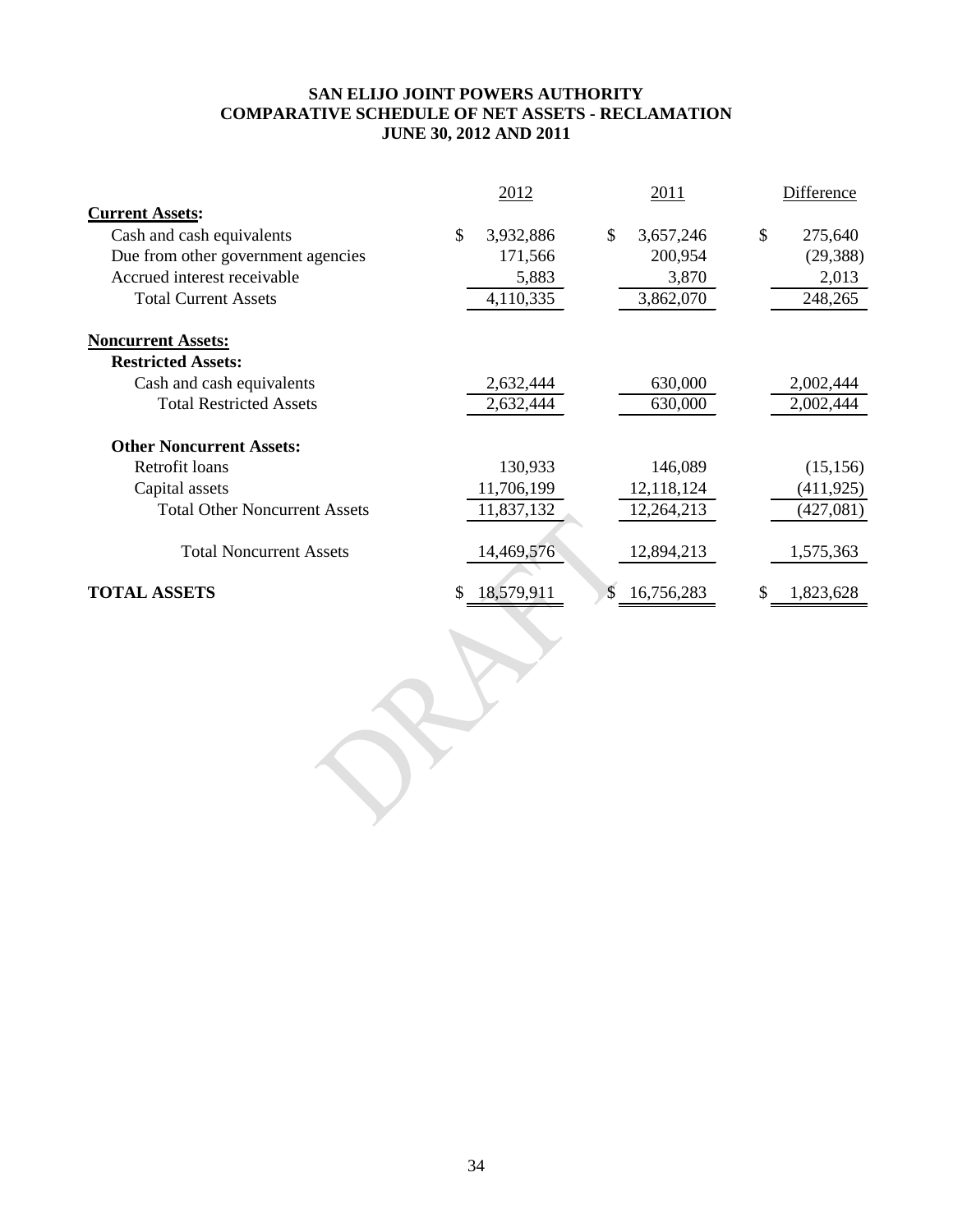### **SAN ELIJO JOINT POWERS AUTHORITY COMPARATIVE SCHEDULE OF NET ASSETS - RECLAMATION (CONTINUED) JUNE 30, 2012 AND 2011**

|                                                  |               | 2012       | 2011             | Difference      |
|--------------------------------------------------|---------------|------------|------------------|-----------------|
| <b>Current Liabilities:</b>                      |               |            |                  |                 |
| Accounts payable                                 | $\mathcal{S}$ | 24,374     | \$<br>68,952     | \$<br>(44, 578) |
| <b>Accrued liabilities</b>                       |               | 4,963      | 3,802            | 1,161           |
| Accrued interest payable                         |               | 145,410    | 152,190          | (6,780)         |
| Current portion of state loan payable            |               | 668,348    | 652,047          | 16,301          |
| Current portion of private placeent loan payable |               | 67,195     |                  | 67,195          |
| <b>Total Current Liabilities</b>                 |               | 910,290    | 876,991          | 33,299          |
| <b>Noncurrent Liabilities:</b>                   |               |            |                  |                 |
| <b>Long-Term Debt:</b>                           |               |            |                  |                 |
| State loan payable, less current portion         |               | 5,984,736  | 6,653,084        | (668, 348)      |
| Private placement loan payable, less             |               |            |                  |                 |
| current portion                                  |               | 1,900,228  |                  | 1,900,228       |
| <b>Total Long-Term Debt</b>                      |               | 7,884,964  | 6,653,084        | 1,231,880       |
| <b>Other Noncurrent Liabilities:</b>             |               |            |                  |                 |
| <b>OPEB</b> Obligation                           |               | 8,362      | 5,560            | 2,802           |
| Accrued vacation and sick leave                  |               | 42,645     | 38,932           | 3,713           |
| <b>Total Other Noncurrent Liabilities</b>        |               | 51,007     | 44,492           | 6,515           |
| <b>Total Noncurrent Liabilities</b>              |               | 7,935,971  | 6,697,576        | 1,238,395       |
| <b>Total Liabilities</b>                         |               | 8,846,261  | 7,574,567        | 1,271,694       |
| <b>Net Assets:</b>                               |               |            |                  |                 |
| Net assets invested in capital assets,           |               |            |                  |                 |
| net of related debt                              |               | 4,907,705  | 4,660,803        | 246,902         |
| Restricted net assets                            |               | 2,632,444  | 630,000          | 2,002,444       |
| Unrestricted net assets                          |               | 2,193,501  | 3,890,913        | (1,697,412)     |
| <b>Total Net Assets</b>                          |               | 9,733,650  | 9,181,716        | 551,934         |
| <b>TOTAL LIABILITIES AND NET ASSETS</b>          |               | 18,579,911 | \$<br>16,756,283 | \$<br>1,823,628 |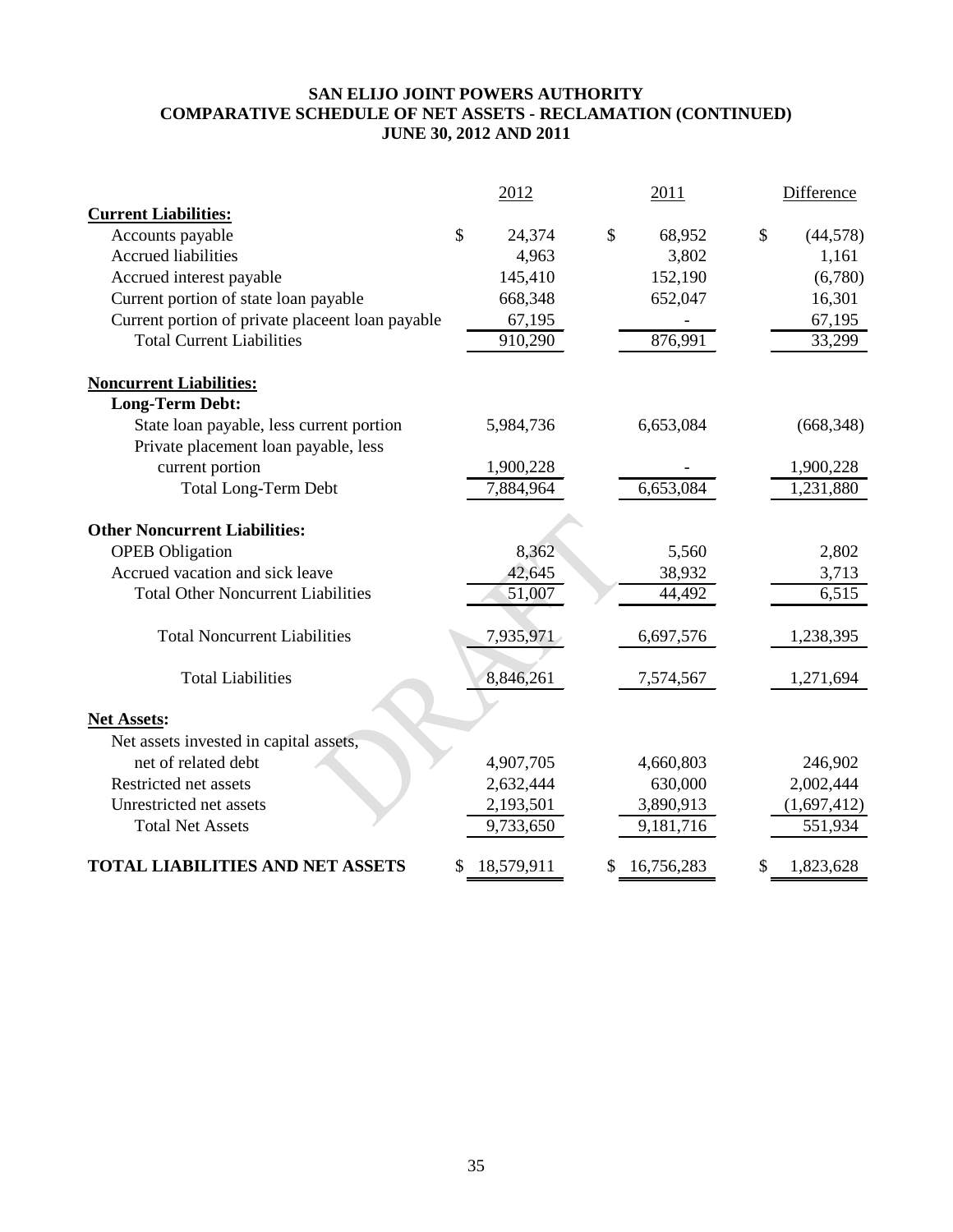#### **SAN ELIJO JOINT POWERS AUTHORITY COMPARATIVE SCHEDULE OF REVENUES, EXPENSES AND CHANGES IN NET ASSETS - RECLAMATION FOR THE YEARS ENDED JUNE 30, 2012 AND 2011**

|                                               | 2012                       | 2011            | Difference     |  |  |
|-----------------------------------------------|----------------------------|-----------------|----------------|--|--|
| <b>Operating Revenue:</b>                     |                            |                 |                |  |  |
| Charges of services or other                  |                            |                 |                |  |  |
| government agencies                           | $\mathcal{S}$<br>1,911,120 | 1,960,871<br>\$ | \$<br>(49,751) |  |  |
| <b>Total Operating Revenues</b>               | 1,911,120                  | 1,960,871       | (49, 751)      |  |  |
| <b>Operating Expenses:</b>                    |                            |                 |                |  |  |
| Personnel costs                               | 425,825                    | 407,526         | 18,299         |  |  |
| Depreciation                                  | 430,446                    | 451,796         | (21, 350)      |  |  |
| <b>Utilities</b>                              | 133,668                    | 119,437         | 14,231         |  |  |
| Supplies                                      | 35,473                     | 56,409          | (20,936)       |  |  |
| Repair parts expense                          | 40,408                     | 20,943          | 19,465         |  |  |
| Miscellaneous                                 | 12,623                     | 33,680          | (21,057)       |  |  |
| Contracted services                           | 71,246                     | 43,885          | 27,361         |  |  |
| Insurance                                     | 12,549                     | 22,937          | (10, 388)      |  |  |
| Permit/purveyor fees                          | 3,518                      | 17,571          | (14,053)       |  |  |
| <b>Total Operating Expenses</b>               | 1,165,756                  | 1,174,184       | (8, 428)       |  |  |
| Operating Income (Loss)                       | 745,364                    | 786,687         | (41, 323)      |  |  |
| <b>Nonoperating Revenue (Expense):</b>        |                            |                 |                |  |  |
| Investment income                             | 23,918                     | 20,171          | 3,747          |  |  |
| Interest expense                              | (217, 348)                 | (177,006)       | (40, 342)      |  |  |
| <b>Total Nonoperating Revenues (Expenses)</b> | (193, 430)                 | (156, 835)      | (36, 595)      |  |  |
| <b>Income Before Contributions</b>            | 551,934                    | 629,852         | (77, 918)      |  |  |
| Net Income (Loss)                             | 551,934                    | 629,852         | (77, 918)      |  |  |
| Net Assets at Beginning of Year, as Restated  | 9,181,716                  | 8,551,864       | 629,852        |  |  |
| <b>NET ASSETS AT END OF YEAR</b>              | 9,733,650<br>\$            | 9,181,716<br>\$ | \$<br>551,934  |  |  |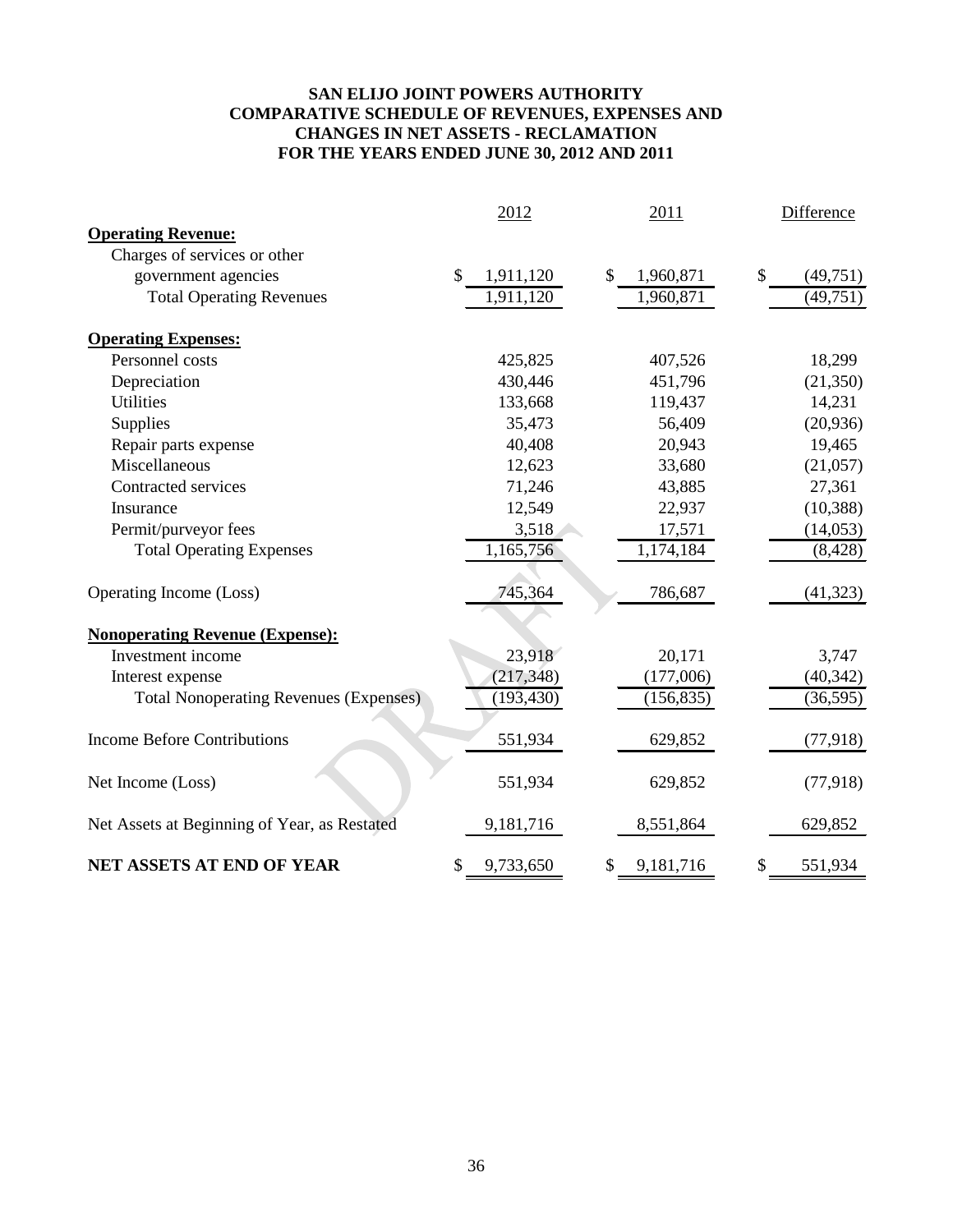#### **SAN ELIJO JOINT POWERS AUTHORITY OPERATING BUDGET COMPARISON SCHEDULE - WASTEWATER FOR THE YEAR ENDED JUNE 30, 2012**

|                                 | <b>Budget</b>   | Actual          | Variance         |
|---------------------------------|-----------------|-----------------|------------------|
| <b>Operating Expenses:</b>      |                 |                 |                  |
| Personnel costs                 | \$<br>2,171,082 | \$<br>2,273,224 | \$<br>(102, 142) |
| Depreciation                    |                 | 1,118,095       | (1,118,095)      |
| <b>Utilities</b>                | 448,783         | 442,467         | 6,316            |
| Contracted services             | 247,645         | 225,551         | 22,094           |
| Miscellaneous                   | 178,317         | 78,196          | 100,121          |
| <b>Supplies</b>                 | 225,353         | 161,217         | 64,136           |
| Repair parts expense            | 149,400         | 109,538         | 39,862           |
| Insurance                       | 53,200          | 34,688          | 18,512           |
| Disposal services               | 217,000         | 185,205         | 31,795           |
| Permit/purveyor fees            | 42,500          | 51,541          | (9,041)          |
| Contingency                     | 120,760         |                 | 120,760          |
| <b>Total Operating Expenses</b> | 3,854,040       | 4,679,722<br>S  | (825, 682)       |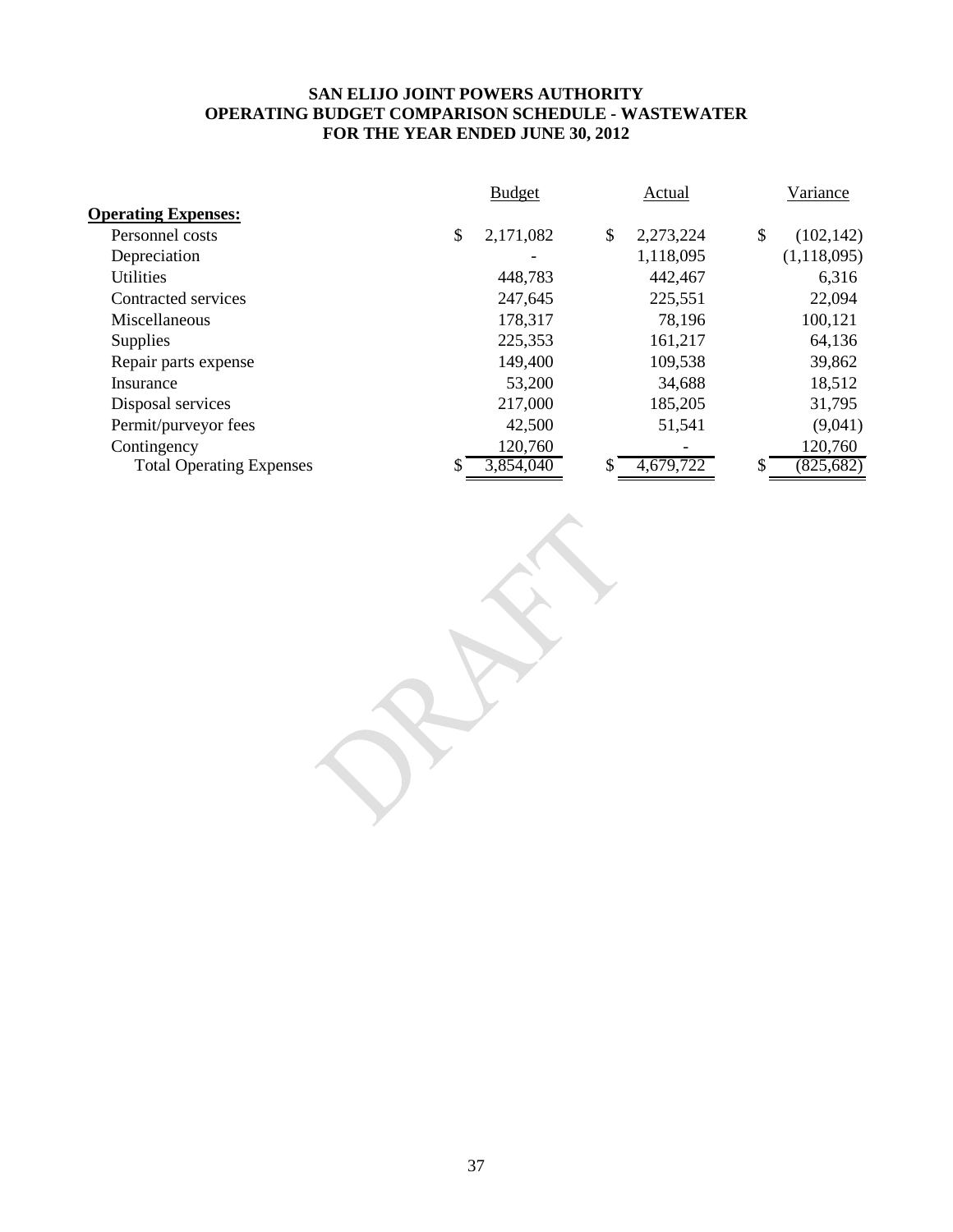#### **SAN ELIJO JOINT POWERS AUTHORITY OPERATING BUDGET COMPARISON SCHEDULE - RECLAMATION FOR THE YEAR ENDED JUNE 30, 2012**

|                                 | <b>Budget</b> |         |    | Actual    | Variance |            |
|---------------------------------|---------------|---------|----|-----------|----------|------------|
| <b>Operating Expenses:</b>      |               |         |    |           |          |            |
| Personnel costs                 | \$            | 447,630 | \$ | 425,825   | \$       | 21,805     |
| Depreciation                    |               |         |    | 430,446   |          | (430, 446) |
| <b>Utilities</b>                |               | 189,617 |    | 133,668   |          | 55,949     |
| Contracted services             |               | 89,504  |    | 71,246    |          | 18,258     |
| Miscellaneous                   |               | 43,042  |    | 12,623    |          | 30,419     |
| Supplies                        |               | 84,427  |    | 35,473    |          | 48,954     |
| Repair parts expense            |               | 40,000  |    | 40,408    |          | (408)      |
| Insurance                       |               | 22,800  |    | 12,549    |          | 10,251     |
| Permit/purveyor fees            |               | 28,500  |    | 3,518     |          | 24,982     |
| Contingency                     |               | 39,830  |    |           |          | 39,830     |
| <b>Total Operating Expenses</b> | \$            | 985,350 | S  | 1,165,756 |          | 180,406)   |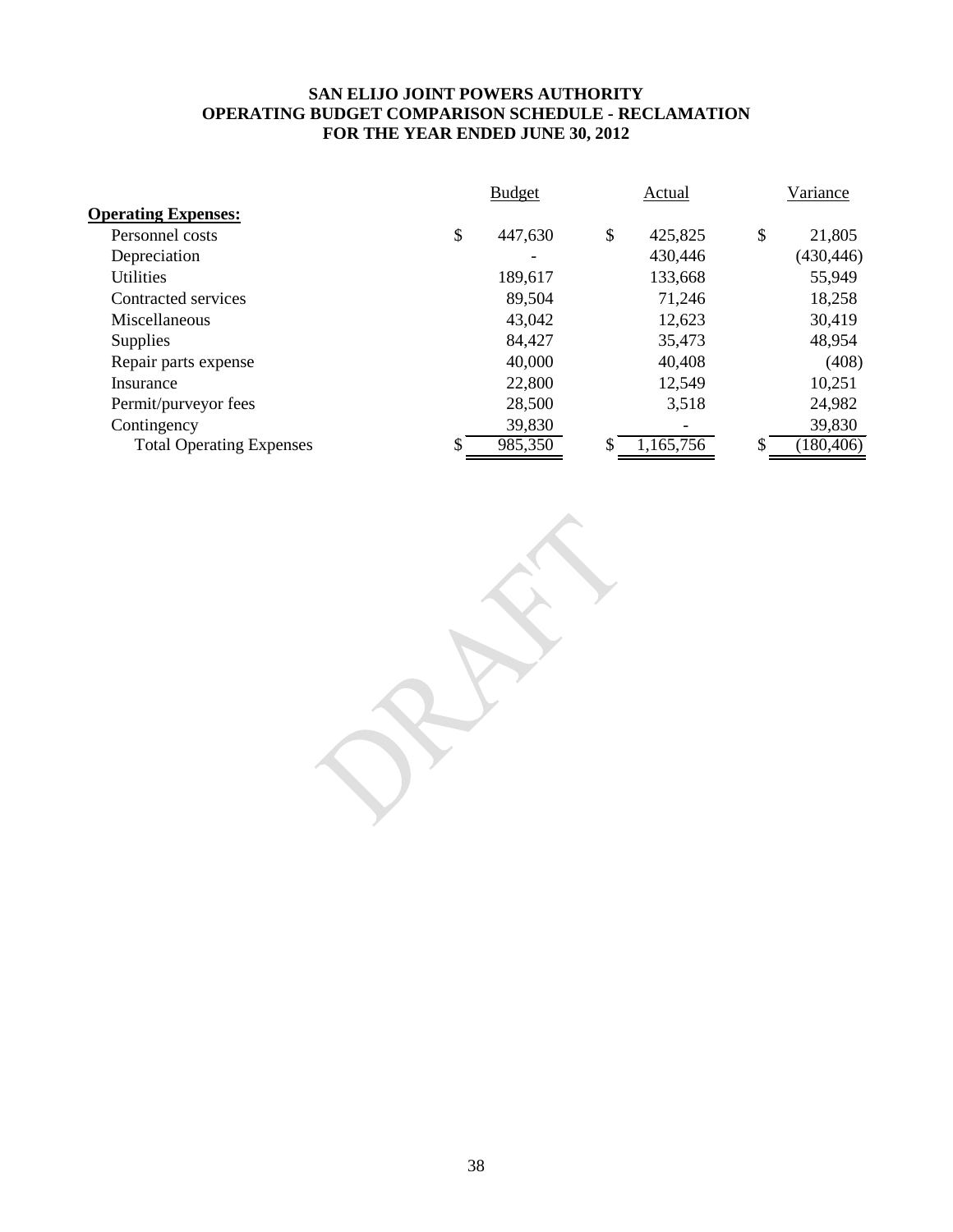

*Certified Public Accountants A Partnership of Professional Corporations*

Steven W. Northcote, C.P.A. Michael S. Schreibman, C.P.A. Michael J. Zizzi, C.P.A. Julie A. Firl, C.P.A. Nicholas M. Gines, C.P.A.

*Members American Institute of Certified Public Accountants California Society of Certified Public Accountants*

To the Board of Directors San Elijo Joint Powers Authority 2695 Manchester Avenue Cardiff by the Sea, California 92007

We have audited the financial statements of San Elijo Joint Powers Authority (the "SEJPA") for the year ended June 30, 2012, and have issued our report thereon dated \_\_\_\_\_\_\_\_\_\_\_, 2012. Professional standards require that we provide you with information about our responsibilities under generally accepted auditing standards, as well as certain information related to the planned scope and timing of our audit. We have communicated such information in our letter to you dated May 14, 2012. Professional standards also require that we communicate to you the following information related to our audit.

#### **Significant Audit Findings**

#### *Qualitative Aspects of Accounting Practices*

Management is responsible for the selection and use of appropriate accounting policies. The significant accounting policies used by the SEJPA are described in Note 1 to the financial statements. No new accounting policies were adopted and the application of existing policies was not changed during the period. We noted no transactions entered into by the SEJPA during the year for which there is a lack of authoritative guidance or consensus. All significant transactions have been recognized in the financial statements in the proper period.

Accounting estimates are an integral part of the financial statements prepared by management and are based on management's knowledge and experience about past and current events and assumptions about future events. Certain accounting estimates are particularly sensitive because of their significance to the financial statements and because of the possibility that future events affecting them may differ significantly from those expected. The most sensitive estimates affecting the financial statements were:

- The useful lives assigned to capital assets have been estimated based on the intended use.
- Management has represented no circumstances indicating the carrying value of the long-lived assets was impaired.
- The allowance for doubtful accounts has been estimated based on past experience and on an analysis of current receivable balances.
- The fair value of investments are reported to the SEJPA on the valuation methodologies deemed appropriate by those holding the investments.
- Other Post-Employment Benefit (OPEB) obligation.
- The SEJPA reviews and evaluates the values provided.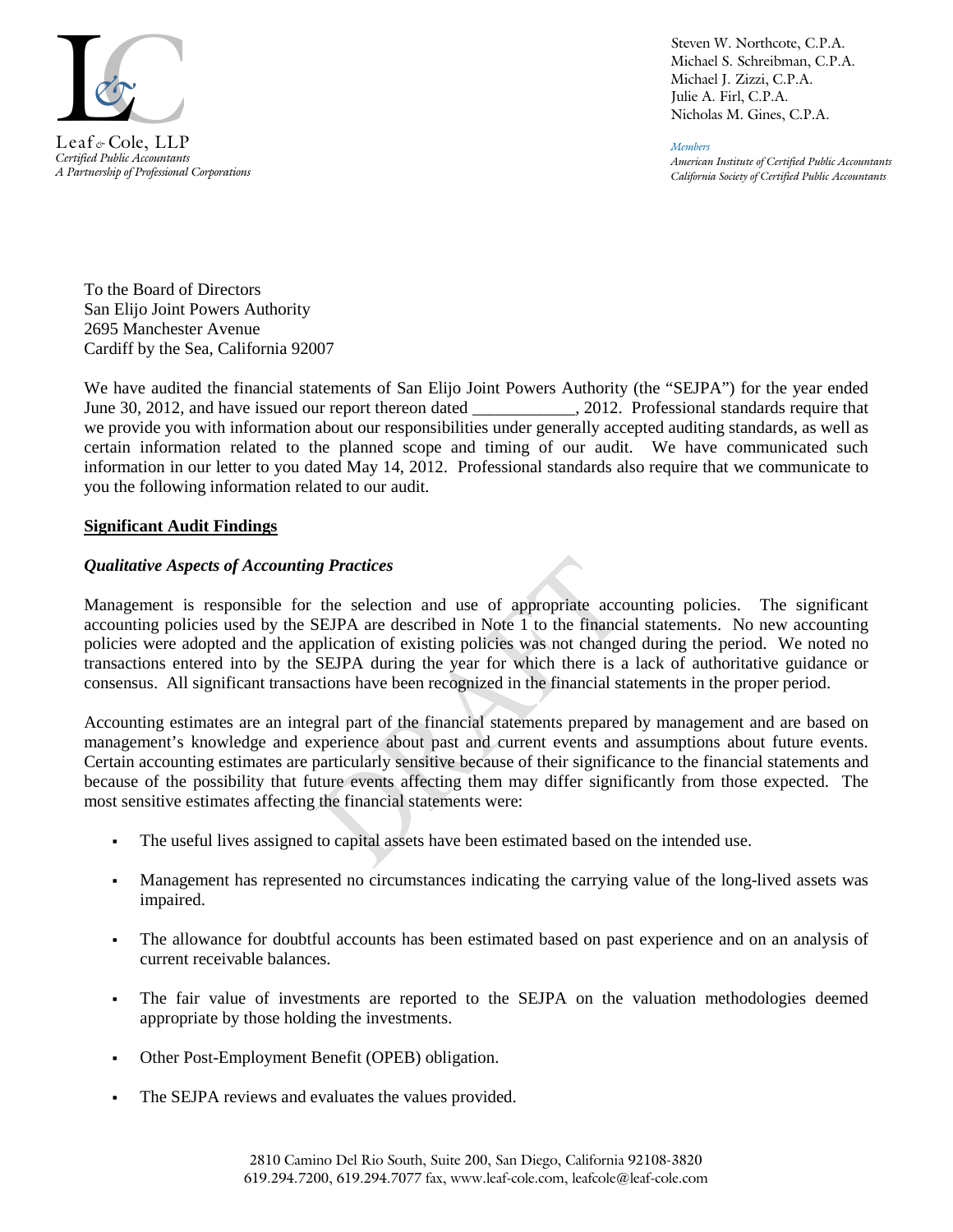The financial statement disclosures are neutral, consistent, and clear. Certain financial statement disclosures may be particularly sensitive because of their significance to financial statement users. The most sensitive disclosures affecting the financial statements were:

- Cash and investments (Note 2)
- Restricted assets (Note 4)
- Noncurrent liabilities (Note 8)
- 2011 Refunding Revenue Bonds (Note 9)
- Private placement note payable (Note 11)
- Postretirement benefits (Note 13)

#### *Difficulties Encountered in Performing the Audit*

We encountered no significant difficulties in dealing with management in performing and completing our audit.

#### *Corrected and Uncorrected Misstatements*

Professional standards require us to accumulate all known and likely misstatements identified during the audit, other than those that are trivial, and communicate them to the appropriate level of management.

 The attached schedule of misstatements detected as a result of audit procedures were corrected by management.

#### *Disagreements With Management*

For purposes of this letter, professional standards define a disagreement with management as a financial accounting, reporting, or auditing matter, whether or not resolved to our satisfaction, that could be significant to the financial statements or the auditor's report. We are pleased to report that no such disagreement arose during the course of our audit.

#### *Management Representations*

We have requested certain representations from management that are included in the management representation letter dated \_\_\_\_\_\_\_\_\_\_\_\_\_, 2012.

#### *Management Consultations With Other Independent Accountants*

In some cases, management may decide to consult with other accountants about auditing and accounting matters, similar to obtaining a "second opinion" on certain situations. If a consultation involves application of an accounting principal to the SEJPA's financial statements or a determination of the type of auditor's opinion that may be expressed on those statements, our professional standards require the consulting accountant to check with us to determine that the consultant has all the relevant facts. To our knowledge, there were no such consultations with other accountants.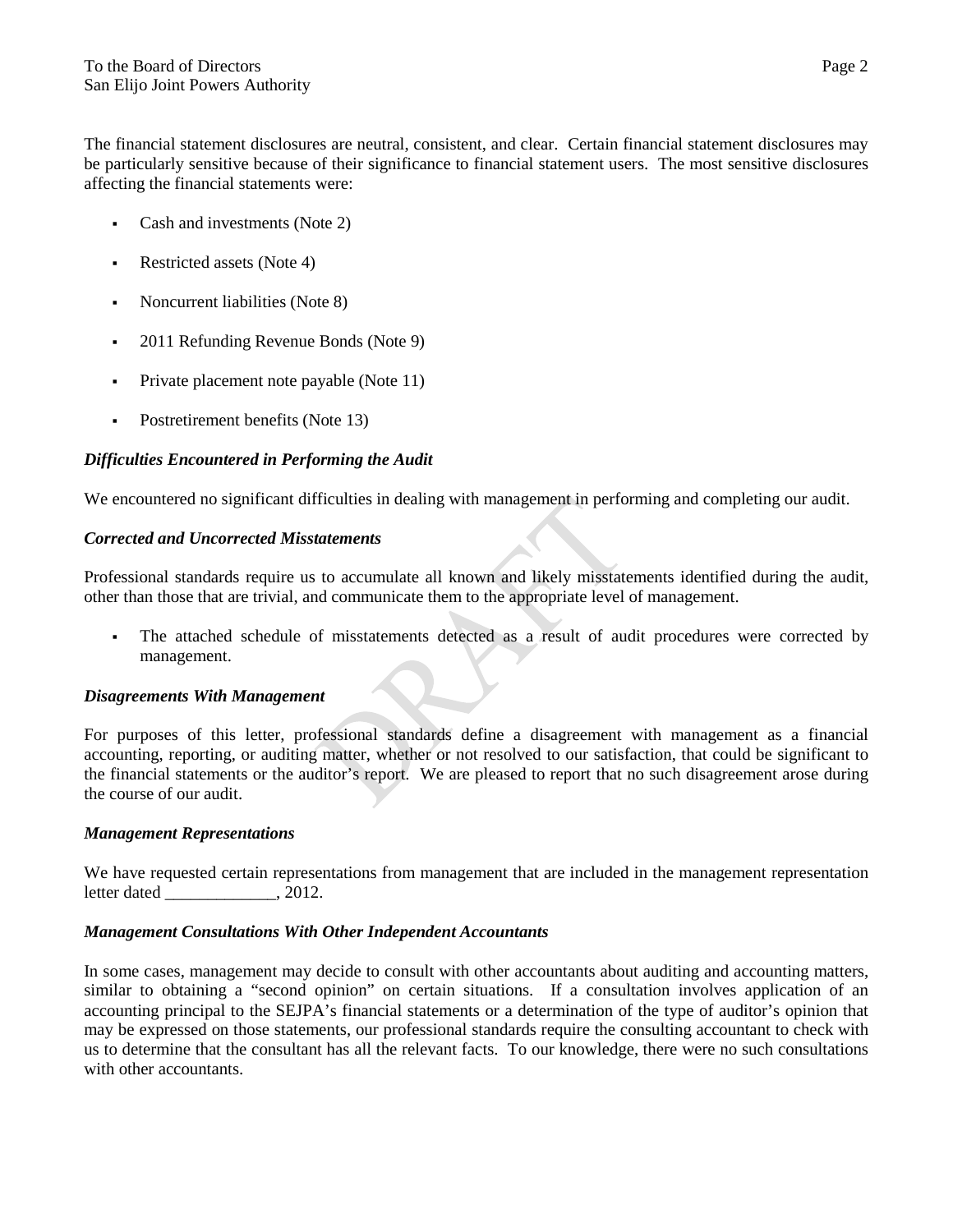#### *Other Audit Findings or Issues*

We generally discuss a variety of matters, including the application of accounting principles and auditing standards, with management each year prior to retention as the SEJPA's auditors. However, these discussions occurred in the normal course of our professional relationship and our responses were not a condition to our retention.

#### *Other Matters*

With respect to the supplementary information accompanying the financial statements, we made certain inquiries of management and evaluated the form, content and methods of preparing the information to determine that the information complied with U.S. generally accepted accounting principles, the method of preparing it has not changed from the prior period, and the information is appropriate and complete in relation to our audit of the financial statements. We compared and reconciled the supplementary information to the underlying accounting records used to prepare the financial statements or to the financial statements themselves.

This information is intended solely for the use of the Board of Directors and management of San Elijo Joint Powers Authority and is not intended to be and should not be used by anyone other than these specified parties.

San Diego, California \_\_\_\_\_\_\_\_\_\_, 2012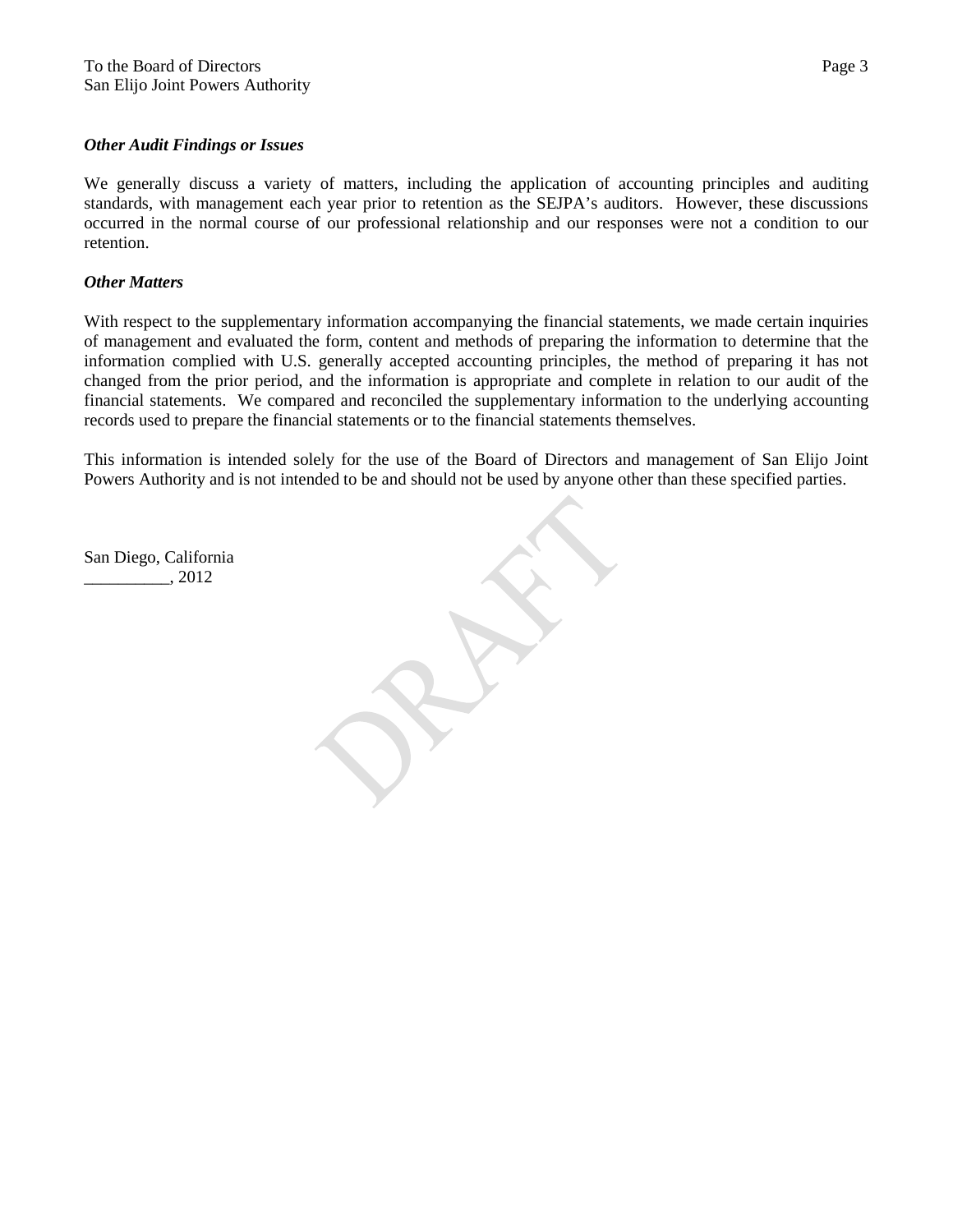Prepared by

# SAN ELIJO JOINT POWERS AUTHORITY **Adjusting Journal Entries**

05182A

Page 1

Reviewed by

|           |             | Date<br>Account                                                                                 |                                                                                                                                                                                                                                                                   |                                               |                                                                 | Net Income |           |
|-----------|-------------|-------------------------------------------------------------------------------------------------|-------------------------------------------------------------------------------------------------------------------------------------------------------------------------------------------------------------------------------------------------------------------|-----------------------------------------------|-----------------------------------------------------------------|------------|-----------|
| Reference | <b>Type</b> | Number                                                                                          | <b>Description</b>                                                                                                                                                                                                                                                | Debit                                         | Credit                                                          | Effect     | Workpaper |
| 01        | Adjusting   | 06/30/12                                                                                        |                                                                                                                                                                                                                                                                   |                                               |                                                                 |            |           |
|           |             | 1072.10<br>1071.10<br>1070.10<br>2130.10<br>1070.50<br>1071.50<br>1072.50                       | Solana Beach Revenue Fund<br>Encinitas Revenue Fund<br>Bond Reserve Account<br>Member Agency Reserve Fund Pay<br>Bond Reserve Account<br>Encinitas Revenue Fund<br>Solana Beach Revenue Fund                                                                      | 1,612,487.68<br>1,612,485.68<br>1.00<br>1.00  | 1.00<br>1.00<br>1,612,485 68                                    |            |           |
|           |             | 2130.50                                                                                         | Member Agency Reserve Fund Pay<br>To move the bond cash to fund 50                                                                                                                                                                                                |                                               | 1,612,487.68                                                    | 0.00       |           |
|           |             |                                                                                                 | where the bond debt resides                                                                                                                                                                                                                                       |                                               |                                                                 |            |           |
| 02        | Adjusting   | 06/30/12                                                                                        |                                                                                                                                                                                                                                                                   |                                               |                                                                 |            |           |
|           |             | 1071.50<br>1073.50<br>1070.50<br>2130.50<br>2130.50<br>1074.50<br>1070.50<br>1075.50<br>2130.50 | Encinitas Revenue Fund<br>Interest Cash Account<br>Bond Reserve Account<br>Member Agency Reserve Fund Pay<br>Member Agency Reserve Fund Pay<br>Escrow Cash Account<br>Bond Reserve Account<br>2011 Encinitas Revenue Fund<br>Member Agency Reserve Fund Pay       | 127,500.00<br>591,608.81<br>28,242.76<br>0.69 | 1.00<br>16,988.03<br>110,511.97<br>617,500.00<br>2,351.26       |            |           |
|           |             |                                                                                                 | To record the cash activity in the<br>encinitas revenue fund for the year<br>ended June 30 2012                                                                                                                                                                   |                                               |                                                                 | 0.00       |           |
| 03        | Adjusting   | 06/30/12                                                                                        |                                                                                                                                                                                                                                                                   |                                               |                                                                 |            |           |
|           |             | 1072.50<br>2130.50<br>2130.50<br>1070.50<br>1073.50<br>1074.50<br>1070.50<br>1076.50<br>2130.50 | Solana Beach Revenue Fund<br>Member Agency Reserve Fund Pay<br>Member Agency Reserve Fund Pay<br>Bond Reserve Account<br>Interest Cash Account<br>Escrow Cash Account<br>Bond Reserve Account<br>2011 Solana Beach Revenue Fund<br>Member Agency Reserve Fund Pay | 145,800.00<br>676,206.47<br>32,285.85<br>0.48 | 1.00<br>126,372.11<br>705,805.00<br>19,427.89<br>2,686.80       |            |           |
|           |             |                                                                                                 | To record the cash activity in the Solana<br>Beach Revenue Fund                                                                                                                                                                                                   |                                               |                                                                 | 0.00       |           |
| 04        | Adjusting   | 06/30/12                                                                                        |                                                                                                                                                                                                                                                                   |                                               |                                                                 |            |           |
|           |             | 1070.50<br>2130.50<br>2130.50<br>1074.50<br>2130.50<br>2130.50                                  | Bond Reserve Account<br>Member Agency Reserve Fund Pay<br>Member Agency Reserve Fund Pay<br>Escrow Cash Account<br>Member Agency Reserve Fund Pay<br>Member Agency Reserve Fund Pay                                                                               | 1,808,158.69                                  | 1,571,031.70<br>5,323.26<br>35,338.09<br>195,200.00<br>1,265.64 |            |           |

ر<br>نوبه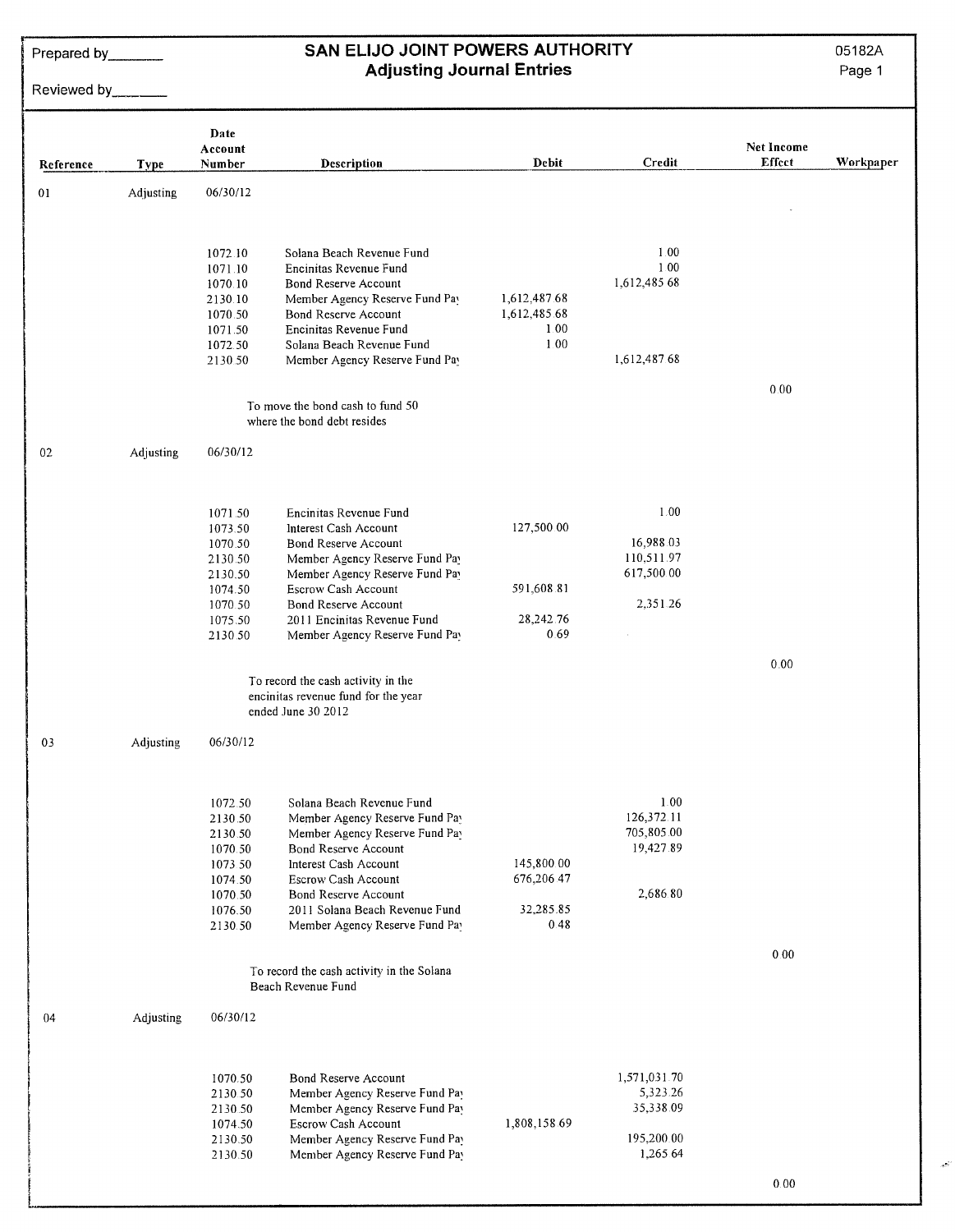Prepared by

Reviewed by\_\_\_\_\_\_\_

# SAN ELIJO JOINT POWERS AUTHORITY<br>Adjusting Journal Entries

05182A

| Reference | <b>Type</b> | Date<br>Account<br>Number                                                 | Description                                                                                                                                                                   | Debit                                                             | Credit                     | Net Income<br><b>Effect</b> | Workpaper |
|-----------|-------------|---------------------------------------------------------------------------|-------------------------------------------------------------------------------------------------------------------------------------------------------------------------------|-------------------------------------------------------------------|----------------------------|-----------------------------|-----------|
|           |             |                                                                           | To record the cash activity in the prior<br>bonds reserve fund                                                                                                                |                                                                   |                            |                             |           |
| 05        | Adjusting   | 06/30/12                                                                  |                                                                                                                                                                               |                                                                   |                            |                             |           |
|           |             | 1073.50<br>1074.50<br>2340.50                                             | Interest Cash Account<br>Escrow Cash Account<br>Interest Payable - Bonds                                                                                                      | 546,600.00                                                        | 273,300.00<br>273,300.00   |                             |           |
|           |             | fund                                                                      | To record the cash activity in the interst                                                                                                                                    |                                                                   |                            | 0.00                        |           |
| 06        | Adjusting   | 06/30/12                                                                  |                                                                                                                                                                               |                                                                   |                            |                             |           |
|           |             | 1077.50<br>1074.50                                                        | Principal Fund 2011<br><b>Escrow Cash Account</b>                                                                                                                             | 11,463,100.00                                                     | 11,463,100.00              |                             |           |
|           |             | Fund                                                                      | To record the funding of the Principal                                                                                                                                        |                                                                   |                            | $0.00\,$                    |           |
| 07        | Adjusting   | 06/30/12                                                                  |                                                                                                                                                                               |                                                                   |                            |                             |           |
|           |             | 1075.50<br>1076.50<br>2430.50                                             | 2011 Encinitas Revenue Fund<br>2011 Solana Beach Revenue Fund<br>Bonds Payable 2011                                                                                           | 50,000.00                                                         | 25,000.00<br>25,000.00     |                             |           |
|           |             |                                                                           | To record the current year principal<br>payment on the 2011 bonds                                                                                                             |                                                                   |                            | 0.00                        |           |
| 08        | Adjusting   | 06/30/12                                                                  |                                                                                                                                                                               |                                                                   |                            |                             |           |
|           |             | 1075.50<br>1076.50<br>2341.50                                             | 2011 Encinitas Revenue Fund<br>2011 Solana Beach Revenue Fund<br>Accrued Interest Payable 2011 bon                                                                            | 61,603.41                                                         | 28,945.68<br>32,657.73     |                             |           |
|           |             |                                                                           | To record the cash activity in the 2011<br>Interest cash account                                                                                                              |                                                                   |                            | 0.00                        |           |
| 09        | Adjusting   | 06/30/12                                                                  |                                                                                                                                                                               |                                                                   |                            |                             |           |
|           |             | 2430.50<br>2431.50<br>1610.50<br>1610.50<br>1610.50<br>1078.50<br>1074.50 | Bonds Payable 2011<br>2011 Original Issue Premium<br>Bond Issuance Costs<br>Bond Issuance Costs<br><b>Bond Issuance Costs</b><br>Cost of Issuance Fund<br>Escrow Cash Account | 60,027.50<br>14,356.65<br>27,705.00<br>121,897.88<br>9,669,754.52 | 9,235,000.00<br>658,741.55 |                             |           |
|           |             | Bonds                                                                     | To record the issuance of the 2011                                                                                                                                            |                                                                   |                            | 0.00                        |           |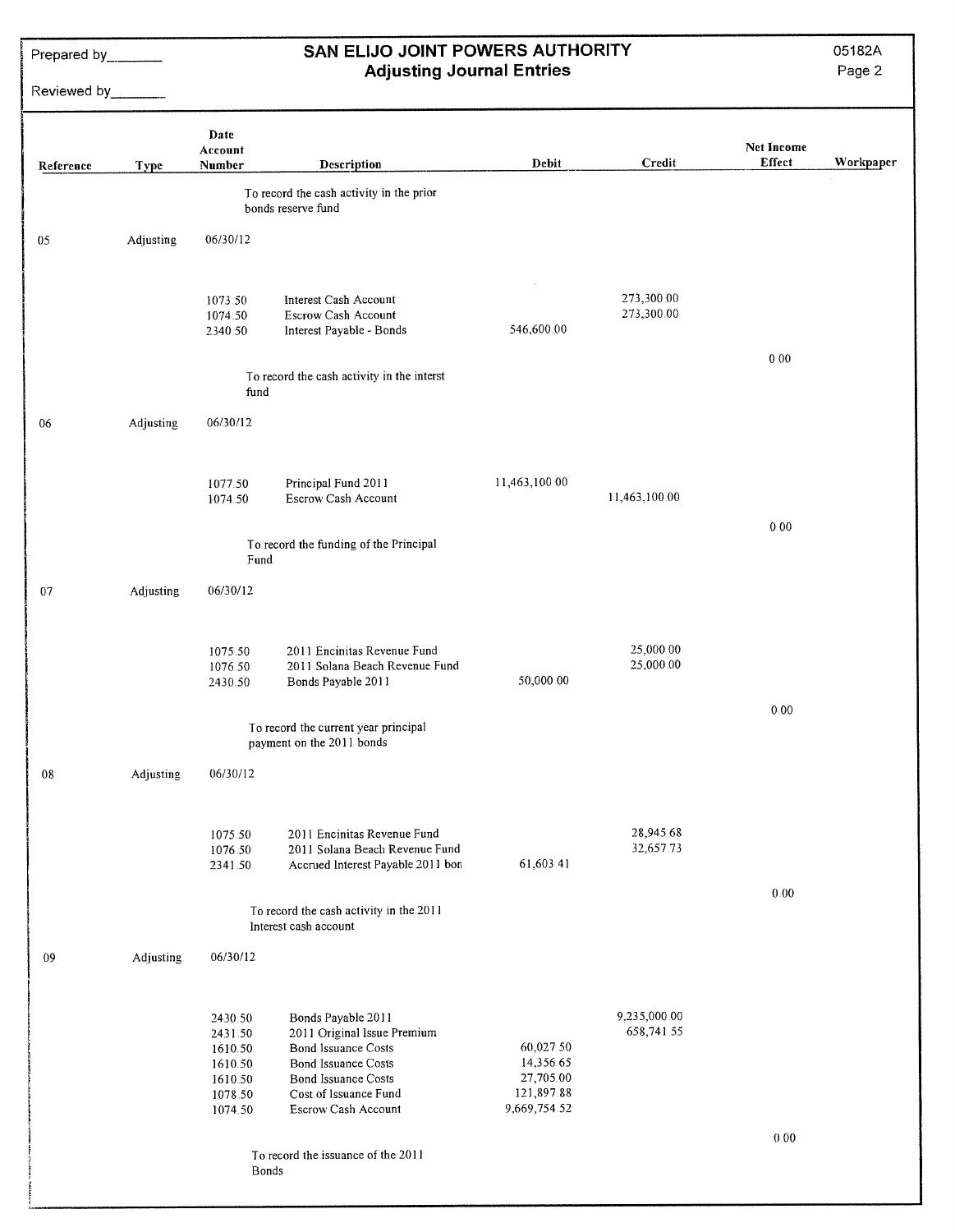Prepared by

# SAN ELIJO JOINT POWERS AUTHORITY<br>Adjusting Journal Entries

05182A

Page 3

Reviewed by

| Reference | <b>Type</b> | Date<br>Account<br>Number                           | Description                                                                                                                                 | Debit                                          | Credit                       | <b>Net Income</b><br><b>Effect</b> | Workpaper |
|-----------|-------------|-----------------------------------------------------|---------------------------------------------------------------------------------------------------------------------------------------------|------------------------------------------------|------------------------------|------------------------------------|-----------|
| 10        | Adjusting   | 06/30/12                                            |                                                                                                                                             |                                                |                              |                                    |           |
|           |             | 1610.50<br>1075.50<br>1076.50<br>1610.50<br>1078.50 | <b>Bond Issuance Costs</b><br>2011 Encinitas Revenue Fund<br>2011 Solana Beach Revenue Fund<br>Bond Issuance Costs<br>Cost of Issuance Fund | 108,694.50<br>4,213.73<br>4,751.65<br>4,238.00 | 121,897.88                   | 0.00                               |           |
|           |             |                                                     | To record the acitivy in the Cost of<br>Issuance Fund                                                                                       |                                                |                              |                                    |           |
| 11        | Adjusting   | 06/30/12                                            |                                                                                                                                             |                                                |                              |                                    |           |
|           |             | 1074.50<br>2410.10<br>3500.10<br>3500.50            | Escrow Cash Account<br>CEC Loan Payable<br><b>Retained Earnings</b><br>Retained Earnings                                                    | 1,009,328.49<br>1,009,328.49                   | 1,009,328.49<br>1,009,328.49 |                                    |           |
|           |             |                                                     | To record the payoff of the CEC Loan                                                                                                        |                                                |                              | 0.00                               |           |
| 12        | Adjusting   | 06/30/12                                            |                                                                                                                                             |                                                |                              |                                    |           |
|           |             | 1077.50<br>2420.50<br>5805.50                       | Principal Fund 2011<br>Bonds Payable<br><b>Bond Interest Expense</b>                                                                        | 11,360,000.00<br>103,100.00                    | 11,463,100.00                | (103, 100.00)                      |           |
|           |             | debt                                                | To record the defeasance of the prior                                                                                                       |                                                |                              |                                    |           |
| 13        | Adjusting   | 06/30/12                                            |                                                                                                                                             |                                                |                              |                                    |           |
|           |             | 1076.50<br>2130.50<br>1076.50<br>2130.50            | 2011 Solana Beach Revenue Fund<br>Member Agency Reserve Fund Pay<br>2011 Solana Beach Revenue Fund<br>Member Agency Reserve Fund Pay        | 25,371.98<br>0.34                              | 25,371.98<br>0.34            | 0.00                               |           |
|           |             |                                                     | To record the remaining activity in the<br>Solana Beach 2011 Revenue Fund                                                                   |                                                |                              |                                    |           |
| 14        | Adjusting   | 06/30/12                                            |                                                                                                                                             |                                                |                              |                                    |           |
|           |             | 1075.50<br>2130.50<br>1075.50<br>2130.50            | 2011 Encinitas Revenue Fund<br>Member Agency Reserve Fund Pay<br>2011 Encinitas Revenue Fund<br>Member Agency Reserve Fund Pay              | 25,703.02<br>0.21                              | 25,703.02<br>0.21            |                                    |           |
|           |             |                                                     | To record the remaining cash activity in<br>the Encinitas Revenue fund                                                                      |                                                |                              | 0.00                               |           |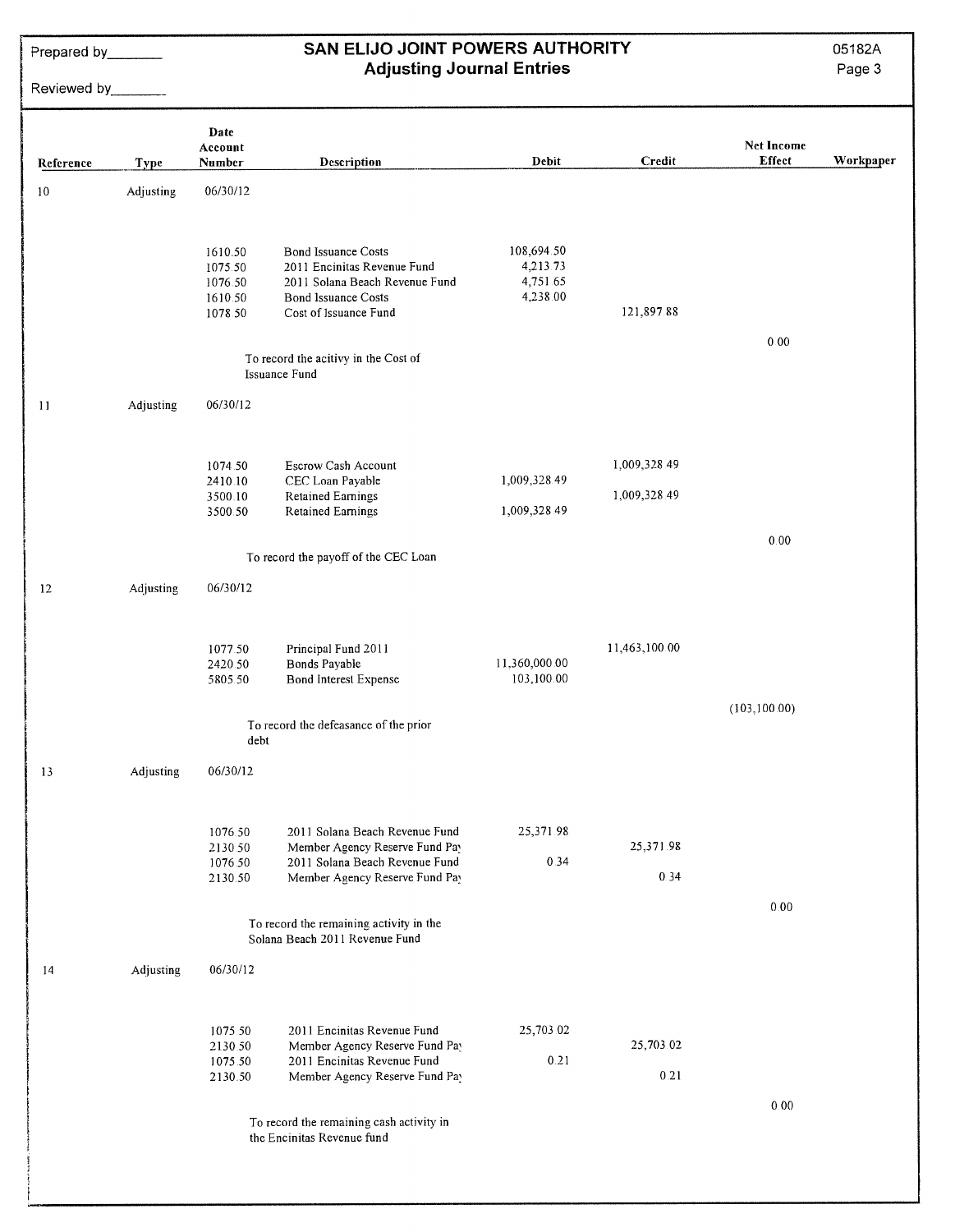Prepared by\_\_\_\_\_\_\_

# Reviewed by\_\_\_\_\_\_\_

# SAN ELIJO JOINT POWERS AUTHORITY<br>Adjusting Journal Entries

05182A

| Reference | <b>Type</b>      | Date<br>Account<br>Number                                                 | Description                                                                                                                                                                                                       | <b>Debit</b>                                               | Credit                                     | <b>Net Income</b><br><b>Effect</b> | Workpaper |
|-----------|------------------|---------------------------------------------------------------------------|-------------------------------------------------------------------------------------------------------------------------------------------------------------------------------------------------------------------|------------------------------------------------------------|--------------------------------------------|------------------------------------|-----------|
| 15        | <b>Adjusting</b> | 06/30/12                                                                  |                                                                                                                                                                                                                   |                                                            |                                            |                                    |           |
|           |                  | 2340.50<br>5805.50                                                        | Interest Payable - Bonds<br>Bond Interest Expense                                                                                                                                                                 | 364,400.00                                                 | 364,400.00                                 |                                    |           |
|           |                  | bonds                                                                     | To record interest expense on the old                                                                                                                                                                             |                                                            |                                            | (364, 400.00)                      |           |
| 16        | Adjusting        | 06/30/12                                                                  |                                                                                                                                                                                                                   |                                                            |                                            |                                    |           |
|           |                  | 5804.50<br>2341.50                                                        | Int Exp 2011 Bonds<br>Accrued Interest Payable 2011 bon                                                                                                                                                           | 166,875.91                                                 | 166,875.91                                 |                                    |           |
|           |                  |                                                                           | To record the interest expense on the<br>$2011$ bonds                                                                                                                                                             |                                                            |                                            | (166, 875.91)                      |           |
| 17        | Adjusting        | 06/30/12                                                                  |                                                                                                                                                                                                                   |                                                            |                                            |                                    |           |
|           |                  | 5810.20<br>2360.20                                                        | Interest Expense - AWT Note<br>AWT Accrued Interest Payable                                                                                                                                                       | 6,804.00                                                   | 6,804.00                                   |                                    |           |
|           |                  |                                                                           | To properly accrue interest at year end<br>on the AWT loan                                                                                                                                                        |                                                            |                                            | (6,804.00)                         |           |
| 18        | Adjusting        | 06/30/12                                                                  |                                                                                                                                                                                                                   |                                                            |                                            |                                    |           |
|           |                  | 2130.50<br>1120.50<br>1120.50<br>4980.50                                  | Member Agency Reserve Fund Pay<br>Interest Receivable - Member<br>Interest Receivable - Member<br>Interest on Notes                                                                                               | 546,600.00<br>364,400.00                                   | 546,600.00<br>364,400 00                   |                                    |           |
|           |                  |                                                                           | To record the corresponding interest<br>income related to the interest lncome<br>Member from the old bonds                                                                                                        |                                                            |                                            | 364,400.00                         |           |
| 19        | Adjusting        | 06/30/12                                                                  |                                                                                                                                                                                                                   |                                                            |                                            |                                    |           |
|           |                  | 1400.50<br>1410.50<br>1400.50<br>1410.50<br>2130.50<br>1120.50<br>4980.50 | Loan Receivable - Cardiff<br>Loan Receivable - Solana Beach<br>Loan Receivable - Cardiff<br>Loan Receivable - Solana Beach<br>Member Agency Reserve Fund Pay<br>Interest Receivable - Member<br>Interest on Notes | 4,316,362.00<br>4,868,638.00<br>2,905,312.00<br>105,272.50 | 5,300,000.00<br>6,060,000.00<br>166,875 90 |                                    |           |
|           |                  | 4940.50<br>2432.5                                                         | Other Contributions<br>Deferred amount on refunding                                                                                                                                                               | 340,611.44                                                 | 1,009,320.04                               |                                    |           |
|           |                  | debt                                                                      | To agree the receivable amounts to the<br>corresponding debt and record the<br>contibution used to payoff the CEC                                                                                                 |                                                            |                                            | 1,176,195.94                       |           |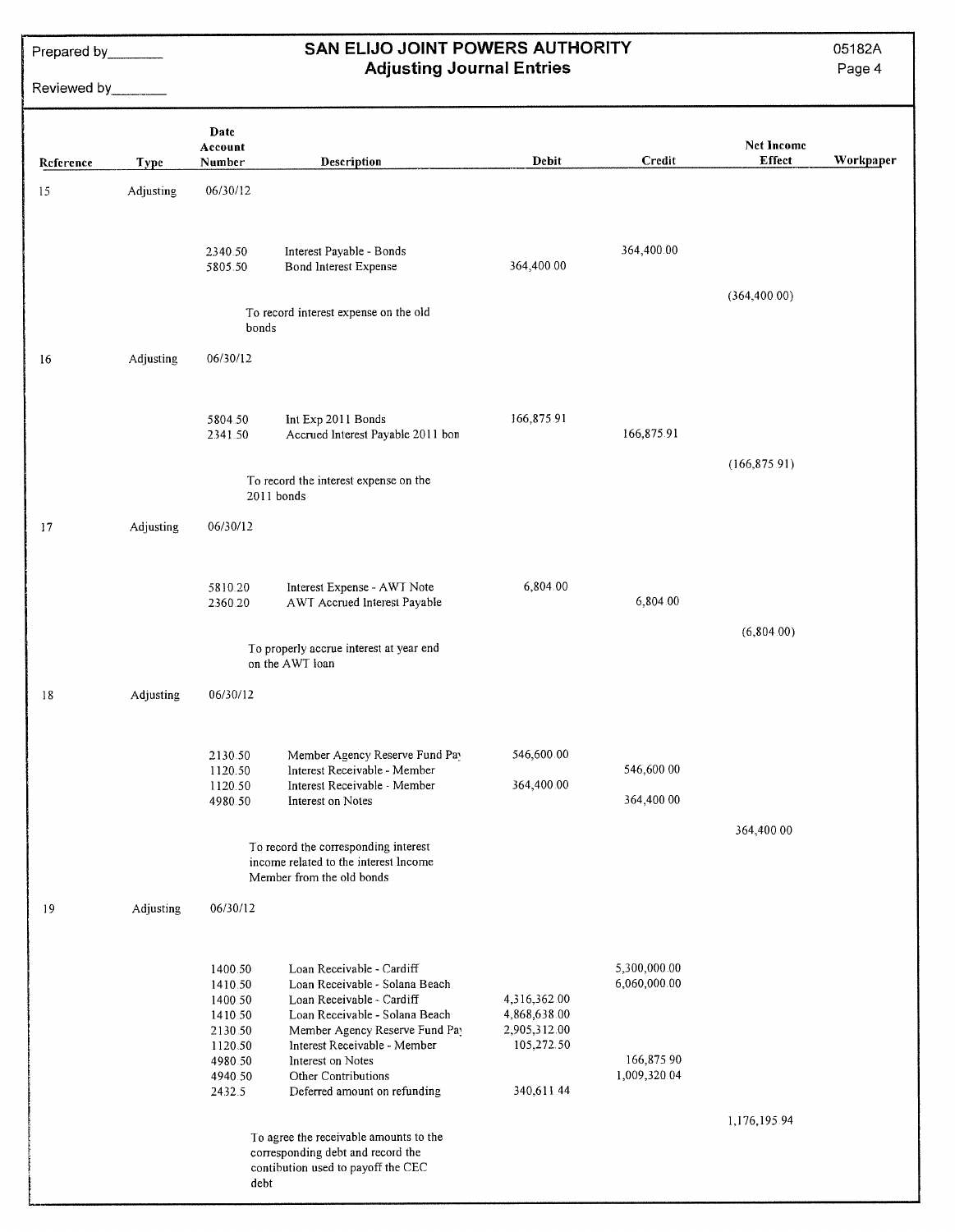Prepared by <u>example</u>

# Reviewed by

## SAN ELIJO JOINT POWERS AUTHORITY **Adjusting Journal Entries**

05182A

|           |             | Date<br>Account    |                                                                                                  |              |                        | Net Income |           |
|-----------|-------------|--------------------|--------------------------------------------------------------------------------------------------|--------------|------------------------|------------|-----------|
| Reference | <b>Type</b> | Number             | <b>Description</b>                                                                               | Debit        | Credit                 | Effect     | Workpaper |
|           |             |                    |                                                                                                  |              |                        |            |           |
| 20        | Adjusting   | 06/30/12           |                                                                                                  |              |                        |            |           |
|           |             |                    |                                                                                                  |              |                        |            |           |
|           |             | 5241.50            | Amortization Expense - Issue Cost                                                                | 13,031.62    |                        |            |           |
|           |             | 1621.50            | Accum Amortization - Issue Costs                                                                 |              | 13,031.62<br>39,923.73 |            |           |
|           |             | 5242.50<br>1622.50 | Amortization Expense Original Iss<br>Accum Amortization - Original Iss                           | 39,923.73    |                        |            |           |
|           |             | 5243.50            | Amortization Expense - Def Amt c                                                                 | 20,643.12    |                        |            |           |
|           |             | 1623.50            | Accum Amort - Def Amt on refund                                                                  |              | 20,643.12              |            |           |
|           |             |                    |                                                                                                  |              |                        | 6,248 99   |           |
|           |             |                    | To record the amoriztion of the various<br>intangible amounts related to the 2011<br>refinancing |              |                        |            |           |
|           |             |                    |                                                                                                  |              |                        |            |           |
| 21        | Adjusting   | 06/30/12           |                                                                                                  |              |                        |            |           |
|           |             |                    |                                                                                                  |              |                        |            |           |
|           |             | 1480.50            | Construction in Progress                                                                         | 27,964.80    |                        |            |           |
|           |             | 2200.50            | Retention                                                                                        |              | 27,964.80              |            |           |
|           |             |                    |                                                                                                  |              |                        | 000        |           |
|           |             |                    | To record additional retention found<br>during the search for unrecorded                         |              |                        |            |           |
|           |             |                    | liabilities                                                                                      |              |                        |            |           |
| 22        | Adjusting   | 06/30/20           |                                                                                                  |              |                        |            |           |
|           |             |                    |                                                                                                  |              |                        |            |           |
|           |             |                    |                                                                                                  |              |                        |            |           |
|           |             | 1480.50<br>5401.50 | Construction in Progress<br>Services - Construction                                              | 102,546.31   | 102,546.31             |            |           |
|           |             |                    |                                                                                                  |              |                        | 102,546.31 |           |
|           |             |                    | To close out retentions to the CIP                                                               |              |                        |            |           |
|           |             | account            |                                                                                                  |              |                        |            |           |
| 23        | Adjusting   | 06/30/20           |                                                                                                  |              |                        |            |           |
|           |             |                    |                                                                                                  |              |                        |            |           |
|           |             | 5280.10            | Fuel                                                                                             |              | 1,106,599 00           |            |           |
|           | $\bar{Y}$   | 5240.10            | Depreciation                                                                                     | 1,106,599.00 |                        |            |           |
|           |             | 5280.20<br>5240.20 | Fuel<br>Depreciation                                                                             | 428,910.00   | 428,910.00             |            |           |
|           |             |                    |                                                                                                  |              |                        | 0.00       |           |
|           |             |                    | To record depreciation that had been                                                             |              |                        |            |           |
|           |             |                    | misposted into the proper account                                                                |              |                        |            |           |
| 24        | Adjusting   | 06/30/20           |                                                                                                  |              |                        |            |           |
|           |             |                    |                                                                                                  |              |                        |            |           |
|           |             | 4914.10            | Contribution From Cardiff SD                                                                     | 92,784.00    |                        |            |           |
|           |             | 4910.10            | Contribution From Solana Beach                                                                   |              | 92,784.00              |            |           |
|           |             |                    |                                                                                                  |              |                        | $0.00\,$   |           |
|           |             |                    | To reclass revenues related to the fourth                                                        |              |                        |            |           |
|           |             |                    | quarter true-up that were misposted                                                              |              |                        |            |           |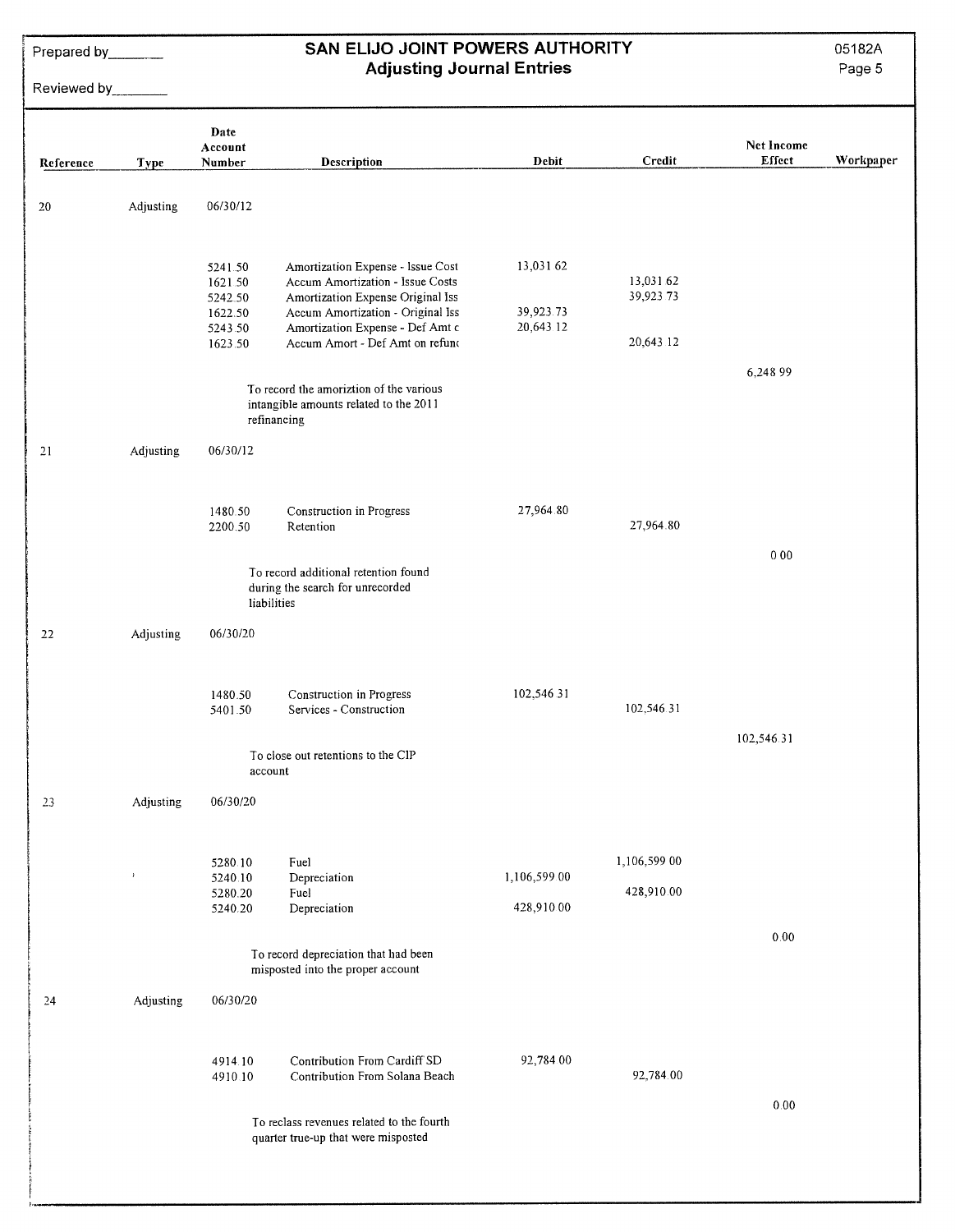Prepared by\_\_\_\_\_\_

# Reviewed by

## SAN ELIJO JOINT POWERS AUTHORITY **Adjusting Journal Entries**

05182A

| Reference | <b>Type</b> | Date<br>Account<br>Number                | Description                                                                                                               | Debit                | Credit               | Net Income<br>Effect | Workpaper |
|-----------|-------------|------------------------------------------|---------------------------------------------------------------------------------------------------------------------------|----------------------|----------------------|----------------------|-----------|
| 25        | Adjusting   | 06/30/12                                 |                                                                                                                           |                      |                      |                      |           |
|           |             | 1540.20<br>1540.10<br>5240.20<br>5240 10 | Accum Depreciation Plant Equi<br>Accum. Depreciation Plant Equi<br>Depreciation<br>Depreciation                           | 1,536.00<br>1,536.00 | 1,536.00<br>1,536.00 |                      |           |
|           |             |                                          | to reclass depreciation expense to the<br>proper fund based upon the proper<br>allocation of current year asset additions |                      |                      | 0.00                 |           |
|           |             | <b>TOTAL</b>                             |                                                                                                                           | 58,125,304.91        | 58,125,304.91        | 1,008,211.33         |           |